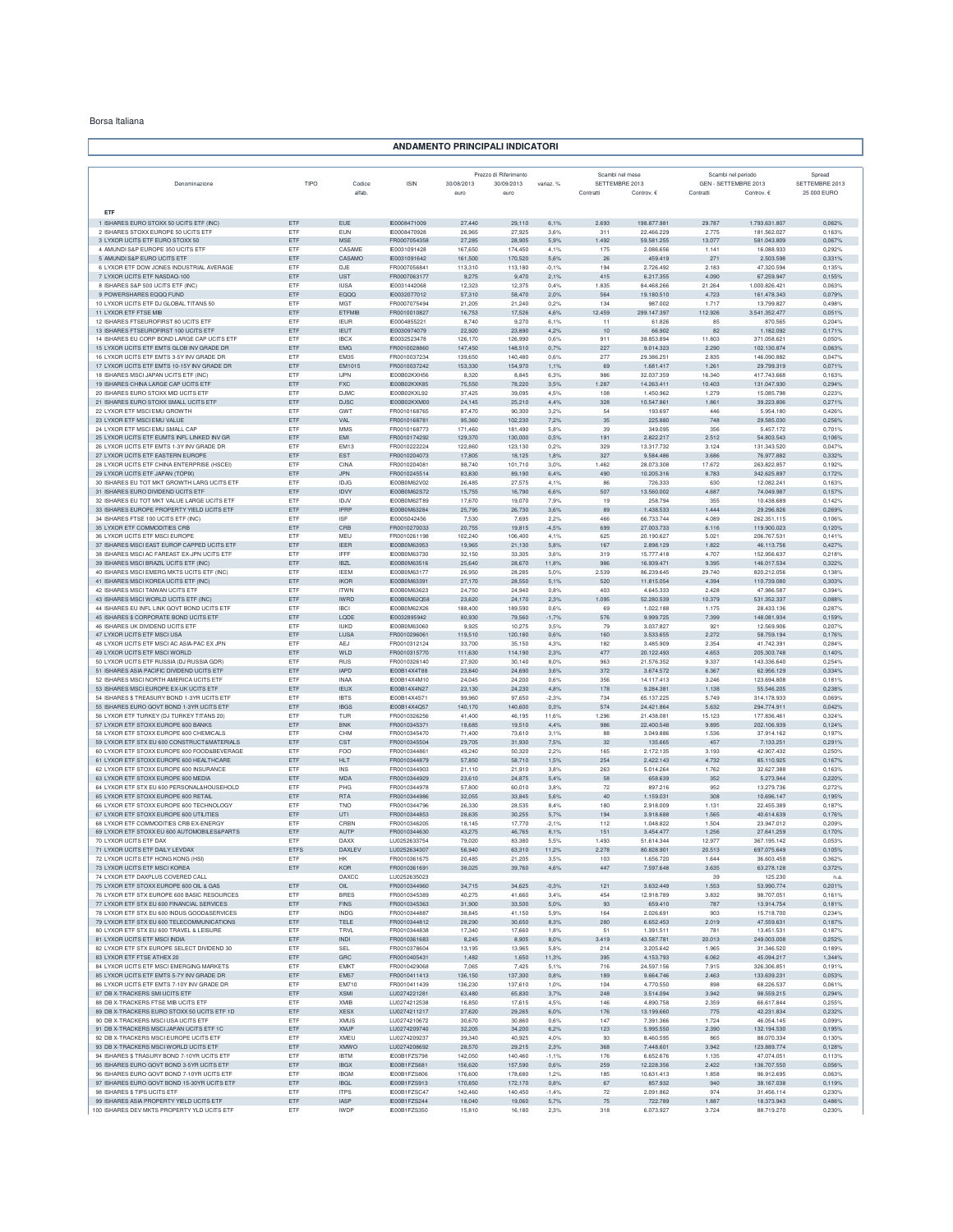| 101 ISHARES US PROPERTY YIELD UCITS ETF<br>102 ISHARES GLOBAL INFRASTRUCTURE UCITS ETF | ETF<br>ETF  | <b>IUSP</b>       | IE00B1FZSF77  | 16,865  | 16,840  | $-0,1%$  | 131            | 3.045.136   | 2.412   | 51.425.475    |                  |
|----------------------------------------------------------------------------------------|-------------|-------------------|---------------|---------|---------|----------|----------------|-------------|---------|---------------|------------------|
|                                                                                        |             | <b>INFR</b>       | IE00B1FZS467  | 16,715  | 16,980  | 1,6%     | 21             | 518.765     | 203     | 2.772.633     | 0,559%<br>0,584% |
|                                                                                        |             |                   |               |         |         |          |                |             |         |               |                  |
| 103 ISHARES MSCI TURKEY UCITS ETF                                                      | ETF         | <b>ITKY</b>       | IE00B1FZS574  | 23,530  | 26,230  | 11,5%    | 678            | 8.824.031   | 9.611   | 96,100,150    | 0,388%           |
| 104 ISHARES UK GILTS UCITS ETF                                                         | ETF         | IGI T             | IE00B1FZSB30  | 13,305  | 13,665  | 2,7%     | 88             | 1.834.596   | 1.253   | 25.588.284    | 0,139%           |
| 105 LYXOR ETF EURO STOXX 50 BUYWRITE                                                   |             | <b>DJBW</b>       | FR0010389205  |         |         |          |                |             | 110     | 1.716.890     | n.a              |
| 106 LYXOR ETF PRIVEX                                                                   | ETF         | <b>PVX</b>        | FR0010407197  | 4.855   | 5.115   | 5.4%     | 69             | 237,442     | 1.055   | 5.324.812     | 0.606%           |
| 107 LYXOR UCITS ETF BRAZIL (IBOVESPA)                                                  | ETF         | <b>BRA</b>        | FR0010408799  | 14,790  | 16,315  | 10,3%    | 2.439          | 28.292.851  | 17.835  | 185.178.631   | 0,340%           |
| 108 DB X-TRACKERS MSCI EMERG MKTS UCITS ETF                                            | ETF         | <b>XMEM</b>       | LU0292107645  | 26,945  | 28,345  | 5,2%     | 944            | 35.986.477  | 9.421   | 277.601.243   | 0,149%           |
| 109 DB X-TRACKERS MSCI EM ASIA UCITS ETF                                               | ETF         | <b>XMAS</b>       | LU0292107991  | 26,480  | 27,490  | 3,8%     | 159            | 16.987.927  | 1.947   | 88,776,716    | 0,273%           |
|                                                                                        |             |                   |               |         |         |          |                |             |         |               |                  |
| 110 DB X-TRACKERS MSCI EM LATAM UCITS ETF                                              | ETF         | <b>XMLA</b>       | LU0292108619  | 34,795  | 37,495  | 7,8%     | 102            | 3.266.512   | 1.089   | 30.195.997    | 0,413%           |
| 111 DB X-TRACKERS MSCI EM EMEA UCITS ETF                                               | ETF         | <b>XMEA</b>       | LU0292109005  | 23,285  | 24,760  | 6.3%     | 65             | 1.907.123   | 809     | 9.775.051     | 0.513%           |
| 112 DB X-TRACKERS MSCLTAIWAN LIGITS ETE                                                | ETF         | <b>XMTW</b>       | LU0292109187  | 13.925  | 14.020  | 0.7%     | 60             | 2.632.107   | 814     | 28,460,894    | 0.342%           |
| 113 DB X-TRACKERS MSCI BRAZIL UCITS ETF                                                | ETF         | <b>XMBR</b>       | LU0292109344  | 32,135  | 35,915  | 11,8%    | 419            | 13.808.768  | 3.265   | 87.197.938    | 0,397%           |
| 114 DB X-TRACKERS CNX NIFTY UCITS ETF                                                  | ETF         | <b>XNIF</b>       | LU0292109690  | 62.540  | 68,610  | 9.7%     | 70             | 2.082.949   | 864     | 31.628.728    | 0.396%           |
|                                                                                        |             |                   |               |         |         |          |                |             |         |               |                  |
| 115 DB X-TRACKERS MSCI KOREA UCITS ETF                                                 | ETF         | <b>XMKO</b>       | LU0292100046  | 42,690  | 44,760  | 4,8%     | 131            | 7.766.574   | 1.034   | 38.413.838    | 0,3839           |
| 116 DB X-TRACKERS FTSE CHINA 25 UCITS ETF                                              | ETF         | XX25              | LU0292109856  | 20,660  | 21,385  | 3,5%     | 307            | 3.830.180   | 3.110   | 45.121.800    | 0,347%           |
| 117 DB X-TRACKE EUSTOXX SEL DIV 30 UCITS ETF                                           | ETF         | XD <sub>3</sub> E | LU0292095535  | 14,805  | 15,760  | 6,5%     | 38             | 729.733     | 415     | 6,588,352     | 0,207%           |
| 118 DB X-TRACK STX GLOB SEL DIV100 UCITS ETF                                           | ETF         | <b>XGSD</b>       | LU0292096186  | 21,450  | 22,270  | 3.8%     | 298            | 5.253.892   | 3.725   | 59.504.479    | 0.290%           |
| 119 DB X-TRACKERS STOXX600 BAS RES UCITS ETF                                           | ETF         | <b>XSPR</b>       | LU0292100806  | 70,580  | 72,990  | 3,4%     | 58             | 2.344.285   | 590     | 32.835.154    | 0.153%           |
| 120 DB X-TRACKERS STX 600 OIL&GAS UCITS ETP                                            | ETF         | <b>XSER</b>       | 1110292101796 | 66,060  | 65,850  | $-0.3%$  | 6              | 60,733      | 179     | 3,582,686     | 0.186%           |
|                                                                                        |             |                   |               |         |         |          |                |             |         |               |                  |
| 121 DB X-TRACKE STOXX600 HEAL CARE UCITS ETP                                           | ETF         | <b>XSDR</b>       | LU0292103222  | 84,920  | 86,260  | 1,6%     | 34             | 555.803     | 632     | 10.986.846    | 0,197%           |
| 122 DB X-TRACKERS STOXX 600 BANKS UCITS ETF                                            | ETF         | XS7 <sub>R</sub>  | LU0292103651  | 35 545  | 37.100  | 4,4%     | 280            | 6.234.755   | 1.923   | 46.997.596    | 0.141%           |
| 123 DB X-TRACKERS STOXX600 TELECOM UCITS ETF                                           | ETF         | <b>XSKR</b>       | 1110292104030 | 53,230  | 57,690  | 8,4%     | 5              | 148,249     | 155     | 10.847.691    | 0,199%           |
| 124 DB X-TRACKERS STX600 TECHNOL UCITS ETF                                             | ETF         | XS8F              | LU0292104469  | 35.415  | 38,350  | 8.3%     | 23             | 380,581     | 115     | 3.059.601     | 0.434%           |
| 125 DB X-TRACKERS STX600 UTILITIES UCITS ETF                                           | ETF         | XS6R              | LU0292104899  | 59,110  | 62.420  | 5,6%     | $\mathbf 6$    | 674.016     | 96      | 6.018.190     | 0,180%           |
| 126 DB X-TRACKERS STX600 INSURANCE UCITS ETF                                           | ETF         | <b>XSIR</b>       | LU0292105193  | 34.655  | 35.955  | 3.8%     | 35             | 670.412     | 355     | 7.703.354     | 0.244%           |
|                                                                                        |             |                   |               |         |         |          |                |             |         |               |                  |
| 127 DB X-TRACKERS STX600 FOOD&BEV UCITS ETF                                            | ETF         | XS3R              | LU0292105359  | 79,990  | 81,830  | 2,3%     | 80             | 1.220.448   | 1.108   | 16.138.364    | 0.233%           |
| 128 DB X-TRACKE STX600 IND GOODS UCITS ETF                                             | ETF         | <b>XSNR</b>       | LU0292106084  | 60,400  | 63,910  | 5,8%     | 39             | 1.153.212   | 159     | 4.477.925     | 0,273%           |
| 129 DB X-TRACKERS SHORTDAX DAILY UCITS ETF                                             | ETFS        | <b>XSDX</b>       | LU0292106241  | 40,230  | 38,020  | $-5,5%$  | 161            | 4.377.866   | 2.125   | 101.196.074   | 0,246%           |
| 130 DB X-TRACKERS DBLCI - OY BALAN UCITS ETF                                           | ETF         | <b>XDBC</b>       | LU0292106167  | 29,005  | 28.255  | $-2.6%$  | 28             | 1.108.252   | 374     | 27,090,098    | 0.147%           |
| 131 DB X-TRACK EUROSTOXX50 SHT DAI UCITS ETF                                           | ETFS        | <b>XSSX</b>       | LU0292106753  | 25,700  | 24,200  | $-5.8%$  | 169            | 3.618.292   | 2.166   | 77,893,625    | 0.249%           |
|                                                                                        | ETF         |                   |               | 23,340  | 25.090  |          |                |             |         |               | 0.650%           |
| 132 LYXOR UCITS ETF MSCI EM LATIN AMERICA                                              |             | LATAM             | FR0010410266  |         |         | 7,5%     | 158            | 1.089.762   | 1.620   | 21.705.349    |                  |
| 133 LYXOR ETF FTSE RAFIUS 1000                                                         | ETF         | <b>RUSA</b>       | FR0010400804  | 56,350  | 56,460  | 0,2%     | 15             | 104.308     | 243     | 2.829.265     | 0,420%           |
| 134 LYXOR ETF FTSE RAFI EUROPE                                                         | ETF         | REU               | FR0010400770  | 45,560  | 47,980  | 5,3%     | 6              | 31.847      | 62      | 561.377       | 0,8419           |
| 135 LYXOR UCITS ETF EMTS 15+Y INV GRADE DR                                             | ETF         | <b>EM15</b>       | FR0010481093  | 144,660 | 146,100 | 1,0%     | 10             | 720.993     | 299     | 11.356.336    | 0,106%           |
| 136 LYXOR ETF DAXPLUS PROTECTIVE PUT                                                   |             | <b>DAXPUT</b>     | LU0288030280  |         |         |          |                |             | 102     | 2.556.658     | n.a              |
| 137 LYXOR UCITS ETF EUSTOXX50 DAILY LEVERAG                                            | ETFS        | DJLEV             | FR0010468983  | 14,890  | 16,665  | 11.9%    | 1.221          | 21.076.127  | 10.344  | 224.592.553   | 0.186%           |
| 138 LYXOR UCITS ETF SOUTH AFR FTSE JSETOP 40                                           | ETF         | SAFRI             |               | 28,485  | 29.565  | 3.8%     | 285            |             |         | 37,884,246    | 0.325%           |
|                                                                                        |             |                   | FR0010464446  |         |         |          |                | 3.782.474   | 2.850   |               |                  |
| 139 LYXOR UCITS ETF MSCI TAIWAN                                                        | ETF         | TWN               | FR0010444786  | 7,430   | 7,465   | 0,5%     | 56             | 2.094.952   | 762     | 14.418.201    | 0,469%           |
| 140 LYXOR UCITS ETF EURO CASH                                                          | ETF         | LEONIA            | FR0010510800  | 106,945 | 106,945 | 0,0%     | 350            | 32.147.201  | 3.999   | 444.325.197   | 0.032%           |
| 141 POWERSHARES FTSE RAFI DEVELOPED 1000                                               | ETF         | PXF               | IE00B23D8W74  | 10,470  | 10,775  | 2,9%     | 13             | 194.854     | 98      | 867.517       | 0,514%           |
| 142 POWERSHARES ETSE RAFI EUROPE FUND                                                  | ETF         | PFF               | IE00B23D8X81  | 7,550   | 7,955   | 5.4%     | $\overline{2}$ | 13.415      | 31      | 918,436       | 0.237%           |
| 143 POWERSHARES FTSE RAFI SWITZERLAND FUND                                             | ETF         | PDI               | IE00B23LNR19  | 9.055   | 9,380   | 3.6%     | 33             | 150.728     | 350     | 3.333.770     | 0.312%           |
|                                                                                        |             |                   |               |         |         |          |                |             |         |               |                  |
| 144 POWERSHARES FTSE RAFI EMERGING MARKETS                                             | ETF         | PEH               | IE00B23D9570  | 5.880   | 6.215   | 5.7%     | 3              | 1.763       | 119     | 578.014       | 0.680%           |
| 145 POWERSHARES FTSE RAFI ASIA PACIF EX-JAP                                            | ETF         | PFA               | IE00B23D9463  | 5.535   | 5,775   | 4,3%     | 5              | 103.572     | 56      | 340.792       | 0.469%           |
| 146 POWERSHARES FTSE RAFI EUROPE MID-SMALL                                             | ETF         | PWD               | IE00B23D8Y98  | 10,205  | 10,695  | 4,8%     | 13             | 558.748     | 113     | 2.529.50      | 0,5219           |
| 147 POWERSHARES DYNAMIC US MARKET FUND                                                 | ETF         | <b>PWC</b>        | IE00B23D9240  | 8.455   | 8,560   | 1,2%     | 10             | 33.636      | 131     | 4.726.213     | 0,272%           |
| 148 POWERSHARES GLOBAL CLEAN ENERGY FUND                                               | ETF         | PBW               | IE00B23D9133  | 3.738   | 4,038   | 8,0%     | 76             | 389.431     | 445     | 1.765.928     | 0.519%           |
|                                                                                        |             |                   |               |         |         |          |                |             |         |               |                  |
| 149 POWERSHARES GLOBAL LISTED PRIVATE EQUITY                                           | ETF         | PSP               | IE00B23D8Z06  | 7.040   | 7.270   | 3.3%     | $\overline{1}$ | 3.540       | 52      | 165,597       | 0.637%           |
| 150 POWERSHARES NASDAQ OMX GLOBAL WATER FUND                                           | ETF         | PIO               | IE00B23D9026  | 7,910   | 8.325   | 5.2%     | 26             | 112.385     | 183     | 1.256.504     | 0.440%           |
| 151 POWERSHARES FTSE RAFIUS 1000 FUND                                                  | ETF         | PFT               | IE00B23D8S39  | 9,260   | 9,285   | 0,3%     | 24             | 510.426     | 361     | 9.139.597     | 0,291%           |
| 152 POWERSHARES FTSE RAFI ITALY 30 FUND                                                | ETF         | PTI               | IE00B23LNP94  | 3,963   | 4,180   | 5,5%     | 6              | 16.353      | 62      | 409.220       | 0,374%           |
| 153 DB X-TRAC II IBX SOV EUROZ UCITS ETF 1C                                            | ETF         | XGLE              | LU0290355717  | 190,620 | 192,160 | 0.8%     | 75             | 1.955.835   | 389     | 17.480.137    | 0.196%           |
|                                                                                        |             |                   |               |         |         |          |                |             |         |               |                  |
| 154 DB X-TRA II IBX SOV EUR 1-3 UCITS ETF 1C                                           | ETF         | X13E              | LU0290356871  | 164,760 | 165,260 | 0.3%     | 214            | 4.430.823   | 1.847   | 37.700.706    | 0.157%           |
| 155 DB X-TRACKE II ITRX CROSSOVER UCITS ETF                                            | ETF         | <b>XTXC</b>       | LU0290359032  | 147,370 | 150,430 | 2.1%     | 19             | 436.645     | 180     | 12.037.011    | 0.221%           |
| 156 DB X-TRA II IBX SOV EUR 3-5 UCITS ETF 1C                                           | ETF         | X35E              | LU0290356954  | 184,260 | 185,510 | 0.7%     | 160            | 7.346.720   | 1.239   | 58,741,483    | 0.127%           |
| 157 DB X-TRACKERS II ITRAXX HIVOL UCITS ETF                                            |             | <b>XTXH</b>       | LU0290358737  |         |         |          |                |             | 5       | 1.981.285     | n.a              |
| 158 DB X-TRACKERS II ITRAXX EUROPE UCITS ETP                                           | ETF         | <b>XTXE</b>       | LU0290358653  | 111,970 | 112,500 | 0,5%     | 41             | 3.090.388   | 84      | 8.218.787     | 0,1629           |
| 159 DB X-TRA II IBX SOV EUROZ 5-7 UCITS ETF                                            | ETF         | X57E              | LU0290357176  | 198,440 | 200,370 | 1,0%     | 41             | 2.096.483   | 693     | 30.799.601    | 0.150%           |
|                                                                                        |             |                   |               |         |         |          |                |             |         |               |                  |
| 160 DB X-TRACKERS II EONIA UCITS ETF 1C                                                | ETF         | <b>XEON</b>       | LU0290358497  | 139.755 | 139,751 | 0.0%     | 115            | 5.639.083   | 1.089   | 68,843,522    | 0.111%           |
| 161 DB X-TRAC II IBX EURO INF-LINK UCITS ETF                                           | ETF         | <b>XEIN</b>       | LU0290358224  | 186,970 | 188,190 | 0.7%     | 93             | 646,557     | 1.137   | 25,587,516    | 0.334%           |
| 162 DB X-TRA II IBX SOV EUROZ 7-10 UCITS ETF                                           | ETF         | X710              | LU0290357259  | 203.670 | 205.830 | 1.1%     | 18             | 409.243     | 413     | 11.984.697    | 0.267%           |
| 163 DB X-TRAC II IBX GLOB INF-LINK UCITS ETF                                           | ETF         | <b>XGIN</b>       | LU0290357929  | 193,990 | 195,140 | 0,6%     | 220            | 7.200.135   | 4.541   | 103.258.140   | 0.294%           |
| 164 DB X-TRAC II IBX SOV EUR 10-15 UCITS ETF                                           | ETF         | X105              | LU0290357333  | 202,280 | 204.690 | 1,2%     | $\sqrt{2}$     | 8.308       | 45      | 841.192       |                  |
|                                                                                        |             |                   |               |         |         |          |                |             |         |               |                  |
|                                                                                        |             |                   |               |         |         |          |                |             |         |               | 0,316%           |
| 165 DB X-TRAC II IBX SOV EUROZ 15+ UCITS ETF                                           | ETF         | X15E              | LU0290357507  | 218,630 | 221,050 | 1,1%     | $\mathbf{3}$   | 345.354     | 141     | 7.149.762     | 0,371%           |
| 166 DB X-TRAC II IBX SOV EUROZ 25+ UCITS ETF                                           | ETF         | <b>X25E</b>       | LU0290357846  | 216,700 | 219,640 | 1,4%     | 3              | 107.510     | 115     | 3.298.270     | 0,560%           |
| 167 ISHARES UK PROPERTY UCITS ETF                                                      | ETF         | <b>IUKP</b>       | IE00B1TXLS18  | 5,515   | 5,805   | 5,3%     | 41             | 267.313     | 316     | 4.871.424     | 0,420%           |
| 168 ISHARES LISTED PRIVATE EQUITY UCITS ETF                                            | ETF         | <b>IPRV</b>       | IE00B1TXHL60  | 12.520  | 13,210  | 5.5%     | 22             | 168.113     | 378     | 3.153.955     | 0.467%           |
| 169 ISHARES GLOBAL WATER UCITS ETF                                                     |             | IH <sub>2</sub> O |               | 21,455  | 22.345  | 4,1%     | 89             | 698,527     | 1.333   | 7.804.546     | 0.497%           |
| 170 ISHARES BRIC 50 UCITS ETF                                                          | ETF<br>ETF  | <b>BR50</b>       | IE00B1TXK627  | 17,980  | 19.150  | 6.5%     | 581            | 13 576 809  | 8.284   |               | 0.242%           |
|                                                                                        |             |                   | IE00B1W57M07  |         |         |          |                |             |         | 143.039.066   |                  |
| 171 DB X-TRACKE S&P500 INVERSE DAI UCITS ETF                                           | ETFS        | <b>XSPS</b>       | LU0322251520  | 22,520  | 21,270  | $-5.6%$  | 327            | 4.352.692   | 3.651   | 66,283,113    | 0.283%           |
| 172 DB X-TRACKERS MSCI RUSSIA CAPP UCITS ETF                                           | ETF         | <b>XMRC</b>       | 110322252502  | 20.735  | 22.375  | 7.9%     | 258            | 11.217.696  | 1.957   | 64.005.990    | 0.2739           |
| 173 DB X-TRACKERS FTSE VIETNAM UCITS ETF                                               | ETF         | <b>XFVT</b>       | 1110322252924 | 16,300  | 17,115  | 5,0%     | 250            | 1.597.589   | 11.557  | 67.932.519    | 0.885%           |
| 174 DB X-TRACK STX600 BANK SHT DAI UCITS ETF                                           | <b>ETFS</b> | XS7S              | LU0322249037  | 25.430  | 24.305  | $-4.4%$  | 128            | 2,600,670   | 1.612   | 25.936.208    | 0.229%           |
| 175 DB X-TRACK STX600 HEAL SHT DAI UCITS ETF                                           | ETFS        | <b>XSDS</b>       | LU0322249466  | 22,540  | 22,150  | $-1,7%$  | $\mathbf{3}$   | 3.304       | 84      | 5.844.739     | 0,363%           |
| 176 DB X-TRAC STX600 OI&GAS SH DAI UCITS ETP                                           | <b>ETFS</b> | <b>XSES</b>       | LU0322249623  | 18,885  | 18,900  | 0.1%     | 8              |             | 34      | 773.137       | 0.437%           |
|                                                                                        |             |                   |               |         |         |          |                | 10.760      | 29      |               |                  |
| 177 DB X-TRACK STX600 TECH SHT DAI UCITS ETF                                           |             | XS8S              | LU0322250043  |         |         |          |                |             |         | 628.809       | n.a              |
| 178 DB X-TRAC STX600 TELEC SHT DAI UCITS ETF                                           |             | XSKS              | LU0322250126  |         |         |          |                |             | 17      | 896.144       |                  |
| 179 DB X-TRACKERS LPX MM PRIVAT EQ UCITS ETF                                           | ETF         | <b>XLPE</b>       | LU0322250712  | 31,015  | 32,125  | 3,6%     | 33             | 1.093.408   | 442     | 7.568.785     | 0,427%           |
| 180 DB X-TRACKERS S&P GLOBAL INFR UCITS ETF                                            | ETF         | <b>XSGI</b>       | LU0322253229  | 23,905  | 24,780  | 3.7%     | 18             | 297.910     | 159     | 1.925.879     | 0.433%           |
| 181 DB X-TRACKERS MSCI EUR MID CAP UCITS ETF                                           | ETF         | <b>XEUM</b>       | 1110322253732 | 62,760  | 65,090  | 3.7%     | 11             | 36,452      | 42      | 2.194.586     | 0.231%           |
| 182 DB X-TRACKERS MSCI EU SMALLCAP UCITS ETF                                           | ETF         | <b>XXSC</b>       | LU0322253906  | 24,365  | 25,540  | 4,8%     | 67             | 1.947.816   | 224     | 7.500.809     | 0.377%           |
| 183 DB X-TRACKERS FTSE 100 SHT DAI UCITS ETF                                           |             |                   | LU0328473581  | 7,140   | 7,245   | 1,5%     |                | 3.071.133   |         | 15.073.751    | 0,443%           |
|                                                                                        | ETFS        | <b>XUKS</b>       |               |         |         |          | 32             |             | 220     |               |                  |
| 184 DB X-TRACKERS S&P/ASX 200 UCITS ETF                                                | ETF         | XAUS              | LU0328474803  | 27,630  | 29,040  | 5,1%     | 206            | 1.236.219   | 1.574   | 12.760.944    | 0,308%           |
| 185 DB X-TRACKERS S&P SEL FRONTIER UCITS ETF                                           | ETF         | <b>XSFR</b>       | LU0328476410  | 7,930   | 8,040   | 1,4%     | 70             | 804.069     | 951     | 10.671.764    | 1,075%           |
| 186 DB X-TRACKERS CURRENCY RETURNS UCITS ETF                                           | ETF         | <b>XCCR</b>       | LU0328474472  | 48.645  | 48.975  | 0.7%     | 6              | 668,992     | 149     | 9,748,703     | 0.122%           |
| 187 LYXOR UCITS ETF FTSE MIB DAILY LEVERAGED                                           | <b>ETFS</b> | LEVMIB            | FR0010446658  | 6.655   | 7.295   | 9.6%     | 23,358         | 459.884.013 | 279.871 | 4.645.210.835 | 0.116%           |
| 188 LYXOR UCITS ETF FTSE MIB DAILY SHT BEAR                                            | <b>ETFS</b> | <b>BERMIB</b>     | FR0010446146  | 36,355  | 34,545  | $-5,0%$  | 990            | 16.632.500  | 11.653  | 324.644.462   | 0.071%           |
|                                                                                        |             |                   |               |         |         |          |                |             |         |               |                  |
| 189 LYXOR UCITS ETF FTSE MIB DAI DOU SHT XBR                                           | ETFS        | XBRMIB            | FR0010446666  | 20,615  | 18,570  | $-9,9%$  | 30.344         | 568.051.337 | 371.072 | 7.413.234.212 | 0,084%           |
| 190 DB X-TRACKE II ITRX EUROPE SHT UCITS ETF                                           | ETF         | XTE5              | LU0321462102  | 102,220 | 101,510 | $-0.7%$  | $\overline{1}$ | 101         | 8       | 64.840        | 0,157%           |
| 191 DB X-TRACKE II ITRX HIVOL SHT UCITS ETF                                            |             | XTH <sub>5</sub>  | LU0321462441  |         |         |          |                |             |         | 9.685         | n.a              |
| 192 DB X-TRACK II ITRX CROSSOV SHT UCITS ETF                                           | FTF         | XTC5              | LU0321462870  | 65,500  | 63.550  | $-3.0%$  |                |             | 18      | 4.974.531     | 0.378%           |
| 193 DB X-TRACKERS II IBX GERM COV UCITS ETF                                            | ETF         | <b>XBCT</b>       | LU0321463506  | 183,500 | 184,580 | 0.6%     | $\overline{2}$ | 4.405       | 20      | 400.943       | 0.202%           |
| 194 DB X-TRAC II FEDFUNDS EFF RATE UCITS ETF                                           | ETF         | <b>XFFE</b>       | LU0321465469  | 129,270 | 126,130 | $-2,4%$  | 928            | 35.817.668  | 4.905   | 182.249.295   | 0.313%           |
|                                                                                        |             |                   |               |         |         |          |                |             |         |               |                  |
| 195 DB X-TRACKERS II STERLING CASH UCITS ETF                                           | ETF         | <b>XSTR</b>       | LU0321464652  | 217,980 | 222.520 | 2,1%     | $33\,$         | 2.542.950   | 406     | 17.962.777    | 0.472%           |
| 196 LYXOR ETF NEW ENERGY                                                               | ETF         | ENER              | FR0010524777  | 13,510  | 14,545  | 7,7%     | 124            | 511.473     | 1.735   | 8.066.449     | 0,712%           |
| 197 LYXOR ETF WORLD WATER                                                              | ETF         | WAT               | FR0010527275  | 20,545  | 21,560  | 4.9%     | 109            | 562.735     | 1.560   | 9.164.997     | 0,693%           |
| 198 RBS MARKET ACCESS ROGERS COMMODITY                                                 | ETF         | <b>RICI</b>       | LU0249326488  | 25.535  | 24.285  | $-4.9%$  | $\mathbf{a}$   | 497.815     | 119     | 2.298.053     | 0.501%           |
| 199 RBS MARKET ACCESS RICI METALS INDEX ETF                                            | ETF         | <b>RICIME</b>     | LU0259320728  | 107.590 | 104.160 | $-3.2%$  | $\overline{4}$ | 2.007       | 62      | 2.983.758     | 0.998%           |
|                                                                                        |             |                   |               |         |         |          |                |             |         |               |                  |
| 200 RBS MARKET ACCESS RICI AGRICULTURE INDEX                                           | ETF         | <b>RICIAG</b>     | LU0259321452  | 91,110  | 88,990  | $-2.3%$  | $\overline{7}$ | 60.565      | 154     | 669.298       | 0.676%           |
| 201 RBS MARKET ACCESS NYSE ARCA GOLD BUGS                                              | ETF         | GOLDA             | LU0259322260  | 80,910  | 71,530  | $-11,6%$ | 214            | 1.696.780   | 1.437   | 25.435.774    | 1,337%           |
| 202 RBS MARKET ACCESS DAXGLOBAL ASIA INDEX                                             | ETF         | <b>ASIADX</b>     | LU0259323235  | 34,750  | 35,950  | 3.5%     | 15             | 147.813     | 348     | 1.882.415     | 1,121%           |
| 203 RBS MARKET ACCESS SOUTH-EAST EUROPE TRAD                                           | ETF         | <b>SUDEUR</b>     | LU0259329869  | 10,915  | 11,010  | 0.9%     | 10             | 301.021     | 70      | 841.385       | 1,220%           |
| 204 RBS MARKET ACCESS DJ TURKEY TITANS 20                                              | ETF         | <b>TURK</b>       | LU0269999362  | 135,320 | 151,040 | 11,6%    | 36             | 1.325.026   | 595     | 11.465.814    | 0.904%           |
| 205 RBS MARKET ACCESS DAXGLOBAL BRIC INDEX                                             | ETF         | <b>BRICDX</b>     | LU0269999792  | 38,300  | 41.020  | 7,1%     | 33             | 227.138     | 260     | 2.330.985     | 1,207%           |
|                                                                                        |             |                   |               |         |         |          |                |             |         |               |                  |
| 206 RBS MARKET ACCESS DAXGLOBAL RUSSIA INDEX                                           | ETF         | RUSSDX            | LU0269999958  | 39.145  | 41.760  | 6.7%     | 23             | 389.687     | 211     | 5.370.044     | 0.575%           |
| 207 RBS MARKET ACCESS FTSE/JSE AFRICA TOP 40                                           | ETF         | AFRI              | LU0270000028  | 31,605  | 33,095  | 4,7%     | 13             | 36.412      | 149     | 1.677.425     | 0,591%           |
| 208 ISHARES DAX                                                                        | ETF         | EXS1              | DE000593393   | 72,910  | 76,990  | 5.6%     | 360            | 22.371.340  | 4.043   | 411.250.703   | 0,121%           |
| 209 ISHARES DOW JONES-UBS COMMODITY SWAP                                               | ETF         | EXXY              | DE000A0H0728  | 25,545  | 24,230  | $-5.1%$  | 21             | 6.234.684   | 145     | 13.705.655    | 0.453%           |
| 210 ISHARES STOXX EU ENLARGED 15                                                       |             | <b>EXSJ</b>       | DE000A0D8Q15  |         |         |          |                |             | 18      | 856.660       | n.a              |
| 211 ISHARES DJ EUROZONE SUSTAINAB SCREENED                                             |             | EXXV              | DE000A0F5UG3  |         |         |          |                |             | 24      | 992.873       | n.a.             |
| 212 ISHARES PFANDBRIEFE (DE)                                                           | ETF         | EXHE              | DE0002635265  | 105,390 | 105.140 | $-0.2%$  | 26             | 607.921     | 384     | 6.039.199     | 0.235%           |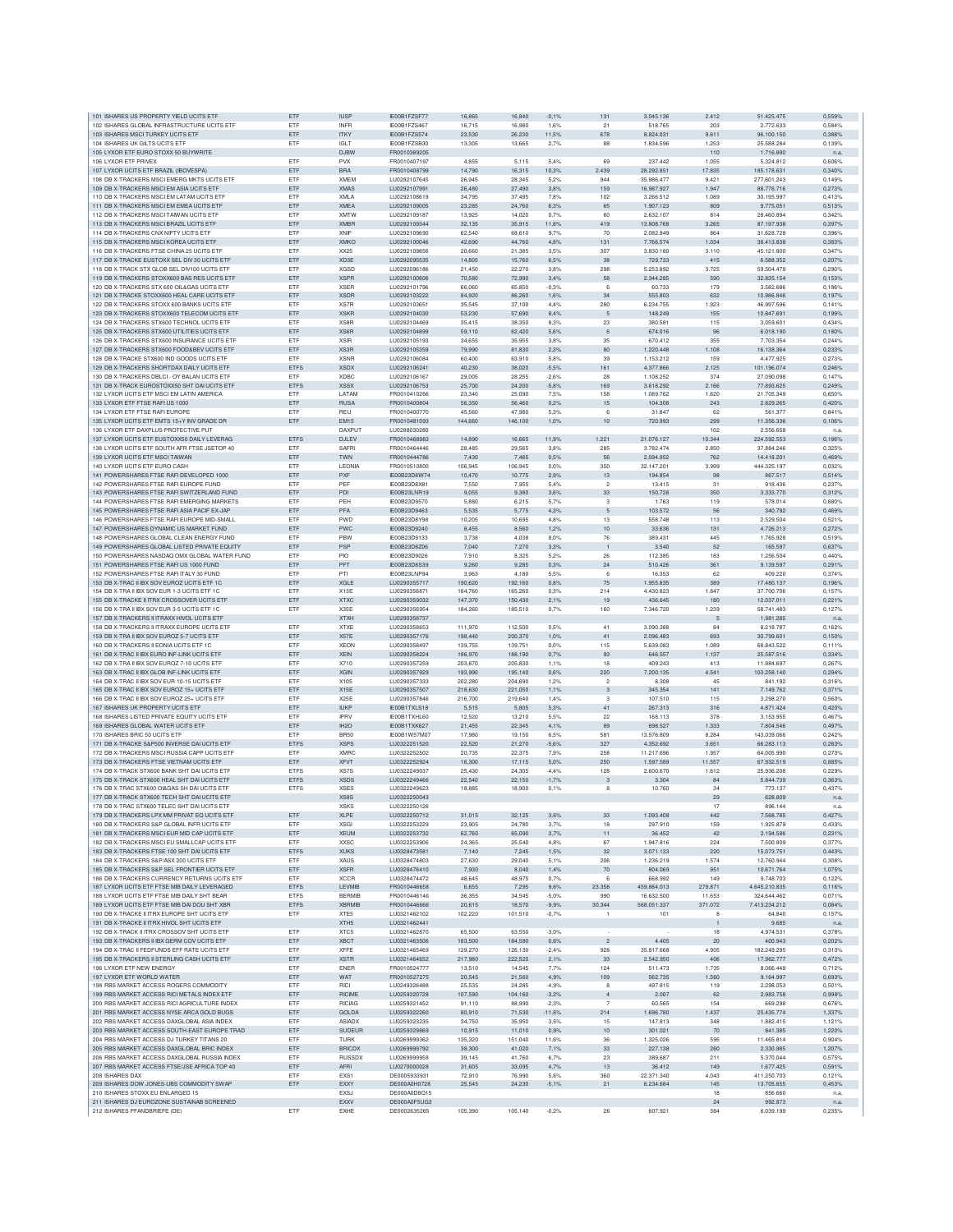| 213 ISHARES EURO STOXX                                                                       | ETF                        | EXSI                             | DE000A0D8Q07                 | 28,185             | 29,350             | 4,1%            | 79             | 2.475.920               | 904            | 68.720.550               | 0,173%           |
|----------------------------------------------------------------------------------------------|----------------------------|----------------------------------|------------------------------|--------------------|--------------------|-----------------|----------------|-------------------------|----------------|--------------------------|------------------|
| 214 ISHARES STOXX EUROPE 600                                                                 | ETF                        | <b>EXSA</b>                      | DE0002635307                 | 30,285             | 31,235             | 3,1%            | 521            | 22.431.124              | 3.543          | 283.349.380              | 0,139%           |
| 215 ISHARES STOXX EUROPE LARGE 200                                                           |                            | EXSC                             | DE0005933980                 |                    |                    |                 |                |                         | 15             | 156.713                  | n.a              |
| 216 ISHARES STOXX EUROPE MID 200<br>217 ISHARES STOXX EUROPE SMALL 200                       |                            | <b>FXSD</b><br>EXSE              | DE0005933998<br>DE000A0D8QZ7 |                    |                    |                 |                |                         | 20             | 457.135                  | n.a              |
| 218 ISHARES DOW JONES U.S. SELECT DIVIDEND                                                   | ETF                        | EXX5                             | DE000A0D8Q49                 | 35.090             | 35.220             | 0.4%            | 114            | 1.580.161               | 29<br>1.085    | 104,474<br>15,008,686    | n.a<br>0.280%    |
| 219 ISHARES STOXX EUROPE SELECT DIVIDEND 30                                                  | ETF                        | <b>EXSH</b>                      | DE0002635299                 | 13.245             | 14,010             | 5,8%            | 137            | 2.063.963               | 1.319          | 15.632.573               | 0,411%           |
| 220 ISHARES FTSE MIB UCITS ETF (INC)                                                         | ETF                        | IMIB                             | IE00B1XNH568                 | 10,185             | 10,655             | 4,6%            | 1.817          | 66.859.851              | 23.651         | 832.229.920              | 0,096%           |
| 221 ISHARES GLOBAL CLEAN ENERGY UCITS ETF                                                    | ETF                        | <b>INRG</b>                      | IE00B1XNHC34                 | 3,923              | 4,378              | 11,6%           | 173            | 801.650                 | 1.421          | 5.877.899                | 0,599%           |
| 222 ISHARES MSCI EUROPE UCITS ETF (INC)                                                      | ETF                        | <b>IMFU</b>                      | IE00B1YZSC51                 | 18,810             | 19,570             | 4,0%            | 497            | 15,855,478              | 4.170          | 242.996.722              | 0.114%           |
| 223 ISHARES GLOB TIMBER & FORESTRY UCITS ETF                                                 | ETF                        | WOOD                             | IE00B27YCF74                 | 13.390             | 13.935             | 4.1%            | 74             | 594,448                 | 860            | 5.365.045                | 0.509%           |
| 224 ISHARES MSCLEM LATAM LICITS ETE (INC)                                                    | ETF                        | LTAM                             | IF00B27YCK28                 | 15.040             | 16.145             | 7.3%            | 125            | 4.501.771               | 1.271          | 34,878,965               | 0.454%           |
| 225 DB X-TRACKERS II EONIA UCITS ETF 1D                                                      | ETF                        | XEOD                             | LU0335044896                 | 134,595            | 134,618            | 0,0%            | 13             | 62.586                  | 56             | 494.580                  | 0.702%           |
| 226 LYXOR UCITS ETF FTSE 100                                                                 | ETF                        | FTS100                           | FR0010438127                 | 8,660              | 8,880              | 2.5%            | 174            | 4.279.838               | 1.180          | 24.628.313               | 0.187%           |
| 227 LYXOR UCITS ETF MSCI MALAYSIA                                                            | ETF<br><b>ETFS</b>         | <b>MAL</b><br><b>XSGL</b>        | FR0010397554                 | 14,415             | 14,680             | 1,8%            | 309<br>13      | 5.949.383               | 3.431<br>134   | 49.518.586               | 0,443%<br>0.257% |
| 228 DB X-TRAC II SHT IBX SOV EUROZ UCITS ETF<br>229 DB X-TRACK II EM MKTS LIQ EURB UCITS ETF | ETF                        | <b>XEMB</b>                      | LU0321463258<br>LU0321462953 | 97,940<br>267,710  | 97,080<br>273,760  | $-0,9%$<br>2.3% | 375            | 143.185<br>9.633.802    | 7.848          | 3.694.631<br>146.382.600 | 0,738%           |
| 230 POWERSHARES EUROMTS CASH 3 MONTHS EUND                                                   | ETF                        | PEU                              | IE00B3BPCH51                 | 103,410            | 103,440            | 0.0%            | 26             | 822.255                 | 231            | 5,602,388                | 0.875%           |
| 231 POWERSHARES MIDDLE EAST NORTH AFRICA                                                     | ETF                        | PSM                              | IE00B3BPCJ75                 | 8.650              | 8,800              | 1,7%            | $11\,$         | 97.794                  | 194            | 2.124.186                | 2.311%           |
| 232 POWERSHARES GLOBAL AGRICULTURE FUND                                                      | ETF                        | <b>PSL</b>                       | IE00B3BQ0418                 | 8.275              | 8,460              | 2.2%            | 21             | 104.655                 | 299            | 2.473.189                | 0.679%           |
| 233 LYXOR UCITS ETF MSCI EMU                                                                 | ETF                        | <b>EMU</b>                       | FR0007085501                 | 35,915             | 37,920             | 5,6%            | 163            | 8.090.980               | 655            | 25.729.745               | 0.299%           |
| 234 LYXOR ETF PAN AFRICA                                                                     | ETF                        | <b>I AFRI</b>                    | FR0010636464                 | 7.585              | 7,705              | 1,6%            | 353            | 2.177.471               | 4.249          | 26.678.094               | 0.797%           |
| 235 LYXOR UCITS ETF MSCI AC ASIA EX JAPAN                                                    | ETF                        | <b>APEX</b>                      | FR0010652867                 | 63.570             | 65,730             | 3,4%            | 28             | 1.927.455               | 390            | 7.695.421                | 0.619%           |
| 236 FTFX DAXGLOBAL SHIPPING FUND                                                             | ETF                        | SHIP                             | IE00B3CMS880                 | 14.170             | 15.140             | 6.8%            | 23             | 175,278                 | 103            | 591.947                  | 0.865%           |
| 237 ETFX DAXGLOBAL COAL MINING FUND                                                          | ETF                        | COAL                             | IE00B3CNHF18                 | 23.230             | 23,295             | 0.3%            | $13\,$         | 27.789                  | 193            | 913.154                  | 0,846%           |
| 238 ETFX DAXGLOBAL GOLD MINING FUND                                                          | ETF                        | <b>AUCO</b>                      | IE00B3CNHG25                 | 17,585             | 15,670             | $-10.9%$        | 470            | 4.615.118               | 2.745          | 27.857.743               | 1,158%           |
| 239 ETFX DAXGLOBAL ALTERNATIVE ENERGY FUND                                                   | ETF                        | ALTE                             | IE00B3CNHC86                 | 9,645              | 10,105             | 4,8%            | $26\,$         | 85.998                  | 174            | 725.199                  | 0.920%           |
| 240 ETFX WNA GLOBAL NUCLEAR ENERGY FUND                                                      | ETF                        | NUKE                             | IE00B3C94706                 | 20,480             | 20,730             | 1,2%            | 8              | 57.802                  | 94             | 786.165                  | 1,134%           |
| 241 ETFX S-NET ITG GLOBAL AGRI BUSINESS FUND                                                 | ETF                        | AGRI                             | IE00B3CNHD93                 | 37,220             | 37,975             | 2,0%            | 9              | 29.082                  | 264            | 1.602.193                | 1,012%           |
| 242 ETFX RUSSELL 2000 US SMALL CAP FUND                                                      | ETF                        | <b>RTWC</b>                      | IE00B3CNHJ55                 | 30,590             | 31,375             | 2.6%            | 19             | 303,250                 | 305            | 6.420.148                | 0.956%           |
| 243 DB X-TRACKERS II GLOB SOVER UCITS ETF 1C                                                 | ETF<br>ETF                 | <b>XGSH</b><br>XSN <sub>5</sub>  | LU0378818131                 | 201.910            | 203,100            | 0.6%<br>0.5%    | 97             | 2.678.513               | 1.381<br>37    | 26,201,159               | 0.392%<br>0.234% |
| 244 DB X-TRACKE II ITRX EU SEN FIN UCITS ETF<br>245 DB X-TRACKE II ITRX EU SUB FIN UCITS ETF | ETF                        | XSB5                             | LU0378819295<br>LU0378819378 | 110,450<br>116,170 | 110,950<br>116,830 | 0,6%            | $\sqrt{5}$     | 17.443                  | 48             | 10.479.582<br>508.029    | 0,461%           |
| 246 DB X-TRA II ITRX EU SEN FIN SH UCITS ETF                                                 | ETF                        | <b>XSNS</b>                      | LU0378819709                 | 103,120            | 102,440            | $-0,7%$         | $\mathbf{1}$   | 1.729                   | 3              | 5.384                    | 0,274%           |
| 247 DB X-TRA II ITRX EU SUB FIN SH UCITS ETF                                                 | ETF                        | <b>XSBS</b>                      | LU0378819881                 | 93,290             | 91,700             | $-1,7%$         |                |                         | $\overline{7}$ | 216.890                  | 0.673%           |
| 248 LYXOR UCITS ETF EUSTOXX50 DAILY DOUB SHT                                                 | <b>ETFS</b>                | <b>BXX</b>                       | FR0010424143                 | 16.755             | 14,845             | $-11.4%$        | 689            | 22,786.671              | 7.059          | 163,905,752              | 0.203%           |
| 249 DB X-TRACKERS EURO STOXX 50 LICITS ETE 1C                                                | ETF                        | <b>XESC</b>                      | LU0380865021                 | 33,050             | 35.015             | 5.9%            | 92             | 4.566.836               | 710            | 48.257.793               | 0.201%           |
| 250 DB X-TRACKE MSCI AC ASIA EXJPN UCITS ETF                                                 | ETF                        | <b>XAXJ</b>                      | LU0322252171                 | 23,330             | 24,235             | 3.9%            | 227            | 11.929.974              | 1.432          | 58.858.358               | 0.307%           |
| 251 DB X-TRACKERS MSCI PACIF EXJPN UCITS ETF                                                 | ETF                        | <b>XPXJ</b>                      | LU0322252338                 | 35,550             | 37,245             | 4,8%            | 32             | 457.075                 | 561            | 24.118.079               | 0,320%           |
| 252 DB X-TRACKERS RUSSELL 2000 UCITS ETP                                                     | ETF                        | XRU2                             | LU0322248658                 | 101,270            | 103,810            | 2,5%            | 184            | 4.477.261               | 1.197          | 24.837.390               | 0.432%           |
| 253 DB X-TRACKERS STOXX 600 UCITS ETF                                                        | ETF                        | XSX6                             | LU0328475792                 | 54,190             | 56,460             | 4,2%            | 158            | 5.367.689               | 1.330          | 92.294.986               | 0,167%           |
| 254 DB X-TRACKERS CAC 40 UCITS ETF                                                           | <b>FTF</b>                 | <b>XCAC</b>                      | LU0322250985                 | 39.765             | 41,675             | 4.8%            | 42             | 1.063.247               | 765            | 83.559.296               | 0.173%           |
| 255 DB X-TRACKERS CAC 40 SHT DAILY UCITS ETF                                                 | <b>ETFS</b>                | XC4S                             | LU0322251280                 | 41.005             | 39,010             | $-4.9%$         | 30             | 513,407                 | 461            | 11.836.276               | 0.277%           |
| 256 ISHARES EMERG MKTS INFRASTRUCT UCITS ETF                                                 | ETF                        | <b>IEM</b>                       | IE00B2NPL135                 | 16,585             | 17.150             | 3.4%            | 106            | 1.391.128               | 1.437          | 14.475.072               | 0.899%           |
| 257 ISHARES EURO COVERED BOND UCITS ETF                                                      | ETF                        | <b>ICOV</b>                      | IE00B3B8Q275                 | 145.030            | 146,170            | 0.8%            | 145            | 4.218.464               | 1.721          | 40.303.576               | 0.130%           |
| 258 ISHARES EB.REXX MONEY MARKET (DE)                                                        | ETF                        | EXVM                             | DE000A0Q4RZ9                 | 86,100             | 86,290             | 0,2%            |                | 3.44                    | 139            | 21.038.674               | 0,5659           |
| 259 DB X-TRACKERS EUSTX50 LEV DAI UCITS ETF                                                  | <b>ETFS</b>                | XEL <sub>2</sub>                 | LU0411077828                 | 14,650             | 16,405             | 12.0%           | 18             | 198,293                 | 132            | 2.969.679                | 0.514%           |
| 260 DB X-TRACKERS LEVDAX DAILY LICITS ETE<br>261 DB X-TRACKERS S&P500 2XLEV DAI UCITS ETF    | <b>FTES</b><br><b>ETFS</b> | <b>XLDX</b><br>XS <sub>2</sub> L | LU0411075376<br>LU0411078552 | 60.840<br>18,200   | 67.740<br>18,805   | 11,3%<br>3.3%   | 192<br>211     | 19.455.878<br>5.046.801 | 1.161<br>1.560 | 75,289,448<br>27.925.325 | 0.350%<br>0.816% |
| 262 DB X-TRACKERS DB COMM BOOSTER UCITS ETF                                                  | ETF                        | <b>XCBL</b>                      | LU0411078123                 | 15,295             | 15,055             | $-1,6%$         | 5              | 8.848                   | 42             | 536.415                  | 0,661%           |
| 263 DB X-TRACK S&P U.S. CARB EFFIC UCITS ETF                                                 |                            | <b>XGRC</b>                      | LU0411076002                 |                    |                    |                 |                |                         | 48             | 746.280                  | n.a              |
| 264 DB X-TRACKERS MSCI PAN-EURO UCITS ETF                                                    | ETF                        | <b>XMPE</b>                      | LU0412624271                 | 14,180             | 14,740             | 3.9%            | $\mathbf{1}$   | 58                      | 19             | 64.486                   | 0,472%           |
| 265 LYXOR ETF EURO CORPORATE BOND                                                            | ETF                        | CRPE                             | FR0010737544                 | 131,120            | 131,870            | 0.6%            | 460            | 22.017.879              | 5.375          | 166.437.069              | 0.086%           |
| 266 ISHARES EURO AGGREGATE BOND UCITS ETF                                                    | <b>FTF</b>                 | <b>IEAG</b>                      | IE00B3DKXQ41                 | 109,930            | 110,830            | 0.8%            | 99             | 2.547.470               | 1,858          | 122.690.743              | 0.113%           |
| 267 ISHARES EURO CORPORATE BOND UCITS ETF                                                    | ETF                        | <b>IEAC</b>                      | IE00B3F81R35                 | 120,850            | 121,780            | 0.8%            | 403            | 17.731.640              | 5.052          | 205.326.176              | 0.105%           |
| 268 ISHARES EURO GOVT BOND 0-1YR UCITS ETP                                                   | ETF                        | <b>IEGE</b>                      | IE00B3FH7618                 | 100,700            | 100,600            | $-0.1%$         | 49             | 832.129                 | 758            | 20,587,282               | 0.726%           |
| 269 ISHARES USD INFLAT LINK BOND UCITS ETF                                                   | ETF                        | CSBILU                           | IE00B3VTPS97                 | 94,010             | 92,610             | $-1,5%$         | $30\,$         | 3.124.867               | 100            | 6.087.248                | 0,548%           |
| 270 ISHARES USD GOV BOND 7-10 UCITS ETF ACC                                                  | ETF                        | <b>CSBGU0</b>                    | IE00B3VWN518                 | 93,770             | 92,680             | $-1.2%$         | $\overline{4}$ | 10.92                   | 65             | 1.674.067                | 0.177%           |
| 271 ISHARES USD GOV BOND 3-7 UCITS ETF (ACC)                                                 | ETF                        | CSBGU7                           | IE00B3VWN393                 | 87,300             | 85,840             | $-1,7%$         | 29             | 491.722                 | 266            | 2.427.796                | 0.350%           |
| 272 ISHARES USD GOV BOND 1-3 UCITS ETF (ACC)                                                 | <b>FTF</b>                 | <b>CSBGU3</b>                    | IE00B3VWN179                 | 78,870             | 77,000             | $-2.4%$         | 13             | 248.464                 | 78             | 3.943.442                | 0.347%           |
| 273 ISHARES EUR INFLAT LINK BOND UCITS ETF                                                   | ETF                        | CSBILE                           | IE00B3VTQ640                 | 117,750            | 117,870            | 0.1%            |                |                         | 50             | 560,245                  | 0.487%           |
| 274 ISHARES EU GOV BOND 7-10 UCITS ETF (ACC)                                                 | ETF                        | CSBGE0                           | IE00B3VTN290                 | 124.020            | 125,200            | 1.0%            | 23             | 1.649.743               | 179            | 4.382.771                | 0.387%           |
| 275 ISHARES EU GOV BOND 3-7 UCITS ETF (ACC)                                                  | ETF                        | CSBGE7                           | IE00B3VTML14                 | 117,510            | 118,340            | 0,7%            | $35\,$         | 837.081                 | 148            | 5.196.021                | 0,095%           |
| 276 ISHARES EU GOV BOND 1-3 UCITS ETF (ACC)                                                  | ETF                        | CSBGE3                           | IE00B3VTMJ91                 | 108,390            | 108,610            | 0.2%            | 32             | 1.807.335               | 287            | 13.662.925               | 0.136%           |
| 277 ISHARES MSCI JAP SM CAP UCITS ETF (ACC)                                                  | ETF<br><b>FTF</b>          | <b>CSJPS</b><br>CSEMUL           | IE00B3VWMK93                 | 85,640             | 93,040             | 8,6%<br>5.9%    | 11<br>24       | 618.734<br>169,648      | 264<br>327     | 5.696.418<br>11,774,382  | 0,541%<br>0.296% |
| 278 ISHARES MSCI EMU LARGCAP UCITS ETF (LUX)<br>279 ISHARES MSCI EMERG MKTS UCITS ETF (LUX)  | ETF                        | CSEM                             | LU0154139132<br>LU0254097446 | 96,720<br>73,070   | 102,450            | 5,1%            |                | 2.029.894               | 374            | 18.261.631               | 0,430%           |
| 280 ISHARES MSCI EMU SMALL CAP UCITS ETF                                                     | ETF                        | CSEMUS                           | IE00B3VWMM18                 | 105,360            | 76,800<br>111,660  | 6.0%            | 31<br>21       | 1.129.193               | 70             | 5.721.935                | 0.370%           |
| 281 ISHARES MSCI UK LARGE CAP UCITS ETF                                                      | ETF                        | <b>CSUKL</b>                     | IE00B3VWKZ07                 | 111.580            | 113,970            | 2,1%            | $\overline{1}$ | 1.160                   | 13             | 1.108.488                | 0.532%           |
| 282 ISHARES MSCLUK SMALL CAP LICITS ETE                                                      | ETF                        | CSUKS                            | IE00B3VWLG82                 | 158,470            | 165.180            | 4.2%            | 20             | 85,581                  | 53             | 1.751.428                | 0.579%           |
| 283 ISHARES MSCI USA LARGE CAP UCITS ETF                                                     | ETF                        | CSUSL                            | IE00B3VWLJ14                 | 123,050            | 123,500            | 0,4%            | 15             | 2.781.710               | 117            | 14.173.297               | 0,209%           |
| 284 ISHARES MSCI USA SMALL CAP UCITS ETF                                                     | ETF                        | CSUSS                            | IE00B3VWM098                 | 148,270            | 151,660            | 2.3%            | 58             | 2.248.695               | 396            | 25,209,922               | 0.511%           |
| 285 ISHARES MSCI JAPAN LARGE CAP UCITS ETF                                                   | ETF                        | C.S.IPI                          | IE00B3VWM213                 | 82,720             | 87,470             | 5,7%            | 46             | 520.224                 | 455            | 8.870.831                | 0.590%           |
| 286 DB X-TRAC STX600 BASRES SH DAI UCITS ETF                                                 | <b>ETFS</b>                | <b>XBRS</b>                      | 1110412624354                | 8.890              | 8,560              | $-3.7%$         | 3              | 48,840                  | 37             | 1.160.339                | 0.606%           |
| 287 DB X-TRACK STX600 INDG SHT DAI UCITS ETF                                                 | ETFS                       | <b>XIGS</b>                      | LU0412624511                 | 26.265             | 24,750             | $-5.8%$         |                | 2.480                   | 14             | 876.757                  | 0,502%           |
| 288 DB X-TRACK STX600 INSU SHT DAI UCITS ETF                                                 |                            | <b>XSIS</b>                      | LU0412624602                 |                    |                    |                 |                |                         | 35             | 3.182.456                | n.a              |
| 289 DB X-TRACK STX600 UTIL SHT DAI UCITS ETF                                                 |                            | XS6S                             | LU0412624867                 |                    |                    |                 |                |                         |                |                          |                  |
| 290 DB X-TRACKERS HSI SHORT DAILY UCITS ETF                                                  |                            |                                  |                              |                    |                    |                 |                |                         | 16             | 2.360.662                | n.a              |
|                                                                                              |                            | <b>XHSS</b>                      | LU0429790313                 | 8,305              | 7,625              | $-8,2%$         | 16             | 773.845                 | 116            | 5.508.339                | 0,540%           |
| 291 DB X-TRACK COMM BOOST DJ-UBSCI UCITS ETF                                                 | ETF                        | <b>XCBE</b>                      | LU0429790743                 | 24,440             | 23,940             | $-2,0%$         | $\overline{c}$ | 45.754                  | 60             | 3.147.023                | 0,621%           |
| 292 ISHARES MSCLEMERG MKTS LICITS ETE (ACC)                                                  | ETF                        | SEMA                             | IE00B4L5YC18                 | 20.050             | 21.055             | 5.0%            | 67             | 2.007.489               | 894            | 16,726,400               | 0.369%           |
| 293 ISHARES MSCI JAPAN UCITS ETF (ACC)                                                       | ETF<br>ETF                 | <b>SJPA</b><br>SMEA              | IE00B4L5YX21                 | 21,700             | 23,040             | 6.2%            | 30             | 559.110                 | 564<br>222     | 10 397 855               | 0.356%           |
| 294 ISHARES MSCI EUROPE UCITS ETF (ACC)<br>295 ISHARES EURO CORP BOND 1-5YR UCITS ETP        | ETF                        | <b>SE15</b>                      | IE00B4K48X80<br>IE00B4L60045 | 34,430<br>106,610  | 35,790<br>107,090  | 4,0%<br>0,5%    | 31<br>269      | 799.274<br>4.051.273    | 2.627          | 13.500.139<br>99.956.474 | 0,274%<br>0,236% |
| 296 ISHARES EURO GOVERNMENT BOND UCITS ETP                                                   | ETF                        | <b>SEGA</b>                      | IE00B4WXJJ64                 | 107,160            | 107,850            | 0.6%            | $27\,$         | 215.104                 | 286            | 34.140.742               | 0,151%           |
| 297 ISHARES EURO GOVT BOND 10-15YR UCITS ETF                                                 | ETF                        | <b>IBGZ</b>                      | IE00B4WXJH41                 | 136,800            | 137,980            | 0,9%            | 42             | 964.521                 | 304            | 5.900.074                | 0.124%           |
| 298 ISHARES EURO GOVT BOND 5-7YR UCITS ETP                                                   | ETF                        | <b>IBGY</b>                      | IF00B4WXJG34                 | 140,140            | 141,500            | 1.0%            | 130            | 9.165.698               | 1.077          | 81.852.753               | 0.067%           |
| 299 ISHARES MSCI PAC EX-JPN UCITS ETF (INC)                                                  | ETF                        | SPXJ                             | IE00B4WXJD03                 | 31,715             | 32.970             | 4.0%            | 47             | 1.684.629               | 653            | 24.731.420               | 0.318%           |
| 300 ISHARES S&P 500 UCITS ETF (ACC)                                                          | ETF                        | SACC                             | IE00B4L5ZD99                 | 31,170             | 31,320             | 0,5%            | 64             | 1.662.506               | 789            | 24.585.939               | 0.166%           |
| 301 ISHARES MSCI WORLD UCITS ETF (ACC)                                                       | ETF                        | SWDA                             | IE00B4L5Y983                 | 26,305             | 26,920             | 2,3%            | $^{\rm 84}$    | 2.592.834               | 764            | 28.031.863               | 0,259%           |
| 302 ETFX DAX 2X LONG FUND                                                                    | <b>ETFS</b>                | DEL <sub>2</sub>                 | IE00B4QNHH68                 | 162,230            | 180,050            | 11,0%           | 105            | 29.985.425              | 1.051          | 222.572.887              | 0.455%           |
| 303 ETFX DAX 2X SHORT FUND                                                                   | <b>ETFS</b>                | DES <sub>2</sub>                 | IE00B4QNHZ41                 | 19,520             | 17,410             | $-10,8%$        | 333            | 3.158.945               | 2.521          | 42.774.571               | 0,371%           |
| 304 AMUNDLEURO STOXX 50 UCITS ETF                                                            | ETF                        | C50                              | FR0010654913                 | 50,080             | 53,050             | 5.9%            | 374            | 8.040.661               | 3.472          | 86.479.054               | 0.084%           |
| 305 AMUNDI LEV EURO STOXX 50 DAILY UCITS ETF                                                 | <b>ETFS</b>                | C <sub>5L</sub><br>CLEV          | FR0010756072                 | 159,670            | 178,760            | 12.0%           | 122            | 3,700,757               | 1,608          | 55.934.866               | 0.147%           |
| 306 AMUNDI LEV MSCI EUROPE DAILY UCITS ETF                                                   | <b>ETFS</b>                | CL <sub>2</sub>                  | FR0010756080                 | 537,900<br>432.820 | 582,150            | 8,2%            | 57             | 1.660.591<br>2.627.721  | 321            | 11.241.373               | 0,290%           |
| 307 AMUNDI LEV MSCI USA DAILY UCITS ETF<br>308 AMUNDI MSCI CHINA UCITS ETF                   | ETFS<br>ETF                | CC1                              | FR0010755611<br>FR0010713784 | 181,650            | 437,770<br>187,470 | 1,1%<br>3,2%    | 114<br>179     | 5.690.990               | 1.255<br>1.781 | 33.297.535<br>59.824.712 | 0,307%<br>0,244% |
| 309 AMUNDI MSCI EAST EUROP EX RUSS UCITS ETF                                                 | ETF                        | CE9                              | FR0010717074                 | 243,640            | 250,860            | 3,0%            | 59             | 1.908.294               | 358            | 11.012.344               | 0.286%           |
| 310 AMUNDIMSCLEMU LICITS ETE                                                                 | ETF                        | <b>CMU</b>                       | FR0010655688                 | 129,500            | 136,670            | 5.5%            | 122            | 3.156.121               | 780            | 21.353.586               | 0.200%           |
| 311 AMUNDI MSCI EUROPE UCITS ETF                                                             | ETF                        | CEU                              | FR0010655696                 | 149,500            | 155,590            | 4,1%            | 177            | 6.511.238               | 717            | 18,505,593               | 0.129%           |
| 312 AMUNDI MSCI INDIA UCITS ETF                                                              | ETF                        | C <sub>I2</sub>                  | FR0010713727                 | 258,330            | 278,360            | 7,8%            | 348            | 11.883.269              | 1.522          | 48.769.012               | 0,293%           |
| 313 AMUNDI MSCI ITALY UCITS ETF                                                              | ETF                        | C11                              | FR0010655720                 | 74,610             | 77,890             | 4,4%            | $44\,$         | 997.329                 | 416            | 8.711.003                | 0,215%           |
| 314 AMUNDI MSCI PACIFIC EX JAPAN UCITS ETF                                                   | ETF                        | CP <sub>9</sub>                  | FR0010713669                 | 355,450            | 372,280            | 4,7%            | 68             | 873.086                 | 878            | 17.856.083               | 0.219%           |
| 315 AMUNDI MSCI USA UCITS ETF                                                                | ETF                        | CU <sub>2</sub>                  | FR0010688275                 | 139,100            | 139,900            | 0,6%            | 92             | 2.014.366               | 1.174          | 30.823.029               | 0.115%           |
| 316 AMUNDI SHORT EU STOXX 50 DAILY UCITS ETF                                                 | <b>ETFS</b>                | C <sub>5</sub> S                 | FR0010757781                 | 26,880             | 25,315             | $-5,8%$         | 19             | 281.536                 | 325            | 9.743.609                | 0.142%           |
| 317 AMUNDI SHORT MSCI EUROPE DAILY UCITS ETF                                                 | <b>ETFS</b>                | C <sub>8</sub> E                 | FR0010791186                 | 32,305             | 30,990             | $-4,1%$         | 29             | 679.940                 | 179            | 4.074.718                | 0.276%           |
| 318 AMUNDI SHORT MSCI USA DAILY UCITS ETF                                                    | <b>ETFS</b>                | C <sub>2U</sub>                  | FR0010791194                 | 38.525             | 38.225             | $-0.8%$         | 41             | 1.101.586               | 360            | 9.532.490                | 0.212%           |
| 319 LYXOR UCITS ETF EMTS HIRAT MC-WEI GOV DR                                                 | ETF                        | EMAAA                            | FR0010820258                 | 122,420            | 123,410            | 0,8%            | 101            | 6.319.498               | 1.185          | 83.355.674               | 0,067%           |
| 320 LYXOR UCITS ETF EUR CORP BOND EX-FINANC                                                  | ETF                        | CBEF                             | FR0010814236                 | 117,520            | 118,480            | 0,8%            | 146            | 4.954.394               | 1.883          | 46.712.291               | 0,123%           |
| 321 ISHARES EUROSTOXX 50 - B UCITS ETF (ACC)<br>322 ISHARES DJ INDUSTRIAL AVERAGE UCITS ETF  | ETF<br>ETF                 | CSSX5E<br>CSINDU                 | IE00B53L3W79<br>IE00B53L4350 | 71,910<br>112,080  | 76,220<br>111,910  | 6,0%<br>$-0,2%$ | 94<br>24       | 2.647.806<br>2.171.865  | 976<br>131     | 46.426.697<br>17.431.620 | 0.163%<br>0,170% |
| 323 ISHARES NASDAQ 100 UCITS ETF                                                             | ETF                        | <b>CSNDX</b>                     | IE00B53SZB19                 | 125,280            | 127,850            | 2.1%            | 46             | 1.587.638               | 410            | 14.162.797               | 0.168%           |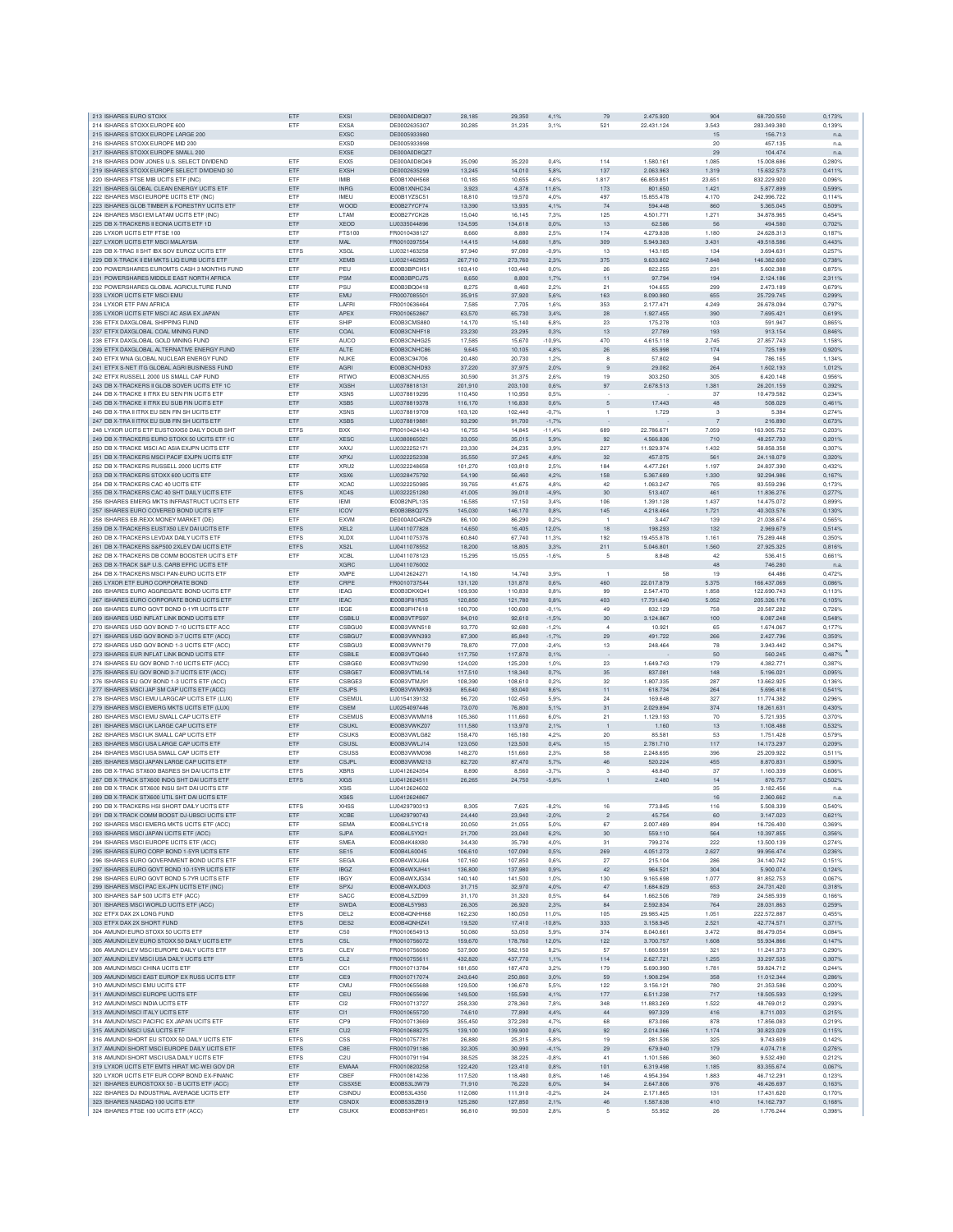| 325 ISHARES FTSE MIB UCITS ETF (ACC)                                                        | ETF               | CSMIB                   | IE00B53L4X51                 | 54,650             | 57,170             | 4.6%         | 178                      | 4.934.764              | 2.453          | 159,318,290             | 0.095%           |
|---------------------------------------------------------------------------------------------|-------------------|-------------------------|------------------------------|--------------------|--------------------|--------------|--------------------------|------------------------|----------------|-------------------------|------------------|
| 326 ISHARES NIKKEI 225 UCITS ETF                                                            | ETF               | <b>CSNKY</b>            | IE00B52MJD48                 | 90.480             | 96,210             | 6.3%         | 41                       | 925.179                | 657            | 9.642.670               | 0.245%           |
| 327 ISHARES MSCI PAC EX JPN UCITS ETF (ACC)                                                 | ETF               | CSPXJ                   | IE00B52MJY50                 | 84,780             | 89,170             | 5,2%         | $\overline{1}$           | 496.980                | 46             | 2.645.321               | 0,464%           |
| 328 ISHARES MSCI CANADA - B UCITS ETF                                                       | ETF               | CSCA                    | IE00B52SF786                 | 84,460             | 85,760             | 1,5%         | 114                      | 5.136.326              | 791            | 30.158.504              | 0,523%           |
| 329 ISHARES MSCI UK UCITS ETF                                                               | ETF               | <b>CSUK</b>             | IE00B539F030                 | 92,890             | 95,150             | 2,4%         | $\overline{1}$           | 19.496                 | 12             | 677.876                 | 0,470%           |
| 330 ISHARES MSCI USA - B UCITS ETP                                                          | <b>FTF</b>        | CSUS                    | IF00B52SFT06                 | 109,810            | 110,450            | 0.6%         | 20                       | 2.866.894              | 218            | 49.501.097              | 0.118%           |
| 331 ISHARES MSCI JAPAN - B UCITS ETF (ACC)                                                  | ETF               | CSJP                    | IE00B53QDK08                 | 80,470             | 85,440             | 6,2%         | 51                       | 2.688.255              | 426            | 44.096.389              | 0.248%           |
| 332 ISHARES MSCI EUROPE - B UCITS ETF (ACC)                                                 | ETF               | CSEU                    | IE00B53QFR17                 | 83.100             | 86,520             | 4.1%         | 41                       | 1.716.004              | 339            | 13,565,368              | 0,181%           |
| 333 ISHARES MSCI EMU UCITS ETF                                                              | ETF               | CSEMU                   | IE00B53QG562                 | 72.650             | 76,890             | 5,8%         | 50                       | 9.695.405              | 520            | 20,661,061              | 0,199%           |
| 334 ISHARES EURO STOXX 50 UCITS ETF (ACC)                                                   | ETF               | <b>IEUA</b>             | IE00B4L5YV07                 | 27,430             | 29,040             | 5,9%         | 34                       | 2.132.074              | 638            | 86.931.012              | 0,1689           |
| 335 LYXOR ETF FTSE EPRANAREIT DEV EUROPE                                                    | ETF               | REEU                    | FR0010833558                 | 29,135             | 30,400             | 4,3%         | 9                        | 34.935                 | 100            | 834.413                 | 0,987%           |
| 336 LYXOR ETF FTSE EPRANAREIT UNITED STATES                                                 | ETF               | <b>REUSA</b>            | FR0010833566                 | 31,820             | 31,805             | 0,0%         | 63                       | 1.460.841              | 999            | 10.520.408              | 0.6369           |
| 337 LYXOR ETF FTSE EPRANAREIT ASIA EX-JAPAN                                                 | ETF               | <b>REASIA</b>           | FR0010833541                 | 8.670              | 8.870              | 2.3%         | 18                       | 664,144                | 614            | 7.005.992               | 0.592%           |
| 338 LYXOR ETF FTSE EPRANAREIT GLOBAL DEV                                                    | ETF               | REWLD                   | FR0010833574                 | 32,330             | 33,280             | 2.9%         | 74                       | 1.794.562              | 793            | 11.822.619              | 0.562%           |
| 339 POWERSHARES FTSE RAFI HONG KONG CHINA                                                   | ETF               | PRH                     | IE00B3BPCG45                 | 14,945             | 15,310             | 2,4%         | 6                        | 48.764                 | 131            | 568.117                 | 0,813%           |
| 340 AMUNDI MSCI EUROPE BANKS UCITS ETF                                                      | ETF               | CB5                     | FR0010688176                 | 75,190             | 78,670             | 4,6%         | 21                       | 184.220                | 303            | 5.938.688               | 0,181%           |
| 341 AMUNDI MSCI EUROPE CONS DISCR UCITS ETF                                                 | ETF               | CD <sub>6</sub>         | FR0010688184                 | 142,460            | 150,990            | 6,0%         | 15                       | 86.298                 | 73             | 1.064.891               | 0,1779           |
| 342 AMUNDI MSCI EUROPE CONS STAP UCITS ETF                                                  | ETF               | CS <sub>5</sub>         | FR0010688168                 | 222,740            | 228,190            | 2.4%         |                          |                        | 50             | 897.316                 | 0.223%           |
| 343 AMUNDI MSCI EUROPE HEALTHCARE UCITS ETF                                                 | ETF               | CH <sub>5</sub>         | FR0010688192                 | 162.020            | 165.110            | 1,9%         | 19                       | 207,568                | 433            | 5.335.545               | 0.212%           |
| 344 AMUNDI MSCI EUROPE INDUSTRIALS UCITS ETF                                                | ETF               | CIN                     | FR0010688218                 | 196,660            | 208,500            | 6.0%         | 4                        | 36,330                 | 93             | 1.722.829               | 0.216%           |
| 345 AMUNDI MSCI EUROPE IT UCITS ETF                                                         | ETF               | CI6                     | FR0010713768                 | 60,490             | 65,410             | 8,1%         | 13                       | 408.825                | 82             | 2.910.072               | 0.227%           |
| 346 AMUNDI MSCI EUROPE MATERIALS UCITS ETF                                                  | ETF               | C8M                     | FR0010791137                 | 242,480            | 253,260            | 4,4%         |                          |                        | 24             | 685.398                 | 0,2189           |
| 347 AMUNDI MSCI EUROPE TELEC SERV UCITS ETF                                                 | ETF               | CT5                     | FR0010713735                 | 86,220             | 93,390             | 8,3%         | $^{\rm 8}$               | 45.908                 | 83             | 2.300.922               | 0.215%           |
| 348 AMUNDI MSCI EUROPE UTILITIES UCITS ETP                                                  | ETF               | CU5                     | FR0010688234                 | 133,360            | 140,880            | 5,6%         | 5                        | 86,090                 | 79             | 2.269.020               | 0.213%           |
| 349 AMUNDI MSCI WORLD ENERGY UCITS ETF                                                      | ETF               | CWE                     | FR0010791145                 | 257.030            | 255,920            | $-0.4%$      | 12                       | 515.514                | 161            | 4.273.497               | 0.302%           |
| 350 AMUNDI MSCI WORLD FINANCIALS UCITS ETF                                                  | ETF               | CWF                     | FR0010791152                 | 95.210             | 97.720             | 2.6%         | 16                       | 247,319                | 86             | 1.469.141               | 0.424%           |
|                                                                                             |                   |                         |                              |                    |                    |              |                          |                        | 56             | 252,868                 | 0.350%           |
| 351 AMUNDI REAL ESTATE REIT IEIF UCITS ETF                                                  | ETF               | C8R                     | FR0010791160                 | 210,280            | 221,100            | 5,1%         | 5                        | 14.029                 |                |                         |                  |
| 352 AMUNDI MSCI EUROPE INSURANCE UCITS ETP                                                  | ETF               | C <sub>I5</sub>         | FR0010688226                 | 68.150             | 71,000             | 4,2%         | 8                        | 37.125                 | 126            | 1.731.017               | 0.223%           |
| 353 DB X-TRACKERS SHORTDAX X2 DAI UCITS ETF                                                 | ETFS              | XSD <sub>2</sub>        | LU0411075020                 | 15,450             | 13,795             | $-10,7%$     | 211                      | 2.523.914              | 2.005          | 34.174.169              | 0,492%           |
| 354 DB X-TRACKERS FTSE100 LEV DAI UCITS ETF                                                 |                   | XUL <sub>2</sub>        | LU0412625088                 |                    |                    |              |                          |                        | 120            | 3.191.624               | n.a              |
| 355 DB X-TRACK S&P500 2XINVERS DAI UCITS ETF                                                | ETFS              | XT21                    | LU0411078636                 | 6,320              | 5,780              | $-8,5%$      | 781                      | 13.038.118             | 8.530          | 161.222.970             | 0,253%           |
| 356 DB X-TRACK EUSTX50 DOUBSHT DAI UCITS ETF                                                | <b>ETFS</b>       | <b>XEDS</b>             | LU0417510616                 | 11,890             | 10,530             | $-11.4%$     | 17                       | 228,215                | 395            | 4.147.625               | 0.561%           |
| 357 AMUNDI ETF COMMODITIES S&P GSCI (LE)                                                    |                   | CL7                     | FR0010821728                 |                    |                    |              |                          |                        | $_{6}$         | 157.582                 | n.a              |
| 358 AMUNDI ETF COMMODIT S&P GSCI AGRICULTURE                                                |                   | CA <sub>8</sub>         | FR0010821736                 |                    |                    |              |                          |                        | 93             | 491.119                 | n.a              |
| 359 AMUNDI COMMOD S&P GSCI METALS UCITS ETF                                                 | ETF               | CMEV                    | FR0010821744                 | 194,190            | 187,470            | $-3,5%$      | 25                       | 596.595                | 255            | 5.595.120               | 0,512%           |
| 360 AMUNDI ETF COMMODIT S&P GSCI NON ENERGY                                                 |                   | <b>NEG</b>              | FR0010821777                 |                    |                    |              |                          |                        | $\overline{a}$ | 20.892                  | n.a              |
| 361 AMUNDI EURO CORPORATES UCITS ETF                                                        | ETF               | CC <sub>4</sub>         | FR0010754119                 | 192.460            | 193,720            | 0,7%         | 60                       | 2.182.581              | 770            | 18,849.716              | 0.249%           |
| 362 AMUNDI EURO INFLATION UCITS ETF                                                         | ETF               | C <sub>13</sub>         | FR0010754127                 | 187,950            | 188,900            | 0.5%         | 10                       | 60.842                 | 276            | 8.695.789               | 0.194%           |
| 363 AMUNDI MSCI BRAZIL UCITS ETF                                                            | ETF               | <b>BRZ</b>              | FR0010821793                 | 32.925             | 36,850             | 11.9%        | 330                      | 8,505,879              | 1.776          | 43.836.580              | 0.342%           |
| 364 AMUNDI MSCI EUROPE EX EMU UCITS ETF                                                     | ETF               | CU <sub>9</sub>         | FR0010821819                 | 169,090            | 173,980            | 2,9%         | 16                       | 220.984                | 120            | 1.669.943               | 0,206%           |
| 365 AMUNDI MSCI WORLD EX EMU UCITS ETF                                                      | ETF               | CM <sub>9</sub>         | FR0010756114                 | 149,950            | 152,700            | 1,8%         | 16                       | 264.924                | 277            | 7.157.883               | 0,2779           |
| 366 AMUNDI SHT GOVT EMTS BR INV GR UCITS ETF                                                | ETFS              | SB <sub>0</sub>         | FR0010821850                 | 99,330             | 98,570             | $-0.8%$      |                          |                        | 16             | 350.783                 | 0,164%           |
| 367 AMUNDI SH GOV EMTS IN GR 10-15 UCITS ETF                                                | ETFS              | S <sub>10</sub>         | FR0010823385                 | 89,100             | 88,180             | $-1,0%$      | 6                        | 67.424                 | 120            | 6.978.347               | 0,176%           |
| 368 AMUNDI SHT GOVT EMTS IN GR 1-3 UCITS ETF                                                | <b>ETFS</b>       | S <sub>13</sub>         | FR0010821876                 | 117.110            | 116,780            | $-0.3%$      | -1                       | 996.540                | 64             | 3.303.554               | 0.090%           |
| 369 AMUNDI SHT GOVT EMTS IN GR 3-5 UCITS ETF                                                | <b>ETFS</b>       | S <sub>35</sub>         | FR0010823401                 | 104.320            | 103.650            | $-0.6%$      | $\overline{1}$           | 8.809                  | 15             | 153,022                 | 0.093%           |
| 370 AMUNDI SHT GOVT EMTS IN GR 5-7 UCITS ETF                                                | ETFS              | S <sub>5</sub> B        | FR0010823443                 | 95.750             | 94,900             | $-0,9%$      | $\overline{2}$           | 962.950                |                | 977,599                 | 0.109%           |
| 371 AMUNDI SHT GOV EMTS IN GR 7-10 UCITS ETF                                                | ETFS              | S71                     | FR0010823450                 | 92,840             | 91,850             | $-1,1%$      | 11                       | 3.113.076              | 41             | 4.750.628               | 0,149%           |
| 372 ISHARES S&P 500 - B UCITS ETF (ACC)                                                     | ETF               | CSSP>                   | IE00B5BMR08                  | 110,640            | 111,160            | 0,5%         | 121                      | 4.898.936              | 1.209          | 33.679.11               | 0,1179           |
| 373 ETFX FTSE MIB LEVERAGED (2X) FUND                                                       | ETFS              | ITL <sub>2</sub>        | IE00B4V5WD83                 | 61,340             | 66,920             | 9,1%         | 642                      | 10.328.596             | 7.402          | 96,554,309              | 0.293%           |
| 374 ETFX FTSE MIB SUPER SHORT STRATEGY (2X)                                                 | <b>ETFS</b>       | ITS <sub>2</sub>        | IF00B4TG8N52                 | 45.210             | 40,700             | $-10.0%$     | 1.111                    | 18,655.213             | 12,277         | 156.710.429             | 0.272%           |
|                                                                                             |                   |                         |                              |                    |                    |              |                          |                        |                |                         |                  |
| 375 LYXOR UCITS ETF EURO STOXX 50 DIVIDENDS                                                 | ETF               | <b>DIV</b>              | FR0010869529                 | 106.030            | 108,790            | 2.6%         | 14                       | 250,509                | 99             | 1.419.196               | 0.976%           |
| 376 UBS EURO STOXX 50 UCITS ETF A-DIS                                                       | ETF               | E50EUA                  | LU0136234068                 | 27,305             | 28,905             | 5.9%         | 16                       | 3.551.105              | 206            | 37.372.668              | 0.181%           |
| 377 UBS EURO STOXX 50 UCITS ETF I-DIS                                                       | ETF               | E50EUI                  | LU0155367302                 | 27.351,950         | 28.964,700         | 5,9%         | 3                        | 1.800.220              | 107            | 46.551.192              | 0,156%           |
| 378 UBS MSCI EMU UCITS ETF A-DIS                                                            | ETF               | <b>EMUEUA</b>           | LU0147308422                 | 89,880             | 94,930             | 5,6%         | 139                      | 7.391.131              | 1.078          | 93.718.400              | 0,195%           |
| 379 UBS MSCI EMU UCITS ETF I-DIS                                                            | ETF               | <b>EMUEUI</b>           | LU0446735093                 | 90.271,500         | 95.334,400         | 5,6%         | $\overline{1}$           | 962.420                | 13             | 9.273.740               | 0,193%           |
| 380 UBS MSCI EMU VALUE UCITS ETF A-DIS                                                      | ETF               | <b>EMVEUA</b>           | LU0446734369                 | 31,930             | 34,225             | 7.2%         | $\boldsymbol{A}$         | 7.723                  | 33             | 8.044.443               | 0.193%           |
| 381 UBS MSCI EUROPE UCITS ETF A-DIS                                                         | ETF               | <b>EUREUA</b>           | LU0446734104                 | 51,060             | 53,090             | 4.0%         | 29                       | 4.085.861              | 130            | 25.914.642              | 0.184%           |
| 382 UBS MSCI CANADA UCITS ETF I-DIS                                                         | ETF               | CANEUI                  | LU0446734955                 | 23.082,620         | 23,361,450         | 1,2%         | $\overline{4}$           | 516.877                | 75             | 12.170.730              | 0.577%           |
| 383 UBS MSCI EUROPE UCITS ETF I-DIS                                                         | ETF               | EUREU                   | LU0446734286                 | 50,946,900         | 52.957.550         | 3,9%         |                          |                        | $\overline{4}$ | 5.012.150               | 0,227%           |
| 384 UBS MSCI JAPAN UCITS ETF I-DIS                                                          | ETF               | JPNEUI                  | LU0258212462                 | 26.002,900         | 27.621,560         | 6,2%         | $\overline{7}$           | 1.241.939              | 187            | 33.810.347              | 0,3239           |
| 385 UBS MSCI JAPAN UCITS ETF A-DIS                                                          | ETF               | JPNEUA                  | LU0136240974                 | 26,030             | 27,635             | 6.2%         | 129                      | 6.025.505              | 1.075          | 75.390.819              | 0,196%           |
| 386 UBS MSCI PACIFIC EX JPN UCITS ETF A-DIS                                                 | ETF               | PACEUA                  | LU0446734526                 | 30.780             | 32,250             | 4.8%         | 78                       | 566,874                | 577            | 15,208,210              | 0,4289           |
| 387 UBS MSCI USA UCITS ETF A-DIS                                                            | ETF               | <b>USAEUA</b>           | LU0136234654                 | 118,710            | 119,490            | 0.7%         | 35                       | 2.748.017              | 633            | 62.551.197              | 0.192%           |
| 388 UBS MSCI USA UCITS ETF I-DIS                                                            | ETF               | <b>USAEUI</b>           | LU0446735259                 | 118,930,100        | 119,685,050        | 0.6%         |                          |                        | 48             | 42.389.096              | 0.178%           |
| 389 UBS MSCI WORLD UCITS ETF A-DIS                                                          | ETF               | WRDEUA                  | LU0340285161                 | 112,220            | 114,860            | 2,4%         | 41                       | 6.682.695              | 209            | 63.065.416              | 0.189%           |
| 390 UBS MSCI CANADA UCITS ETF A-DIS                                                         | ETF               | CANEUA                  | LU0446734872                 | 23,135             | 23,425             | 1,3%         | 5                        | 27.024                 | 237            | 21.010.966              | 0,3779           |
| 391 UBS MSCI WORLD UCITS ETF I-DIS                                                          | ETF               | WRDEU                   | LU0446735416                 | 112.132,170        | 114.741,960        | 2,3%         | 6                        | 5.194.175              | 46             | 45.269.618              | 0,2169           |
| 392 DB X-TRACKE II EUR INFLAT SWAP UCITS ETF                                                | ETF               | XIF5                    | LU0426245436                 | 111,280            | 112,310            | 0.9%         | $\overline{\phantom{a}}$ | 20,576                 | 71             | 8.115.414               | 0,447%           |
| 393 DB X-TRACKERS II EUR LIQ CORP UCITS ETP                                                 | ETF               | <b>XBLC</b>             | 1110478205379                | 136,810            | 137,890            | 0.8%         | 13                       | 504.402                | 186            | 8.515.865               | 0.273%           |
| 394 FTEX DJ-UBS ALL COMMOD 3 MONTH FORW FUND                                                | ETF               | COMF                    | IE00B4WPHX27                 | 15.370             | 14,680             | $-4.5%$      | 26                       | 2.649.525              | 112            | 6,507,262               | 0.625%           |
| 395 LYXOR UCITS ETF S&P 500                                                                 | ETF               | <b>SPX</b>              | LU0496786574                 | 12,560             | 12,620             | 0,5%         | 268                      | 2.869.409              | 3.319          | 58.223.478              | 0.103%           |
| 396 LYXOR UCITS ETF AUSTRALIA                                                               | ETF               | AUST                    | LU0496786905                 | 36,225             | 38,055             | 5.1%         | 180                      | 987.238                | 2.274          | 19.209.159              | 0,3519           |
| 397 LYXOR UCITS ETF CANADA                                                                  | ETF               | CAN                     | LU0496786731                 | 52,770             | 53,210             | 0.8%         | 58                       | 2.341.827              | 633            | 9.179.209               | 0.554%           |
| 398 LYXOR ETF DAILY SHORTDAX X2                                                             | <b>ETFS</b>       | DAX2S                   | FR0010869495                 | 15,905             | 14,210             | $-10.7%$     | 1.247                    | 36,676,931             | 13,810         | 398,602,869             | 0.164%           |
| 399 LYXOR UCITS ETF DAILY DOUBLE SHORT BUND                                                 | <b>ETFS</b>       | BUND2S                  | FR0010869578                 | 62.260             | 60,530             | $-2.8%$      | 1.160                    | 30.992.417             | 11.422         | 315,548,091             | 0.138%           |
| 400 AMUNDI GOVT EMTS BROAD INV GR LICITS ETE                                                | ETF               | CB <sub>3</sub>         | FR0010754192                 | 190.120            | 191,540            | 0.7%         | 41                       | 453.811                | 482            | 17.479.567              | 0.132%           |
| 401 AMUNDI GOVT EMTS INV GR 1-3 UCITS ETF                                                   | ETF               | C13                     | FR0010754135                 | 164,770            | 165,220            | 0.3%         | 59                       | 1.133.606              | 502            | 14.820.760              | 0,150%           |
| 402 AMUNDI GOVT EMTS INV GR 3-5 UCITS ETF                                                   | ETF               | C33                     | FR0010754168                 | 182.480            | 183.620            |              |                          |                        |                | 4.789.555               |                  |
|                                                                                             |                   |                         |                              |                    |                    | 0.6%         |                          |                        | 33             |                         | 0.096%           |
| 403 AMUNDI GOVT EMTS INV GR 5-7 UCITS ETF<br>404 AMUNDI GOVT EMTS INV GR 7-10 UCITS ETP     | ETF<br><b>FTF</b> | C <sub>53</sub><br>C73  | FR0010754176<br>FR0010754184 | 195,790<br>200,060 | 197,490<br>202.140 | 0.9%<br>1.0% | 3<br>$\mathfrak{p}$      | 378.097<br>297.310     | 42<br>17       | 19.683.960<br>848,991   | 0,105%<br>0,132% |
|                                                                                             |                   |                         |                              |                    |                    |              |                          |                        |                |                         |                  |
| 405 AMUNDI GOVT EMTS INV GR 10-15 UCITS ETF<br>406 AMUNDI CASH 3 MONT EMTS INV GR UCITS ETF | ETF<br>ETF        | C10<br>C <sub>3</sub> M | FR0010754143                 | 201,280<br>120,770 | 203,250<br>120.790 | 1,0%<br>0.0% | $\overline{2}$<br>177    | 1.993<br>8.141.963     | 61<br>1.547    | 1.362.188<br>72.624.200 | 0,177%<br>0.295% |
|                                                                                             |                   |                         | FR0010754200                 |                    |                    |              |                          |                        |                |                         |                  |
| 407 AMUNDI MSCI GERMANY UCITS ETF<br>408 AMUNDI MSCI JAPAN UCITS ETF                        | ETF<br>ETF        | CG1                     | FR0010655712<br>FR0010688242 | 152,600<br>118,090 | 160,760            | 5,3%         | 125                      | 2.821.497<br>6,613,160 | 1.485          | 40.327.212              | 0,090%           |
|                                                                                             |                   | CJ1                     |                              |                    | 125,420            | 6,2%         | 242                      |                        | 2.376          | 57.968.084              | 0,191%           |
| 409 AMUNDI MSCI WORLD UCITS ETF                                                             | ETF               | CW8                     | FR0010756098                 | 146,820            | 150,080            | 2,2%         | 63                       | 5.479.702              | 1.122          | 32.463.257              | 0,115%           |
| 410 AMUNDLEONIA LICITS FTE                                                                  | ETF               | CE3                     | FR0010718841                 | 1.402,810          | 1.402,790          | 0.0%         | 32                       | 2.799.910              | 394            | 30.512.394              | 0.029%           |
| 411 AMUNDLS&P 500 UCITS FTE                                                                 | ETF               | A500                    | FR0010892224                 | 20,315             | 20,405             | 0.4%         | 263                      | 2.462.922              | 2.397          | 37.067.965              | 0.115%           |
| 412 AMUNDI NASDAQ-100 UCITS ETF                                                             | ETF               | ANX                     | FR0010892216                 | 24,685             | 25.175             | 2.0%         | 157                      | 1.127.454              | 1.375          | 18,379,950              | 0.155%           |
| 413 AMUNDI FTSE MIB UCITS ETF                                                               | ETF               | <b>FMI</b>              | FR0010892208                 | 27,585             | 28,885             | 4.7%         | 447                      | 4.431.943              | 2.630          | 42.142.956              | 0.125%           |
| 414 AMUNDI GOV LOW RAT EMTS INV GR UCITS ETF                                                | ETF               | X1G                     | FR0010892190                 | 181,990            | 183,760            | 1,0%         | 103                      | 4.871.617              | 958            | 48.651.239              | 0.165%           |
| 415 DB X-TRACKERS S&P 500 UCITS ETF 1C                                                      | ETF               | <b>XSPX</b>             | LU0490618542                 | 20,348             | 20,440             | 0.5%         | 125                      | 2.355.863              | 576            | 25,141,629              | 0.337%           |
| 416 DB X-TRACKERS MSCI MEXICO UCITS ETF                                                     | ETF               | XMEX                    | LU0476289466                 | 4,050              | 4,115              | 1,6%         | 251                      | 7.265.728              | 3.793          | 55.645.461              | 0,749%           |
| 417 DB X-TRACKERS MSCI CANADA UCITS ETF                                                     | ETF               | <b>XCAN</b>             | LU0476289540                 | 34,705             | 35,115             | 1,2%         | 21                       | 1.377.448              | 131            | 6.103.934               | 0,451%           |
| 418 DB X-TRACKERS FTSE/EPRA EUROZ UCITS ETF                                                 |                   | <b>XREU</b>             | 1110489336965                |                    |                    |              |                          |                        | 26             | 227.031                 | n.a              |
| 419 DB X-TRACKE FTSE/FPRA DEV FUR LICITS FTF                                                | ETF               | <b>XDER</b>             | LU0489337690                 | 15.140             | 15,800             | 4.4%         | 32                       | 2.417.436              | 77             | 4.477.984               | 0.366%           |
| 420 ISHARES MSCI EM EMEA UCITS ETF (SWAP)                                                   | ETF               | CSEMEM                  | IE00B5W0VQ55                 | 78,090             | 82,900             | 6,2%         | $\overline{2}$           | 27.006                 | 34             | 1.026.788               | 1,027%           |
| 421 ISHARES MSCI RUSSIA ADR/GDR UCITS ETF                                                   | ETF               | CSRU                    | IE00B5V87390                 | 77,410             | 83,670             | 8.1%         | 71                       | 904.798                | 1.078          | 24.072.966              | 0,461%           |
| 422 ISHARES MSCI SOUTH AFRICA - B UCITS ETP                                                 | ETF               | CSZA                    | IE00B4ZTP716                 | 81,960             | 86,340             | 5,3%         | 14                       | 118.144                | 224            | 2.129.058               | 0,5629           |
| 423 ISHARES MSCI EM LATAM UCITS ETF (ACC)                                                   | ETF               | CSEMLA                  | IE00B5KMFT47                 | 62.320             | 67,020             | 7,5%         | 5                        | 41.774                 | 95             | 2.316.942               | 0.720%           |
| 424 ISHARES MSCI BRAZIL UCITS ETF (ACC)                                                     |                   | CSBR                    | IE00B59L7C92                 | 52,800             | 58,990             | 11.7%        | 29                       | 614,130                | 264            | 7.296.567               | 0.643%           |
| 425 ISHARES MSCI CHILE UCITS ETF                                                            |                   |                         |                              |                    | 62.050             | 4.5%         | 33                       | 268,185                | 355            | 3.789.299               |                  |
|                                                                                             | ETF               |                         |                              |                    |                    |              |                          |                        |                |                         |                  |
|                                                                                             | ETF               | CSCL                    | IE00B5NLL897                 | 59,360             |                    |              |                          |                        |                |                         | 1.316%           |
| 426 ISHARES MSCI MEXICO CAPPED UCITS ETF                                                    | ETF               | <b>CSMXCF</b>           | IE00B5WHFQ43                 | 98,680             | 100,390            | 1,7%         | 33                       | 228.500                | 590            | 22.427.326              | 0.729%           |
| 427 ISHARES CSI 300 UCITS ETF (SWAP)                                                        | ETF               | CSCSI3                  | IE00B5VG7J94                 | 68,470             | 67,570             | $-1,3%$      | $74\,$                   | 861.420                | 1.400          | 24.751.549              | 1,453%           |
| 428 ISHARES MSCI INDIA UCITS ETF (SWAP)                                                     | ETF               | CSIN                    | IE00B564MX78                 | 52,910             | 57,570             | 8.8%         | 40                       | 766.365                | 252            | 8.451.966               | 0,570%           |
| 429 ISHARES MSCI KOREA UCITS ETF (ACC)                                                      | ETF               | <b>CSKR</b>             | IE00B5W4TY14                 | 92,430             | 96,780             | 4,7%         | $10$                     | 184.032                | 211            | 17.102.317              | 0,682%           |
| 430 ISHARES MSCI TAIWAN UCITS ETF (SWAP                                                     | ETF               | CSTW                    | IE00B5VL1928                 | 89.270             | 89,680             | 0.5%         | $\overline{1}$           | 93                     | 35             | 2.739.965               | 0.680%           |
| 431 ISHARES MSCI EM ASIA UCITS ETF                                                          | ETF               | CSEMAS                  | IE00B5L8K969                 | 76,610             | 79,240             | 3.4%         | $\overline{7}$           | 774.744                | 107            | 4.546.267               | 0.622%           |
| 432 ISHARES MSCI AUSTRALIA - B UCITS ETF                                                    | ETF               | CSAU                    | IE00B5V70487                 | 102,440            | 107,540            | 5.0%         | 29                       | 291.863                | 534            | 9.921.639               | 0,408%           |
| 433 ISHARES MSCI EMU MID CAP UCITS ETF (LUX)                                                | ETF               | CSEMUM                  | LU0312694234                 | 62,690             | 65,150             | 3,9%         | $\sqrt{2}$               | 4.631                  | 25             | 2.081.249               | 0,330%           |
| 434 LYXOR ETF S&P 500 VIX FUTURE ENHANC ROLL                                                |                   | VIX                     | FR0011026897                 |                    |                    |              |                          |                        | 5.507          | 48.865.904              | n.a              |
| 435 SPDR MSCI EUROPE CONSUMER DISCRETION ETF<br>436 SPDR MSCI EUROPE CONSUMER STAPLES ETF   | ETF<br>ETF        | <b>STRI</b><br>STSI     | FR0000001752<br>FR0000001745 | 77,720<br>117,580  | 82,350<br>120,420  | 6,0%<br>2,4% | $22\,$<br>12             | 2.646.577<br>132.040   | 118<br>54      | 6.036.218<br>934.880    | 0.558%<br>0,426% |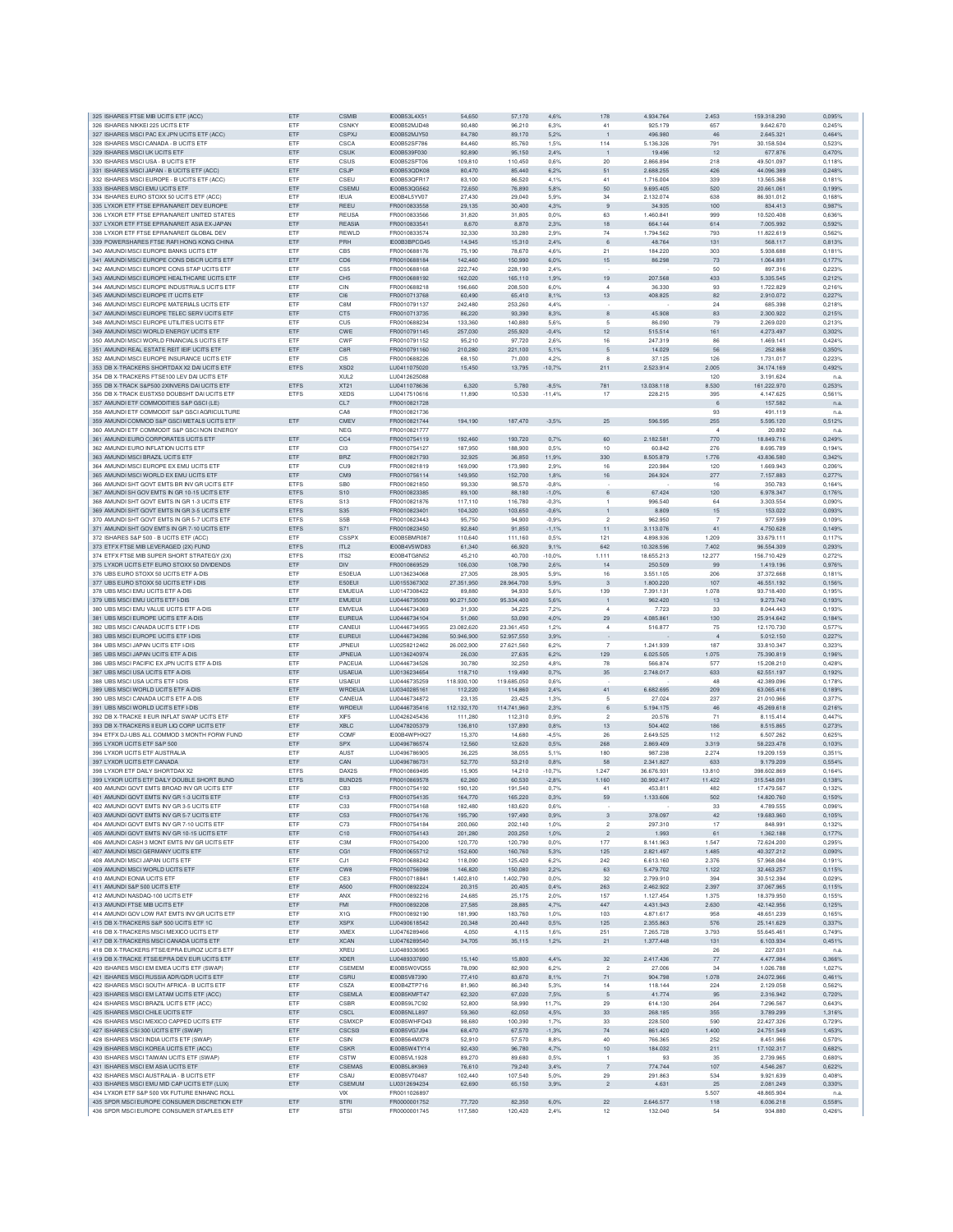| 437 SPDR MSCI EUROPE ENERGY ETF                                                              | ETF               | <b>STNI</b>                | FR0000001810                        | 102.580            | 102.340            | $-0.2%$         | 3                              | 189,102                | 20                    | 1.096.075                | 0.587%           |
|----------------------------------------------------------------------------------------------|-------------------|----------------------------|-------------------------------------|--------------------|--------------------|-----------------|--------------------------------|------------------------|-----------------------|--------------------------|------------------|
| 438 SPDR MSCI EUROPE FINANCIALS ETF                                                          | ETF               | <b>STZI</b>                | FR0000001703                        | 40.585             | 42.345             | 4.3%            | 25                             | 742.865                | 103                   | 7.114.172                | 0.327%           |
| 439 SPDR MSCI EUROPE HEALTH CARE ETF                                                         | ETF               | STWI                       | FR0000001737                        | 87,960             | 89,710             | 2,0%            | 14                             | 184.902                | 204                   | 21.863.662               | 0,556%           |
| 440 SPDR MSCI EUROPE INDUSTRIALS ETF                                                         | ETF               | <b>STOI</b>                | FR0000001778                        | 107,010            | 113,440            | 6,0%            | 15                             | 606.116                | 73                    | 1.768.979                | 0,481%           |
| 441 SPDR MSCI EUROPE INFORMATION TECH ETF                                                    | ETF               | <b>STKI</b>                | FR0000001695                        | 35,990             | 38,865             | 8,0%            | 6                              | 113.056                | 40                    | 1.608.193                | 0,510%           |
| 442 SPDR MSCI EUROPE MATERIALS ETF                                                           | <b>FTF</b>        | STPI                       | FR0000001794                        | 129,720            | 135,480            | 4.4%            | 8                              | 1.804.637              | 12                    | 2.604.568                | 0.468%           |
| 443 SPDR MSCI EUROPE TELECOM SERVICES ETF                                                    | ETF               | <b>STTI</b>                | FR0000001687                        | 47,705             | 51,630             | 8,2%            | $\mathbf{1}$                   | 2.188                  | 18                    | 983,327                  | 0.651%           |
| 444 SPDR MSCI EUROPE UTILITIES ETF                                                           | ETF               | STU                        | FR0000001646                        | 71,510             | 75,530             | 5.6%            |                                |                        | 46                    | 4.293.355                | 0.442%           |
| 445 SPDR MSCLEUROPE ETE                                                                      | ETF               | ERO                        | FR0000001885                        | 135,690            | 141,610            | 4,4%            | 78                             | 7.457.698              | 832<br>25             | 42.443.720               | 0.225%           |
| 446 SPDR MSCI EUROPE SMALL CAP ETF<br>447 ISHARES JPMORGAN \$ EM MKT ROND LICITS ETE         | ETF<br>ETF        | SMCI<br><b>IEMB</b>        | FR0010149880<br>IE00B2NPKV68        | 129,350<br>79,350  | 136,020<br>79,570  | 5,2%<br>0,3%    | 6<br>891                       | 20.081<br>18.921.657   | 12.475                | 108.054<br>248.412.859   | 0,7769<br>0,208% |
| 448 I YXOR LICITS FTE MSCLWORLD TELECOM SERV                                                 | ETF               | TELEW                      | LU0533034129                        | 72.180             | 74,740             | 3.5%            | 13                             | 721,338                | 67                    | 1,588.219                | 0.605%           |
| 449 LYXOR UCITS ETF MSCI WORLD CONS DISCRET                                                  | ETF               | <b>DISW</b>                | LU0533032008                        | 142.920            | 148,570            | 4.0%            | 18                             | 1.674.400              | 202                   | 5.581.831                | 1.193%           |
| 450 LYXOR UCITS ETF MSCI WORLD CONS STAPLES                                                  | ETF               | <b>STAW</b>                | LU0533032263                        | 174,060            | 175,340            | 0.7%            | 21                             | 342,106                | 575                   | 5.356.109                | 0.464%           |
| 451 LYXOR UCITS ETF MSCI WORLD INDUSTRIAL                                                    | ETF               | <b>INDGW</b>               | LU0533033402                        | 164,710            | 172,180            | 4,5%            | 3                              | 42.035                 | 54                    | 580.030                  | 1,199%           |
| 452 LYXOR UCITS ETF MSCI WORLD INFORMAT TECH                                                 | ETF               | <b>TNOW</b>                | LU0533033667                        | 87,000             | 88,530             | 1,8%            | 9                              | 25.883                 | 148                   | 1.945.439                | 1,006%           |
| 453 LYXOR UCITS ETF MSCI WORLD UTILITIES                                                     | ETF               | UTIW                       | LU0533034558                        | 123,060            | 125,660            | 2,1%            | 17                             | 48.566                 | 265                   | 1.845.739                | 1,4209           |
| 454 LYXOR ETF MSCI AC ASIA EX JPN FINANCIALS                                                 |                   | <b>FINSA</b>               | FR0010930479                        |                    |                    |                 |                                |                        | 31                    | 158.075                  | n.a              |
| 455 LYXOR ETF MSCI ASIA EX JPN CONSUM STAPLE                                                 | ETF               | <b>STAA</b>                | FR0010930495                        | 39.765             | 41,640             | 4,7%            | 37                             | 356,448                | 605                   | 3.792.449                | 0.889%           |
| 456 I YXOR FTE MSCLAC ASIA EX JPN MATERIALS                                                  |                   | <b>MATA</b>                | FR0010930487                        |                    |                    |                 |                                |                        | 12                    | 24.718                   | n.a              |
| 457 LYXOR ETF MSCI ASIA EX JPN INFORMAT TECH                                                 | ETF               | TNOA                       | FR0010930511                        | 22.635             | 23,140             | 2.2%            | $\overline{4}$                 | 78.954                 | 88                    | 2.634.983                | 1,332%           |
| 458 LYXOR ETF MSCI ASIA EX JPN INFRASTRUCTUR                                                 |                   | IFRA                       | FR0010930503                        |                    |                    |                 |                                |                        | 109                   | 627.910                  | n.a              |
| 459 LYXOR UCITS ETF MSCI WORLD ENERGY<br>460 LYXOR UCITS ETF MSCI WORLD MATERIALS            | ETF<br>ETF        | ENERW<br>MATW              | LU0533032420<br>LU0533033824        | 256,070<br>214,570 | 255,010<br>220,700 | $-0.4%$<br>2.9% | 15<br>5                        | 347.824<br>6.475       | 110<br>151            | 2.604.884<br>765,607     | 0,593%<br>0.591% |
| 461 LYXOR UCITS ETF MSCI WORLD HEALTH CARE                                                   | ETF               | <b>HLTW</b>                | LU0533033238                        | 142.440            | 143,630            | 0.8%            | 178                            | 912.732                | 2.148                 | 16,788,257               | 0.688%           |
| 462 LYXOR UCITS ETF MSCI WORLD FINANCIALS                                                    | ETF               | <b>FINSW</b>               | LU0533032859                        | 95,060             | 97.630             | 2.7%            | 3                              | 29,982                 | 72                    | 759,099                  | 1.207%           |
| 463 ISHARES EU HIGH YLD CORP BOND UCITS ETF                                                  | ETF               | <b>IHYG</b>                | IE00B66F4759                        | 104,980            | 106,510            | 1,5%            | 1.253                          | 23.036.814             | 15.376                | 308.443.026              | 0,108%           |
| 464 ISHARES MSCI WORLD - B UCITS ETF (ACC)                                                   | ETF               | CSWD                       | IE00B3NBFN86                        | 89,960             | 91.970             | 2.2%            | 22                             | 295,000                | 220                   | 2,590,901                | 0.596%           |
| 465 ISHARES GLOBAL ALTERN ENERGY UCITS ETF                                                   | ETF               | CSAE                       | IE00B3YKW880                        | 35,135             | 36,645             | 4,3%            | 12                             | 66.452                 | 87                    | 508.041                  | 0.988%           |
| 466 ISHARES FEDFUNDS EFF RATE UCITS ETF SWAP                                                 | ETF               | CSEE                       | IE00B3XDJG53                        | 75,430             | 73,530             | $-2.5%$         | 9                              | 283.683                | 98                    | 4.739.644                | 0.104%           |
| 467 ISHARES EONIA UCITS ETF (SWAP)                                                           | ETF               | CSEO                       | IE00B42SXC22                        | 100,772            | 100,777            | 0,0%            | 17                             | 99.242                 | 146                   | 19.214.900               | 0,431%           |
| 468 LYXOR UCITS ETF IBOXX \$ TREASURIES 1-3Y                                                 | ETF               | <b>US13</b>                | FR0010960955                        | 76,770             | 74,980             | $-2.3%$         | 52                             | 895.674                | 417                   | 7.793.629                | 0.148%           |
| 469 LYXOR UCITS ETF IBOXX \$ TREASURIES 5-7Y                                                 | ETF               | <b>US57</b>                | FR0010961011                        | 79,740             | 78,710             | $-1,3%$         | 12                             | 50.315                 | 180                   | 1.241.080                | 0,267%           |
| 470 LYXOR UCITS ETF IBOXX \$ TREASURIES 10Y+                                                 | ETF               | <b>US10</b>                | FR0010961003                        | 88,050             | 86,350             | $-1,9%$         | 65                             | 3.401.064              | 501                   | 38 943 141               | 0.236%           |
| 471 LYXOR UCITS ETF IBX EU LIQ HIYLD 30 EXFI<br>472 LYXOR UCITS ETF IBX \$ LIQ EMERG MKT SOV | ETF<br>ETF        | HY<br><b>EMKTE</b>         | FR0010975771<br>FR0010967323        | 114,160<br>76,980  | 115,280<br>77,590  | 1,0%<br>0,8%    | 234<br>214                     | 2.642.618<br>4.596.943 | 3.402<br>2.830        | 50.031.896<br>64.780.819 | 0,270%<br>0,524% |
| 473 DB X-TRACK II IBX FUR CORP FIN LICITS FTF                                                | ETF               | XR4F                       | LU0484968812                        | 135.800            | 136,940            | 0,8%            | $\overline{2}$                 | 10.845                 | 40                    | 641.136                  | 0.533%           |
| 474 DB X-TRA II IBX EU COR NON-FIN UCITS ETF                                                 | ETF               | XB4N                       | LU0484968655                        | 136,820            | 137,870            | 0.8%            | $\overline{1}$                 | 1.088                  | 59                    | 4.898.900                | 0.543%           |
| 475 DB X-TRA II SOV EUROZ YLD PLUS UCITS ETP                                                 | ETF               | XY4P                       | LU0524480265                        | 136,060            | 137.070            | 0.7%            | 29                             | 2.176.724              | 304                   | 4.548.478                | 0.273%           |
| 476 DB X-TRAC II IBX SOV EUROZ AAA UCITS ETF                                                 | ETF               | <b>XBAT</b>                | LU0484969463                        | 194,420            | 196,020            | 0.8%            | $\overline{1}$                 | 964                    | 43                    | 16.246.164               | 0,134%           |
| 477 DB X-TRACKERS II IBX GERM UCITS ETF 1D                                                   | ETF               | <b>XBTR</b>                | LU0468896575                        | 183,310            | 184,720            | 0,8%            | 6                              | 309.952                | 97                    | 29.991.038               | 0.111%           |
| 478 DB X-TRACKERS II IBX GERM 1-3 UCITS ETF                                                  | ETF               | XB13                       | LU0468897110                        | 149,600            | 149,850            | 0,2%            | $\overline{4}$                 | 240.540                | 45                    | 3.034.189                | 0,1029           |
| 479 DB X-TRACKERS S&P500 EU HED UCITS ETF 3C                                                 | ETF               | <b>XSPE</b>                | LU0490619193                        | 24,585             | 25,285             | 2,8%            | 92                             | 1.999.585              | 923                   | 16.474.500               | 0,216%           |
| 480 DB X-TRACKERS MSCI INDONESIA UCITS ETF                                                   | ETF               | XMIN                       | LU0476289623                        | 8.805              | 8.730              | $-0.9%$         | 439                            | 11.453.652             | 2,846                 | 51.607.667               | 0.890%           |
| 481 RBS MARKET ACC LEVERAGE FTSE 100 MONTHLY                                                 |                   | <b>RUKL</b>                | LU0562666072                        |                    |                    |                 |                                |                        | 8                     | 39,000                   | n.a              |
| 482 RBS LEVERAGE SHORT FTSE 100 MONTHLY                                                      |                   | <b>RUKS</b>                | LU0562666155                        |                    |                    |                 |                                |                        | 6                     | 352.506                  | n.a              |
| 483 RBS MARKET ACC LEVERAGE FTSE MIB MONTHLY                                                 |                   | <b>RITL</b>                | LU0562666239                        |                    |                    |                 |                                |                        | 126                   | 477.496                  | n.a              |
| 484 RBS LEVERAGE SHORT FTSE MIB MONTHLY                                                      |                   | RITS                       | LU0562666312                        |                    |                    |                 |                                |                        | 141                   | 798.340                  | n.a              |
| 485 ISHARES MSCI USA UCITS ETF<br>486 ISHARES S&P CNX NIFTY INDIA SWAF                       | ETF<br>ETF        | <b>ISAM</b><br>NFTY        | IE00B60YJY07<br><b>IF00B3YX1B94</b> | 26,980<br>12,320   | 27,140<br>13,490   | 0,6%<br>9.5%    | 6<br>10                        | 12.375<br>469.962      | 306<br>67             | 40.745.112<br>4.105.692  | 0.144%<br>0.666% |
| 487 ISHARES MSCI RUSSIA CAPPED SWAP                                                          | ETF               | <b>RUSS</b>                | IE00B3Y06D14                        | 17.630             | 18,935             | 7,4%            | 9                              | 203,710                | 108                   | 3,577,288                | 0.550%           |
| 488 ISHARES MSCI JAPAN EUR HEDGED UCITS ETF                                                  | ETF               | <b>IJPE</b>                | IE00B42Z5J44                        | 32.365             | 35.140             | 8.6%            | 1.816                          | 97.820.830             | 19.720                | 893.214.009              | 0.138%           |
| 489 ISHARES MSCI WORLD EUR HEDGED UCITS ETF                                                  | ETF               | <b>IWDE</b>                | IE00B441G979                        | 32.635             | 33,800             | 3,6%            | 145                            | 6.463.461              | 1.267                 | 46.422.468               | 0,498%           |
| 490 ISHARES S&P 500 EUR HEDGED UCITS ETF                                                     | ETF               | <b>IUSE</b>                | IE00B3ZW0K18                        | 36,380             | 37,440             | 2,9%            | 415                            | 33.993.095             | 3.988                 | 318.319.338              | 0.090%           |
| 491 RBS MARKET ACCESS LEVDAX X2 MONTHLY ETF                                                  |                   | RDEL                       | LU0562665348                        |                    |                    |                 |                                |                        | 19                    | 68.134                   | n.a              |
| 492 RBS MARKET ACC SHORTDAX X2 MONTHLY                                                       |                   | <b>RDES</b>                | LU0562665421                        |                    |                    |                 |                                |                        | 18                    | 751.105                  | n.a              |
| 493 RBS MARKET ACC ESTXX50 MONTHLY LEVERAGE                                                  |                   | <b>REUL</b>                | LU0562665694                        |                    |                    |                 |                                |                        | 19                    | 251,672                  | n.a              |
| 494 RBS MARKET ACC ESTXX50 MNTHLY DOUBLE SHT                                                 |                   | <b>REUS</b>                | LU0562665777                        |                    |                    |                 |                                |                        | 15                    | 644.539                  | n.a.             |
| 495 RBS S&P GSCI CAPPEDCOMP 2X LEV MNTHLY                                                    |                   | RGSL                       | LU0562665850                        |                    |                    |                 |                                |                        |                       |                          | n.a.             |
| 496 RBS S&P GSCI CAPPED COMP 2X INV MNTHLY                                                   |                   | <b>RGSS</b>                | LU0562665934                        |                    |                    |                 |                                |                        | 27                    | 47.428                   | n.a              |
| 497 AMUNDI MSCI EMERGING MARKETS UCITS ETF                                                   | ETF               | <b>AEEM</b>                | FR0010959676                        | 2.770              | 2.908              | 5,0%            | 210                            | 6,556,109              | 1.651                 | 41.003.842               | 0.366%           |
| 498 AMUNDI MSCI NORDIC UCITS ETP<br>499 AMUNDI GOV HIG RAT EMTS INV GR UCITS ETP             | ETF<br>ETF        | CN <sub>1</sub><br>AM3A    | FR0010655738<br>FR0010930636        | 245,590<br>196,010 | 256.470<br>197,600 | 4,4%<br>0.8%    | 240<br>12                      | 8.393.083<br>1.158.197 | 1.985<br>118          | 30.993.591<br>5,300,079  | 0.155%<br>0.121% |
| 500 AMUNDI GLOB EM BOND MARK IBX UCITS ETF                                                   | ETF               | AGEB                       | FR0010959668                        | 79,820             | 80,390             | 0.7%            | 77                             | 700,354                | 1.003                 | 22.158.441               | 0.537%           |
| 501 RBS MARKET ACCESS S&P 500 EUR HEDGED                                                     | ETF               | RSPE                       | LU0562681899                        | 32,570             | 33,500             | 2,9%            | 55                             | 2.892.665              | 741                   | 25.143.383               | 0,591%           |
| 502 RBS MARKET ACC TOPIX EUR HEDGED                                                          | ETF               | <b>RTSE</b>                | LU0562666403                        | 27,735             | 30,215             | 8.9%            | 113                            | 5.659.916              | 1.567                 | 40.437.216               | 1,080%           |
| 503 DB X-TRACK MSCI WORLD CONSDISC UCITS ETF                                                 | ETF               | <b>XWCD</b>                | LU0540979720                        | 14,305             | 14,860             | 3,9%            | 10                             | 455.627                | 74                    | 1.555.758                | 0,600%           |
| 504 DB X-TRAC MSCI WORLD CONS STAP UCITS ETF                                                 | <b>FTF</b>        | <b>XWSD</b>                | 1110540980066                       | 17,460             | 17,600             | 0.8%            | 17                             | 51.811                 | 606                   | 5.726.524                | 0.894%           |
| 505 DB X-TRACKERS MSCLWORLD FINAN LICITS ETF                                                 | ETF               | <b>XWFD</b>                | 1110540980140                       | 9.545              | 9.795              | 2.6%            | 6                              | 18.145                 | 38                    | 155,542                  | 0.616%           |
| 506 DB X-TRACK MSCI WORLD HEAL CAR UCITS ETF                                                 | ETF               | <b>XWHD</b>                | LU0540980223                        | 14.295             | 14,430             | 0.9%            | 146                            | 1.501.560              | 1.224                 | 11.180.557               | 0.575%           |
| 507 DB X-TRACKERS MSCI WORLD INDUS UCITS ETF                                                 | ETF               | <b>XWID</b>                | LU0540981387                        | 16,515             | 17,250             | 4,5%            |                                |                        | 21                    | 131.909                  | 0.602%           |
| 508 DB X-TRACK MSCI WORLD INF TECH UCITS ETF                                                 | ETF               | <b>XWND</b>                | LU0540980496                        | 8,725              | 8,885              | 1.8%            | $\,$ 2 $\,$                    | 2.681                  | 60                    | 1.005.920                | 0,6399           |
| 509 DB X-TRACKERS MSCI WORLD MATER UCITS ETF<br>510 DB X-TRACK MSCLWORLD TEL SERV LICITS ETE | ETF<br><b>FTF</b> | <b>XWMD</b><br><b>XWTD</b> | LU0540980819<br>LU0540980579        | 21,490<br>7 240    | 22,115<br>7.495    | 2.9%<br>3.5%    | $\overline{1}$<br>$\mathbf{Q}$ | 273<br>18.274          | 29<br>59              | 477.416<br>305.303       | 0,581%<br>0.870% |
| 511 DB X-TRACKERS MSCI WORLD UTIL UCITS ETF                                                  | ETF               | <b>XWUT</b>                | LU0540980652                        | 12.355             | 12,580             | 1.8%            | $\overline{4}$                 | 3.669                  | 51                    | 861.635                  | 0.597%           |
| 512 DB X-TRACKERS MSCLWORLD ENER LICITS ETE                                                  | ETF               | <b>XWED</b>                | LU0540980736                        | 25.830             | 25,765             | $-0.3%$         | $\mathfrak{p}$                 | 3.946                  | 10                    | 51.647                   | 0.577%           |
| 513 DB X-TRAC MSCI EM MKTS SHT DAI UCITS ETF                                                 | ETFS              | <b>XEMD</b>                | LU0518622286                        | 15,260             | 13,820             | $-9.4%$         | 45                             | 292.608                | 272                   | 2.701.643                | 0,758%           |
| 514 DB X-TRACKERS MSCI MALAYSIA UCITS ETP                                                    | ETF               | XCS3                       | LU0514694370                        | 10.415             | 10.620             | 2.0%            | 63                             | 4.112.183              | 436                   | 12.346.444               | 0.6629           |
| 515 DB X-TRACKERS MSCI THAILAND UCITS ETF                                                    | ETF               | XCS4                       | LU0514694701                        | 13,375             | 14,385             | 7,6%            | 149                            | 1.152.644              | 2.681                 | 38.088.376               | 0,879%           |
| 516 LYXOR UCITS ETF DAILY DOUBLE SHORT BTP                                                   | <b>ETFS</b>       | BTP2S                      | FR0011023621                        | 58,110             | 57,900             | $-0.4%$         | 1.431                          | 31.499.578             | 13,816                | 311.078.655              | 0,189%           |
| 517 LYXOR UCITS ETF DAILY LEVERAGED BTP                                                      | ETFS              | BTP2L                      | FR0011023639                        | 143,580            | 143,710            | 0,1%            | 163                            | 3.160.694              | 3.314                 | 85.460.024               | 0,163%           |
| 518 LYXOR UCITS ETF DAILY LEVERAGED BUND                                                     | <b>ETFS</b>       | BUND2L                     | FR0011023654                        | 144,730            | 148,610            | 2.7%            | 130                            | 7.715.742              | 809                   | 34.210.581               | 0.091%           |
| 519 OSSIAM ISTXX EUROPE MIN VAR NR UCITS ETF                                                 | ETF<br>ETF        | EUMV<br>S5EW               | LU0599612842                        | 119,580<br>105.370 | 122,090<br>112,250 | 2,1%            | 43<br>$\overline{2}$           | 722.196                | 359<br>$\overline{7}$ | 17.631.811<br>45.373     | 0,236%           |
| 520 OSSIAM EUSTOXX 50 EQ WEIGHT NR UCITS ETF<br>521 OSSIAM STX EU600 EQ WEIGHT NR UCITS ETF  |                   |                            | LU0599613063                        |                    |                    | 6,5%            |                                | 1.133                  |                       | 3.818.786                | 0,201%<br>0,293% |
|                                                                                              |                   |                            |                                     |                    |                    |                 |                                |                        |                       |                          |                  |
| 522 OSSIAM US MINIMUM VARIANCE NR UCITS ETF                                                  | ETF<br>ETF        | S6EW<br>SPMV               | LU0599613147                        | 56,810             | 59,460             | 4,7%            | 11<br>58                       | 355.193                | 57<br>817             |                          |                  |
| 523 AMUNDI CAC 40 UCITS ETF                                                                  | ETF               | C40                        | LU0599612685<br>FR0007080973        | 98,030<br>48.065   | 97,320<br>50,400   | $-0,7%$<br>4,9% | 34                             | 290.249<br>797.719     | 865                   | 12.517.527<br>21.082.557 | 0,274%<br>0.185% |
| 524 AMUNDLEURO STOXX SMALL CAP LICITS ETE                                                    | ETF               | <b>ESM</b>                 | FR0010900076                        | 29.310             | 30.625             | 4.5%            | 11                             | 205,546                | 74                    | 889.710                  | 0.262%           |
| 525 AMUNDI MSCI EM LATIN AMERICA UCITS ETF                                                   | ETF               | <b>ALAT</b>                | FR0011020973                        | 11.225             | 12.105             | 7.8%            | 129                            | 6.128.299              | 384                   | 13,129,180               | 0.452%           |
| 526 AMUNDI MSCI EM ASIA UCITS ETF                                                            | ETF               | AASI                       | FR0011020965                        | 17,080             | 17,750             | 3,9%            | $77 \,$                        | 3.674.727              | 664                   | 21.444.495               | 0.320%           |
| 527 ISHARES STOXX EUROPE 600 AUTO&PARTS (DE)                                                 |                   | A0Q4R2                     | DE000A0Q4R28                        |                    |                    |                 |                                |                        | 7                     | 34.787                   | n.a              |
| 528 ISHARES STOXX EUROPE 600 BANKS (DE)                                                      |                   | A0F5UJ                     | DE000A0F5UJ7                        |                    |                    |                 |                                |                        | 200                   | 7.962.605                | n.a              |
| 529 ISHARES STOXX EU 600 BASIC RESOURCE (DE)                                                 |                   | A0F5UK                     | DE000A0F5UK5                        |                    |                    |                 |                                |                        | 16                    | 41.970                   | n.a              |
| 530 ISHARES STOXX EUROPE 600 CHEMICALS (DE)                                                  |                   | A0H08E                     | DE000A0H08E0                        |                    |                    |                 |                                |                        | 13                    | 62.384                   | n.a.             |
| 531 ISHARES STOXX EU 600 CONSTR&MATER (DE)                                                   |                   | A0H08F                     | DE000A0H08F7                        |                    |                    |                 |                                |                        |                       |                          | n.a.             |
| 532 ISHARES STOXX EU 600 FINANCIAL SERV (DE)                                                 |                   | A0H08G                     | DE000A0H08G5<br>DE000A0H08H3        |                    |                    |                 |                                |                        | $\overline{2}$        | 2.436                    | n.a.             |
| 533 ISHARES STOXX EUROPE 600 FOOD & BEV (DE)                                                 |                   | A0H08H                     | DE000A0Q4R36                        |                    |                    |                 |                                |                        | 24                    | 194.894                  | n.a.             |
| 534 ISHARES STOXX EUROPE 600 HEALTHCARE (DE)<br>535 ISHARES STOXX EU 600 INDU GOOD&SERV (DE) |                   | A0Q4R3<br>A0H08J           | DE000A0H08J9                        |                    |                    |                 |                                |                        | 30<br>8               | 345.792<br>5.754         | n.a<br>n.a.      |
| 536 ISHARES STOXX EUROPE 600 INSURANCE (DE)                                                  |                   | A0H08K                     | DE000A0H08K7                        |                    |                    |                 |                                |                        | 37                    | 459,400                  | n.a.             |
| 537 ISHARES STOXX EUROPE 600 MEDIA (DE)                                                      |                   | A0H08L                     | DE000A0H08L5                        |                    |                    |                 |                                |                        |                       |                          | n.a.             |
| 538 ISHARES STOXX EUROPE 600 OIL & GAS (DE)                                                  |                   | A0H08M                     | DE000A0H08M3                        |                    |                    |                 |                                |                        | 24                    | 154.375                  | n.a.             |
| 539 ISHARES STOXX EU 600 PERS&HOUSEGOOD (DE)                                                 |                   | A0H08N                     | DE000A0H08N1                        |                    |                    |                 |                                |                        | 9                     | 71.583                   | n.a.             |
| 540 ISHARES STOXX EUROPE 600 REALESTATE (DE)                                                 |                   | A0Q4R4                     | DE000A0Q4R44                        |                    |                    |                 |                                |                        | 10                    | 55.898                   | n.a              |
| 541 ISHARES STOXX EUROPE 600 RETAIL (DE)                                                     |                   | A0H08P                     | DE000A0H08P6                        |                    |                    |                 |                                |                        |                       |                          | n.a.             |
| 542 ISHARES STOXX EUROPE 600 TECHNOLOGY (DE)                                                 |                   | <b>A0H08Q</b>              | DE000A0H08Q4                        |                    |                    |                 |                                |                        | 18                    | 72.160                   | n.a              |
| 543 ISHARES STOXX EUROPE 600 TELECOM (DE)                                                    |                   | A0H08R                     | DE000A0H08R2                        |                    |                    |                 |                                |                        | 15<br>25              | 115.431                  | n.a.             |
| 544 ISHARES STOXX EU 600 TRAVEL&LEISURE (DE)<br>545 ISHARES STOXX EUROPE 600 UTILITIES (DE)  |                   | <b>A0H08S</b><br>A0Q4R0    | DE000A0H08S0<br>DE000A0Q4R02        |                    |                    |                 |                                |                        | 27                    | 28.485<br>224.914        | n.a.<br>n.a.     |
| 546 ISHARES EM MKT LOCAL GOVT BOND UCITS ETP                                                 | ETF               | SEML                       | IE00B5M4WH52                        | 61,750             | 63,170             | 2,3%            | 1.152                          | 14.191.224             | 14.108                | 255.388.905              | 0.269%           |
| 547 DB X-TRACKERS MSCI BRIC UCITS ETF<br>548 DB X-TRACKERS RUSSELL MIDCAP UCITS ETF          | ETF<br>ETF        | <b>XBRI</b><br><b>XMKR</b> | LU0589685956<br>LU0592217953        | 29,255<br>10,490   | 31,260<br>10,650   | 6,9%<br>1,5%    | 10<br>17                       | 180.749<br>60.635      | 66<br>193             | 2.318.491<br>2.200.904   | 0,773%<br>0,612% |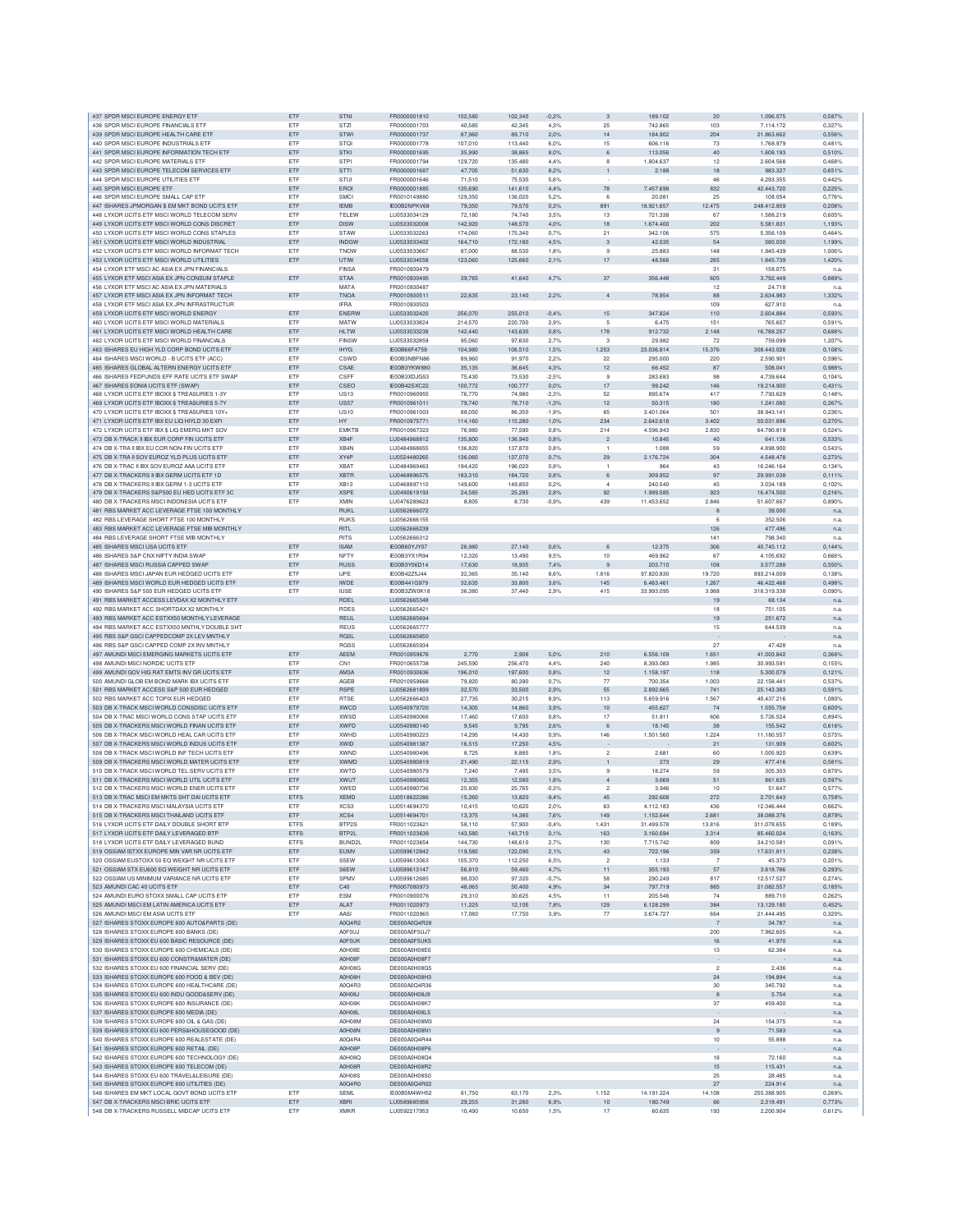|                                                                                             | ETF               | <b>XMAF</b>                | LU0592217524                 | 6,000            | 6.220            | 3.7%         | 18                       | 240,247                  | 466                       | 4.422.916              | 0.886%           |
|---------------------------------------------------------------------------------------------|-------------------|----------------------------|------------------------------|------------------|------------------|--------------|--------------------------|--------------------------|---------------------------|------------------------|------------------|
| 549 DB X-TRACKERS MSCI AFRI TOP 50 UCITS ETF<br>550 DB X-TRACKERS MSCLEM FAST FUR UCITS FTE | ETF               | <b>XMEE</b>                | LU0592217870                 | 5.570            | 5.895            | 5.8%         | $\overline{1}$           | 145.125                  | 33                        | 522.173                | 0.836%           |
| 551 DB X-TRACKERS MSCI CHILE UCITS ETF                                                      | ETF               | <b>XMCL</b>                | LU0592217797                 | 2,945            | 3,080            | 4,6%         | 87                       | 2.764.292                | 442                       | 11.880.563             | 0,975%           |
| 552 AMUNDI MSCI SPAIN UCITS ETF                                                             | ETF               | CS1                        | FR0010655746                 | 144,230          | 160,340          | 11,2%        | 82                       | 1.065.910                | 467                       | 7.410.192              | 0,207%           |
| 553 AMUNDI MSCI UK UCITS ETF                                                                | ETF               | CU <sub>1</sub>            | FR0010655761                 | 147,470          | 151,060          | 2,4%         | 15                       | 97.780                   | 124                       | 1.064.043              | 0,217%           |
| 554 AMUNDI EURO CORP FINANC IBOXX UCITS ETF                                                 | <b>FTF</b>        | <b>AFIN</b>                | FR0011020957                 | 119,010          | 119,470          | 0.4%         | $\overline{a}$           | 430,388                  | 172                       | 8.477.744              | 0.292%           |
| 555 AMUNDI EURO CORP EX FIN IBOXX UCITS ETF                                                 | ETF               | <b>AXFI</b>                | FR0011020940                 | 96,380           | 97,100           | 0,7%         | $\overline{2}$           | 1.168                    | 28                        | 284,282                | 0.287%           |
| 556 AMUNDI MSCI WORLD EX EUROPE UCITS ETF                                                   | ETF               | CE8                        | FR0010756122                 | 145,960          | 148,350          | 1,6%         | 8                        | 24.621                   | 134                       | 1.085.982              | 0.268%           |
| 557 RBS MSCI FRONTIER MARKETS INDEX ETF                                                     | ETF               | RFRM                       | LU0667622202                 | 49,895           | 50,050           | 0,3%         | 16                       | 82,378                   | 191                       | 1.932.933              | 1,486%           |
| 558 RBS MSCI EMER AND FRONT AFRICA EX SAFR                                                  | ETF               | RAXS                       | LU066762238                  | 53,270           | 54,550           | 2,4%         | 25                       | 459.032                  | 388                       | 3.075.325              | 1,4089           |
| 559 RBS MSCI GCC EX SAUDI ARAB TOP 50 CAPPED                                                | ETF               | RGCC                       | LU0667622111                 | 52,400           | 52,420           | 0.0%         | 21                       | 152.297                  | 250                       | 2.001.727              | 1,017%           |
| 560 RBS MSCI BRAZIL (ADR) EUR HEDGED                                                        | ETF               | <b>RBRF</b>                | LU0667622541                 | 30.815           | 35,235           | 14.3%        | $\overline{a}$           | 5742                     | 47                        | 187,935                | 0.6239           |
| 561 RBS MSCI EM LATAM (BRAZ ADR) EUR HEDGED                                                 | ETF               | <b>RLTE</b>                | LU0667622467                 | 33.910           | 36,385           | 7.3%         |                          | 3.056                    | 23                        | 72,933                 | 0.760%           |
| 562 LYXOR ETF MSCI ALL COUNTRY WORLD                                                        | ETF               | <b>ACWI</b>                | FR0011079466                 | 137.260          | 140,880          | 2.6%         | 120                      | 1.454.221                | 667                       | 7.729.684              | 1.168%           |
| 563 LYXOR ETF MSCI INDONESIA                                                                | ETF               | <b>INDO</b>                | FR0011067511                 | 79,690           | 80,220           | 0,7%         | 353                      | 3.740.986                | 2.131                     | 26.335.463             | 1,093%           |
| 564 LYXOR ETF RUSSELL 2000                                                                  | ETF               | RUS <sub>2</sub>           | FR0011119221                 | 145,600          | 149,490          | 2,7%         | 16                       | 82.437                   | 96                        | 958.706                | 1,040%           |
|                                                                                             |                   |                            |                              |                  |                  |              |                          |                          |                           |                        |                  |
| 565 LYXOR ETF THAILAND (SET 50 NET TR)                                                      | ETF               | TAI                        | FR0011067529                 | 125,710          | 135,450          | 7,7%         | 83                       | 1.718.084                | 1.653                     | 22.684.973             | 0,9379           |
| 566 LYXOR UCITS ETF EMTS HIRAT MW GOV 1-3 DR                                                | ETF               | AAA13                      | FR0011146315                 | 102.290          | 102.440          | 0,1%         | $\overline{7}$           | 84,599                   | 119                       | 9.054.522              | 0.090%           |
| 567 LYXOR LIGITS FTF EMTS HIRAT MW GOV 3-5 DR                                               | ETF               | AAA35                      | FR0011146349                 | 106,230          | 106,840          | 0.6%         | 28                       | 6.011.703                | 203                       | 16,486,487             | 0.093%           |
| 568 I YXOR LICITS FTF EMTS HIRAT MW GOV 5-7 DR                                              | ETF               | AAA57                      | FR0011146356                 | 109,640          | 110,670          | 0.9%         | $\overline{c}$           | 3.070                    | 69                        | 8.469.104              | 0.093%           |
| 569 DB X-TRACKERS II GLOB SOVER UCITS ETF 1D                                                | ETF               | <b>XGVD</b>                | LU0690964092                 | 197,730          | 199,150          | 0,7%         | $\mathbf 5$              | 93.299                   | $72\,$                    | 4.152.523              | 0.520%           |
| 570 DB X-TRACKERS II ITRX EUROP 2X UCITS ETP                                                | <b>ETFS</b>       | <b>XETL</b>                | LU0613541316                 | 115,370          | 116,470          | 1,0%         | 3                        | 4.203                    | 15                        | 16.968                 | 0,275%           |
| 571 DB X-TRAC II ITRX CROSSOVER 2X UCITS ETF                                                | ETFS              | <b>XCDL</b>                | LU0613541407                 | 194,520          | 202,620          | 4,2%         | $\mathbf 5$              | 39.296                   | 62                        | 405.571                | 0,316%           |
| 572 DB X-TRAC II ITRX CROSS 2X SHT UCITS ETF                                                | <b>ETFS</b>       | <b>XCDS</b>                | LU0613541662                 | 36.850           | 34,665           | $-5.9%$      | $\mathcal{R}$            | 10.510                   | 35                        | 376,650                | 1.018%           |
| 573 DB X-TRA II IBX SOV EUR 1-3 UCITS ETF 1D                                                | ETF               | X13D                       | LU0614173549                 | 159,980          | 160,480          | 0.3%         | $\overline{1}$           | 1.123                    | 15                        | 256,410                | 0.199%           |
| 574 DB X-TRA II IBX SOV EUR 3-5 UCITS ETF 1D                                                | ETF               | X35D                       | LU0614173895                 | 179,320          | 180.510          | 0.7%         | $\overline{1}$           | 14.328                   | $\mathbf{6}$              | 182,773                | 0.155%           |
| 575 DB X-TRACKE II ITRX EUR 2X SHT UCITS ETF                                                | ETFS              | <b>XELS</b>                | LU0613541589                 | 96,150           | 94,810           | $-1,4%$      | $\overline{3}$           | 678.375                  | 23                        | 1.379.953              | 0.336%           |
| 576 DB X-TRA II MTS EX-BANKIT AGGR UCITS ETP                                                | ETF               | <b>XITA</b>                | LU0613540698                 | 44.685           | 44,670           | 0.0%         | 18                       | 19,369                   | 128                       | 15,298,002             | 0.336%           |
| 577 DB X-TRAC II MTS EX-BANKIT BTP UCITS ETF                                                | ETF               | <b>XBTP</b>                | LU0613540185                 | 54,140           | 54,140           | 0,0%         | 107                      | 3.753.758                | 1.052                     | 34.717.986             | 0,289%           |
| 578 DB X-TRACKERS II IBX GERM 3-5 UCITS ETF                                                 | ETF               | XG35                       | LU0613540854                 | 179,730          | 180,840          | 0,6%         |                          |                          | 7                         | 43.192                 | 0,048%           |
|                                                                                             |                   |                            |                              |                  |                  |              |                          |                          |                           |                        |                  |
| 579 DB X-TRAC II MTS EX-BANKIT BOT UCITS ETF                                                | ETF               | <b>XBOT</b>                | LU0613540268                 | 31,590           | 31,605           | 0,0%         | 168                      | 7.417.529                | 1.417                     | 50.128.357             | 0,547%           |
| 580 DB X-TRA II IBX SOV EU AAA 1-3 UCITS ETF                                                | ETF               | X13A                       | LU0613540938                 | 160,750          | 161.020          | 0.2%         | 3                        | 122.202                  | -41                       | 1.813.492              | 0.025%           |
| 581 DB X-TRA II IBX SOV EUROZ UCITS ETF 4%-D                                                | ETF               | <b>XEZD</b>                | LU0643975591                 | 176,860          | 178,310          | 0,8%         | $\mathbf{1}$             | 178                      | 24                        | 429.455                | 0,251%           |
| 582 DB X-TRACKERS II IBX GERM UCITS ETF 4%-D                                                | ETF               | <b>XDED</b>                | LU0643975161                 | 180.250          | 181,640          | 0,8%         |                          |                          | 38                        | 8.052.420              | 0.109%           |
| 583 OSSIAM EMER MKTS MIN VARIAN NR UCITS ETF                                                | ETF               | <b>EMMV</b>                | LU0705291903                 | 83,510           | 86,550           | 3,6%         | 28                       | 388,342                  | 302                       | 4.280.882              | 0,722%           |
| 584 SPDR BARCL EM MKTS LOCAL BOND UCITS ETF                                                 | ETF               | EMLD                       | IE00B4613386                 | 66,850           | 68,160           | 2,0%         | 157                      | 6.148.380                | 1.696                     | 61.532.780             | 0,3429           |
| 585 SPDR BARCL EUR CORPORATE BOND UCITS ETF                                                 | ETF               | <b>EUCO</b>                | IE00B3T9LM79                 | 53,110           | 53,450           | 0,6%         | $\overline{2}$           | 5.891                    | 52                        | 1.926.437              | 0.502%           |
| 586 SPDR BARCLEUR GOVT BOND LIGITS ETE                                                      | ETF               | GOVY                       | IE00B3S5XW04                 | 54.070           | 54,470           | 0.7%         | 5                        | 63,512                   | 46                        | 761.075                | 0.222%           |
| 587 SPDR MSCI ACWI IMI UCITS ETF                                                            | ETF               | <b>IME</b>                 | IE00B3YLTY66                 | 64.210           | 65,720           | 2.4%         | 14                       | 113,996                  | 199                       | 4.501.176              | 0.549%           |
| 588 SPDR MSCI EM ASIA UCITS ETF                                                             | ETF               | <b>EMAE</b>                | IE00B466KX20                 | 33,630           | 34,825           | 3,6%         | 45                       | 1.558.349                | 159                       | 21.342.867             | 0.674%           |
| 589 SPDR MSCI EM EUROPE UCITS ETF                                                           | ETF               | EMEO                       | IE00B431K857                 | 14,530           | 15,545           | 7,0%         |                          | 1.105                    | 110                       | 2.977.817              | 0,5689           |
| 590 SPDR MSCI EM LATIN AMERICA UCITS ETF                                                    | ETF               | <b>EMLA</b>                | IE00B454X613                 | 14,030           | 15,070           | 7,4%         | 6                        | 236.123                  | 86                        | 4.861.697              | 0,748%           |
|                                                                                             |                   |                            | IE00B469F816                 |                  |                  |              |                          |                          |                           |                        |                  |
| 591 SPDR MSCI EMERGING MARKETS UCITS ETF<br>592 SPDR MSCI EMERG MKTS SMALL CAP UCITS ETF    | ETF<br>ETF        | <b>EMRG</b><br><b>EMSD</b> | IE00B48X4842                 | 31,975<br>47.695 | 33,645<br>49,805 | 5,2%<br>4.4% | $\overline{7}$<br>21     | 750.834<br>547.105       | 69<br>300                 | 6.344.711<br>5.878.974 | 0,670%<br>0.961% |
|                                                                                             |                   |                            |                              |                  |                  |              |                          |                          |                           |                        |                  |
| 593 SPDR S&P EMERG MKTS DIVIDEND UCITS ETF                                                  | ETF               | <b>EMDV</b>                | IE00B6YX5B26                 | 14.445           | 15,290           | 5.8%         | 324                      | 4.788.315                | 3.103                     | 36.252.675             | 0.493%           |
| 594 SPDR S&P US DIV ARISTOCRATS UCITS ETF                                                   | ETF               | <b>USDV</b>                | IE00B6YX5D40                 | 25.105           | 25.135           | 0.1%         | 244                      | 5.428.120                | 2.713                     | 59 452 645             | 0.195%           |
| 595 SPDR BARCL EURO HIGH YLD BOND UCITS ETF                                                 | ETF               | JNKE                       | IE00B6YX5M31                 | 54,760           | 55,430           | 1,2%         | 38                       | 442.451                  | 697                       | 11.103.678             | 0,544%           |
| 596 LYXOR ETF S&P 500 CAPPED CONS DISCRETION                                                | ETF               | DISU                       | FR001119268                  | 139,120          | 142,500          | 2,4%         | 14                       | 442.848                  | 198                       | 2.946.50               | 1,0289           |
| 597 LYXOR ETF S&P 500 CAPPED CONS STAPLES                                                   | ETF               | <b>STAU</b>                | FR0011192715                 | 124,430          | 123,560          | $-0.7%$      | 5                        | 185.179                  | 152                       | 2.002.419              | 1,430%           |
| 598 LYXOR FTE S&P 500 CAPPED ENERGY                                                         | ETF               | ENERU                      | FR0011158161                 | 115,580          | 114,490          | $-0.9%$      | 9                        | 17,467                   | 81                        | 759,350                | 1.443%           |
| 599 LYXOR ETF S&P 500 CAPPED FINANCIALS                                                     | ETF               | <b>FINSU</b>               | FR0011192723                 | 136,530          | 136,920          | 0.3%         | 27                       | 1.744.824                | 169                       | 4.750.153              | 0.613%           |
| 600 LYXOR ETF S&P 500 CAPPED HEALTH CARE                                                    | ETF               | <b>HLTU</b>                | FR0011192848                 | 140,790          | 141,490          | 0.5%         | 39                       | 444.671                  | 220                       | 2.130.660              | 1.197%           |
| 601 LYXOR ETF S&P 500 CAPPED UTILITIES                                                      | ETF               | UTIU                       | FR0011192822                 | 111,420          | 109,510          | $-1,7%$      | $\overline{4}$           | 17.586                   | 28                        | 297.556                | 1,466%           |
| 602 LYXOR ETF S&P 500 CAPPED TECHNOLOGY                                                     | ETF               | TNOU                       | FR0011192806                 | 113,270          | 113,130          | $-0.1%$      | 11                       | 206.76                   | 51                        | 2.286.523              | 1,429%           |
| 603 LYXOR ETF S&P 500 CAPPED MATERIALS                                                      | ETF               | MATU                       | FR0011192780                 | 112,460          | 114,070          | 1,4%         | 3                        | 254.657                  | 12                        | 450.879                | 1,426%           |
| 604 LYXOR ETF S&P 500 CAPPED INDUSTRIALS                                                    | ETF               | <b>INDGU</b>               | FR0011192749                 | 121,230          | 124,780          | 2.9%         | 5                        | 268,519                  | 19                        | 592.763                | 1.444%           |
|                                                                                             |                   |                            |                              |                  |                  |              |                          |                          |                           |                        |                  |
|                                                                                             |                   |                            |                              |                  |                  |              |                          |                          |                           |                        |                  |
| 605 SPDR S&P 500 UCITS ETF                                                                  | ETF               | SPY5                       | IE00B6YX5C33                 | 124,240          | 124,280          | 0.0%         | 5                        | 48.210                   | 86                        | 11.021.820             | 0.357%           |
| 606 SPDR S&P EURO DIV ARISTOCRATS UCITS ETF                                                 | ETF               | EUDV                       | IE00B5M1WJ87                 | 17,985           | 18,080           | 0,5%         | 321                      | 8.153.930                | 2.466                     | 47.000.029             | 0.297%           |
| 607 SPDR BARCL 1-3 Y EUR GOV BOND UCITS ETF                                                 | ETF               | GOVS                       | IE00B6YX5F63                 | 51,700           | 51,830           | 0,3%         | $\overline{c}$           | 10.335                   | 32                        | 6.306.371              | 0,173%           |
| 608 AMUNDI S&P500 EUR HEDGED DAILY UCITS ETF                                                | ETF               | 500H                       | FR0011133644                 | 40,965           | 42,205           | 3.0%         | 28                       | 188.759                  | 489                       | 9.996.659              | 0,1869           |
| 609 AMUNDI GOV HIRAT EMTS INGR 1-3 UCITS ETF                                                | ETF               | AA13                       | FR0011161215                 | 81,500           | 81,610           | 0.1%         | $\overline{c}$           | 9.623                    | 54                        | 18.492.930             | 0,156%           |
| 610 DB X-TRACKERS II IBX GERM 7-10 UCITS ETF                                                | ETF               | <b>XG71</b>                | LU0730820569                 | 208,590          | 211.160          | 1,2%         |                          |                          | 42                        | 16.067.494             | 0.151%           |
| 611 DB X-TRAC II EUR SOV DOUB LONG UCITS ETP                                                | ETFS              | <b>XDLE</b>                | LU0621755080                 | 12.165           | 12.365           | 1.6%         | $\overline{1}$           | 2.474                    | 11                        | 31,236                 | 0.329%           |
| 612 DB X-TRAC II EUR SOV DOUB SHT UCITS ETF                                                 | <b>ETFS</b>       | <b>XDXE</b>                | LU0621755676                 | 7.935            | 7,805            | $-1.6%$      | 6                        | 58,877                   | 37                        | 439.854                | 0.503%           |
| 613 DB X-TRAC MSCI JAPAN EU HED UCITS ETF 4C                                                | ETF               | XMK9                       | LU0659580079                 | 13,590           | 14,750           | 8,5%         | 146                      | 14.703.809               | 1.318                     | 63.563.686             | 0,236%           |
| 614 ISHARES ITALY GOVERNMENT BOND UCITS ETF                                                 | ETF               | <b>IITB</b>                | IE00B7LW6Y90                 | 136,090          | 136,090          | 0.0%         | 20                       | 438.944                  | 443                       | 28.476.150             | 0,106%           |
|                                                                                             | ETF               | <b>XCHA</b>                | LU0779800910                 | 5,680            | 5,790            | 1,9%         |                          |                          |                           | 87.444.919             | 0,7779           |
| 615 DB X-TRACKERS CSI300 UCITS ETF<br>616 OSSIAM WORLD MINIM VARIANCE NR LICITS ETE         | ETF               | <b>WOMV</b>                |                              |                  |                  |              | 203                      | 3.767.824                | 2.828<br>185              | 1.741.755              | 0.275%           |
|                                                                                             |                   |                            | LU0799656698                 | 90,370           | 90,300           | $-0.1%$      | 15                       | 67.834                   |                           |                        |                  |
| 617 LYXOR UCITS ETF BOT MTS EX-BANK OF ITALY                                                | ETF               | BOT6M                      | FR0011360676                 | 100,770          | 100.830          | 0.1%         | 49                       | 574.561                  | 677                       | 49.562.532             | 0.522%           |
| 618 UBS FTSE 100 UCITS ETF A-DIS                                                            | ETF               | 100EUA                     | LU0136242590                 | 73.250           | 75,030           | 2.4%         |                          |                          | 10                        | 825.317                | 0.491%           |
| 619 UBS FTSE 100 UCITS ETF I-DIS                                                            | ETF               | 100EUI                     | LU0446735176                 | 15,270,000       | 15,639,150       | 2.4%         |                          |                          | 14                        | 3.552.067              | 0.498%           |
| 620 UBS MSCI EMERGING MKTS UCITS ETF A-DIS                                                  | ETF               | <b>EMMEUA</b>              | LU0480132876                 | 69,380           | 72,790           | 4.9%         | 3                        | 213.204                  | 30                        | 5.893.842              | 0,5259           |
| 621 UBS MSCI EMERGING MKTS UCITS ETF I-DIS                                                  | ETF               | <b>EMMEUI</b>              | LU0480133098                 | 69.457,250       | 72.905,430       | 5.0%         |                          |                          | 22                        | 7.834.327              | 0,516%           |
| 622 UBS MSCI PACIFIC EX JPN UCITS ETF I-DIS                                                 | ETF               | PACEUI                     | LU0446734799                 | 9.447.000        | 9 904 680        | 4,8%         |                          |                          | 13                        | 1.285.105              | 0.409%           |
| 623 UBS MSCLTURKEY UCITS FTE A-DIS                                                          | ETF               | <b>TKYEUA</b>              | LU0629459404                 | 31,085           | 34,425           | 10.7%        | $\overline{2}$           | 327,800                  | 42                        | 1.375.612              | 0.717%           |
| 624 UBS MSCI TURKEY UCITS ETF I-DIS                                                         | ETF               | TKYEUI                     | 1110629459669                | 7.762.890        | 8,603,100        | 10.8%        | 19                       | 2.365.555                | 27                        | 3.520.854              | 0.449%           |
| 625 UBS MSCI WORLD SOC RESP UCITS ETF A-DIS                                                 | ETF               | WSREUA                     | LU0629459743                 | 50,390           | 51,600           | 2.4%         |                          |                          | 14                        | 18.116                 | 0.342%           |
| 626 URS MSCLWORLD SOC RESP UCITS FTE LDIS                                                   | ETF               | WSREUI                     | LU0629459826                 | 10.088.780       | 10.332.120       | 2.4%         |                          |                          |                           |                        | 0.489%           |
| 627 UBS MSCI NORTH AM SOCRES UCITS ETF A-DIS                                                | ETF               | ASREUA                     | LU0629460089                 | 53,580           | 53,830           | 0.5%         |                          |                          | 16                        | 76.130                 | 0,342%           |
| 628 UBS MSCI NORTH AM SOCRES UCITS ETF I-DIS                                                | ETF               | <b>ASREUI</b>              | LU0629460162                 | 10.710,080       | 10.761,220       | 0.5%         | ×                        | ÷                        |                           |                        | 0.399%           |
| 629 UBS MSCI EU&MIDEAS SOCRE UCITS ETF A-DIS                                                | ETF               | <b>ESREUA</b>              | LU0629460675                 | 63,250           | 65,890           | 4.2%         | $\overline{\phantom{a}}$ | $\overline{\phantom{a}}$ | 63                        | 226.280                | 0,492%           |
| 630 UBS MSCI EU&MIDEAS SOCRE UCITS ETF I-DIS                                                | ETF               | ESREUI                     | LU0629460758                 | 12,673,800       | 13,205,080       | 4.2%         | $\overline{\phantom{a}}$ | $\sim$                   |                           |                        | 0.364%           |
| 631 UBS MSCI PACIF SOC RESP UCITS ETF A-DIS                                                 | ETF               | PSREUA                     | LU0629460832                 | 43,270           | 45,820           | 5,9%         |                          | $\overline{\phantom{a}}$ | 16                        | 49.606                 | 0,534%           |
| 632 UBS MSCI PACIF SOC RESP UCITS ETF I-DIS                                                 | ETF               | PSREUI                     | LU0629460915                 | 8.656,000        | 9.170,340        | 5,9%         |                          |                          |                           |                        | 0,499%           |
| 633 UBS MSCI EUR INFR 20/35 UCITS ETF A-DIS                                                 | ETF               | <b>EUIEUA</b>              | LU0665646658                 | 45,445           | 48,735           | 7.2%         |                          |                          | $\ensuremath{\mathsf{3}}$ | 9.458                  | 0,349%           |
| 634 UBS MSCI EUR INFR 20/35 UCITS ETF I-DIS                                                 | ETF               | <b>EUIEUI</b>              | LU0665646815                 | 9.097,570        | 9,755.540        | 7,2%         |                          | ÷                        |                           |                        | 0,312%           |
| 635 UBS MSCI JPN INFR 20/35 UCITS ETF A-DIS                                                 |                   | <b>JAIEUA</b>              | LU0665646062                 | 46.230           | 49,305           |              | $\overline{c}$           | 10.819                   |                           | 682,944                | 0.948%           |
| 636 LIBS MSCLIPN INFR 20/35 LIGITS ETE LDIS                                                 | ETF<br><b>ETF</b> | JAIEUI                     | LU0665646229                 | 9.253.640        | 9,868,750        | 6,7%<br>6.6% |                          |                          | 65                        |                        | 0.481%           |
|                                                                                             |                   |                            |                              |                  |                  |              |                          |                          |                           |                        |                  |
| 637 UBS STX GLOB RARE EARTH UCITS ETF A-DIS                                                 | ETF               | <b>GREEUA</b>              | LU0671492899                 | 8.895            | 9.650            | 8.5%         | 59                       | 298,643                  | 383                       | 1.936.584              | 0.412%           |
| 638 UBS STX GLOB RARE EARTH UCITS ETF I-DIS                                                 | ETF               | GREEUI                     | LU0671493194                 | 1.792,070        | 1.937,080        | 8,1%         | 6                        | 21.184                   | $46\,$                    | 211.484                | 0.251%           |
| 639 UBS MSCI EMU SMALL CAP UCITS ETF A-DIS                                                  | ETF               | <b>ESCEUA</b>              | LU0671493277                 | 57,100           | 60,520           | 6,0%         | 19                       | 163.148                  | 149                       | 1.394.508              | 0.782%           |
| 640 UBS MSCI EMU SMALL CAP UCITS ETF I-DIS                                                  | ETF               | <b>ESCEUI</b>              | LU0671493434                 | 11.500,360       | 12.172.360       | 5,8%         |                          |                          | 9                         | 1.404.148              | 0,746%           |
| 641 UBS BARCAP US 1-3Y TREAS UCITS ETF A-DIS                                                | ETF               | UT1EUA                     | LU0721552544                 | 18,810           | 18,370           | $-2.3%$      | 10                       | 1.090.968                | 28                        | 3.638.750              | 0,286%           |
| 642 UBS BARCAP US 3-5Y TREAS UCITS ETF A-DIS                                                | ETF               | UT3EUA                     | 1110721552627                | 24,290           | 23,885           | $-1.7%$      | 4                        | 37,885                   | 40                        | 2.718.970              | 0.378%           |
| 643 UBS BARCAP US 5-7Y TREAS UCITS ETF A-DIS                                                | ETF               | UT5EUA                     | LU0721552890                 | 27,565           | 27,220           | $-1.3%$      | $\overline{c}$           | 20.283                   | $\overline{9}$            | 406.941                | 0.169%           |
| 644 UBS BARC US 7-10Y TREAS UCITS ETF A-DIS                                                 | ETF               | UT7EUA                     | LU0721552973                 | 29,435           | 29,075           | $-1,2%$      | $\overline{c}$           | 19.447                   | 17                        | 2.601.755              | 0,604%           |
| 645 UBS IBX EUR GERMANY 1-3 UCITS ETF A-DIS                                                 | ETF               | GS1EUA                     | LU0721553351                 | 79,110           | 79,160           | 0.1%         |                          |                          | $9\,$                     | 1.650.443              | 0,284%           |
| 646 UBS IBX EUR GERMANY 3-5 UCITS ETF A-DIS                                                 | ETF               | GS3EUA                     | LU0721553435                 | 91,620           | 92,160           | 0.6%         | $\overline{1}$           | 3.672                    | 8                         | 8.426.916              | 0,084%           |
| 647 UBS IBX EUR GERMANY 5-10 UCITS ETF A-DIS                                                |                   | GS5EUA                     |                              | 103,340          | 104,500          |              |                          |                          | 42                        | 26.939.590             | 0,075%           |
| 648 UBS IBX EUR GERMANY 7-10 UCITS ETF A-DIS                                                | ETF<br>ETF        | GS7EUA                     | LU0721553518<br>LU0721553609 | 104.750          | 106,010          | 1,1%<br>1.2% | 8                        | 282.669                  | 102                       | 26 253 795             | 0.071%           |
|                                                                                             |                   |                            |                              |                  |                  |              |                          |                          |                           |                        |                  |
| 649 UBS IBX EUR LIQ CORPOR UCITS ETF A-DIS                                                  | <b>ETF</b>        | <b>ECOEUA</b>              | LU0721553864                 | 93.870           | 94,480           | 0.6%         | 9                        | 77,218                   | 80                        | 1.952.188              | 0.079%           |
| 650 UBS ETFS FTSE 100 SF A-ACC                                                              | ETF               | F1EUAS                     | IE00B3X0KQ36                 | 53,960           | 55,260           | 2,4%         | $\overline{1}$           | 28.030                   | 6                         | 1.659.293              | 0,319%           |
| 651 UBS ETFS MSCI ACWI RISK WEIGHT SF A-ACC                                                 | ETF               | ACEUAS                     | IE00B6VS8T94                 | 44,690           | 46,025           | 3,0%         | 21                       | 219.769                  | 371                       | 2.028.766              | 0,542%           |
| 652 UBS ETFS MSCI ACWI RISK WEIGHT SF I-ACC                                                 | ETF               | <b>ACEUIS</b>              | IE00B6VTQH62                 | 8.968,150        | 9.236,350        | 3.0%         |                          |                          | 3                         | 282.478                | 0,536%           |
| 653 UBS ETFS MSCI CANADA SF A-ACC                                                           | ETF               | CAEUAS                     | IE00B5TZCY80                 | 32,090           | 32,465           | 1,2%         | $\overline{\phantom{a}}$ | $\overline{\phantom{a}}$ | $\overline{c}$            | 9.911                  | 0,617%           |
| 654 UBS ETFS MSCI CANADA SF I-ACC                                                           | ETF               | CAEUIS                     | IE00B3PQD935                 | 6.444,780        | 6.521,100        | 1,2%         |                          |                          |                           |                        | 0.602%           |
| 655 UBS ETFS MSCI EMERGING MARKETS SF A-ACC                                                 | ETF               | <b>EMGEAS</b>              | IE00B3Z3FS74                 | 27,715           | 29,080           | 4.9%         | $\overline{1}$           | 21.677                   | 25                        | 2.427.494              | 0.561%           |
| 656 UBS ETFS MSCI EMERGING MARKETS SF I-ACC                                                 | ETF               | EGEUIS                     | IE00B3P9PD09                 | 5.564,320        | 5.839,410        | 4.9%         |                          |                          | 17                        | 2.055.545              | 0,581%           |
| 657 UBS ETFS MSCI EMU GROWTH SF A-ACC                                                       | ETF               | <b>EGEUAS</b>              | IE00B4MFJH03                 | 202,860          | 209,090          | 3,1%         | ٠                        |                          | $\sqrt{2}$                | 17.609                 | 0,435%           |
| 658 UBS ETFS MSCI EMU SF A-ACC                                                              | ETF               | <b>EMEUAS</b>              | IE00B5B1MZ58                 | 116,950          | 123,790          | 5.8%         |                          |                          |                           |                        | 0.234%           |
| 659 UBS ETFS MSCI EMU SF I-ACC                                                              | ETF               | <b>EMEUIS</b>              | IE00B5M9BT58                 | 11.742,650       | 12.431,600       | 5.9%         |                          |                          |                           |                        | 0,227%           |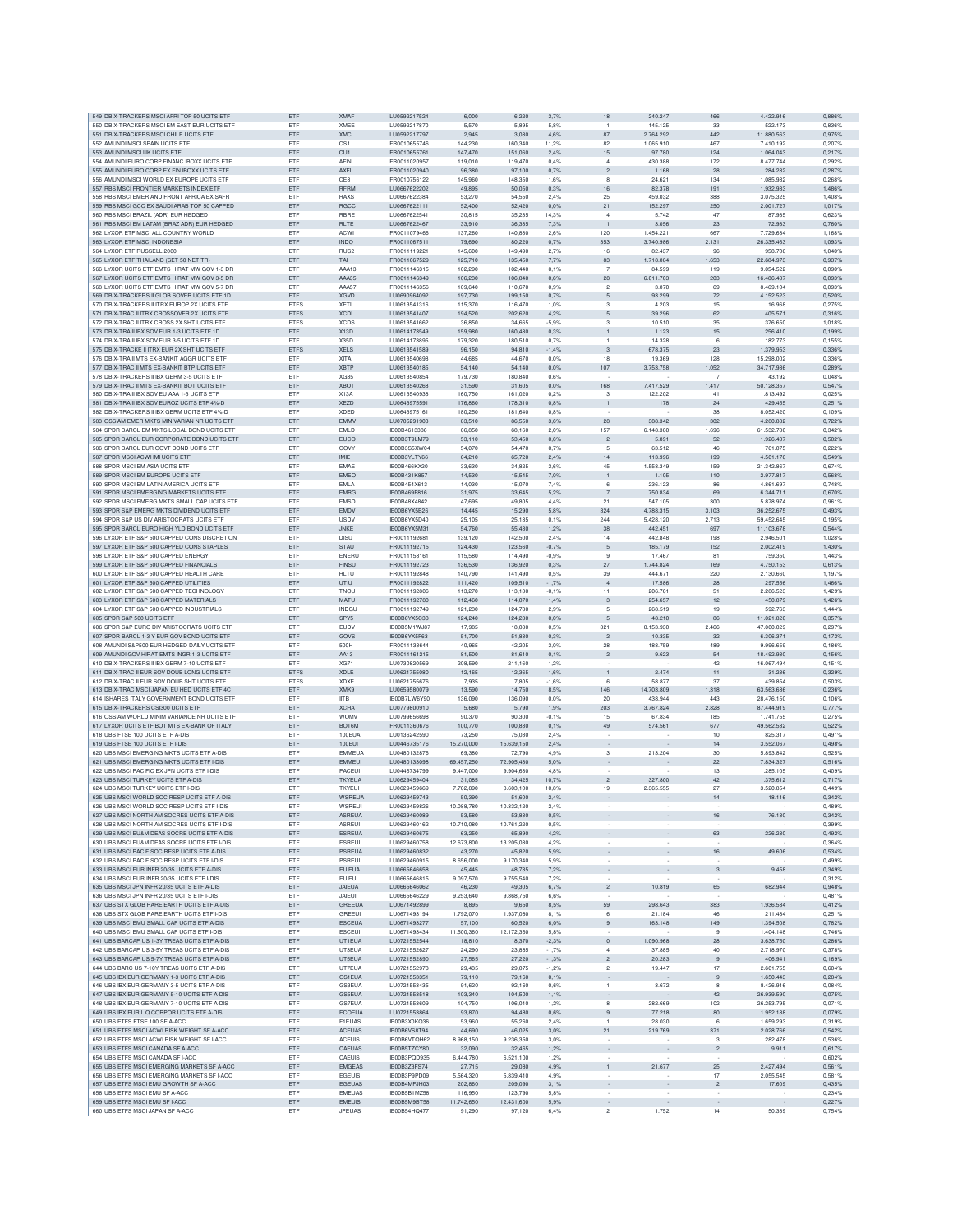| 661 UBS ETFS MSCI JAPAN SF I-ACC                                                             | ETF               | <b>JPEUIS</b>                  | IE00B5LM2L45                        | 9.167,220           | 9.748,540           | 6,3%            |                          |                          |                           |                       | 0,740%           |
|----------------------------------------------------------------------------------------------|-------------------|--------------------------------|-------------------------------------|---------------------|---------------------|-----------------|--------------------------|--------------------------|---------------------------|-----------------------|------------------|
| 662 UBS ETFS MSCI USA GROWTH SF A-ACC                                                        | ETF               | UGEUAS                         | IE00B5ST467                         | 33,205              | 33,740              | 1,6%            |                          |                          | $\overline{\mathbf{c}}$   | 40.118                | 0,340%           |
| 663 UBS ETFS MSCI USA GROWTH SF I-ACC                                                        | ETF               | <b>UGEUIS</b>                  | IE00B4X9WC78                        | 10.009,640          | 10.173,130          | 1,6%            |                          |                          |                           |                       | 0,325%           |
| 664 UBS ETFS MSCI USA SF A-ACC                                                               | ETF               | MUEUAS                         | IE00B3SC9K16                        | 30,455              | 30,640              | 0.6%            |                          |                          | $\mathbf{1}$              | 2.978                 | 0,301%           |
| 665 UBS ETFS MSCI USA SF I-ACC                                                               | ETF               | <b>MUEUIS</b>                  | IE00B3RJTD64                        | 91.815.750          | 92.366.200          | 0.6%            |                          |                          |                           |                       | 0.286%           |
| 666 UBS ETFS S&P 500 SF A-ACC                                                                | ETF               | S5EUAS                         | IE00B4JY5R22                        | 20.305              | 20,400              | 0.5%            |                          |                          | 6                         | 25,889                | 0.261%           |
| 667 UBS ETFS MSCI AC ASIA EX JAPAN SF A-ACC                                                  | ETF               | AJEUAS                         | IE00B7WK2W23                        | 77,150              | 80,390              | 4,2%            | $\overline{7}$           | 788.770                  | 29                        | 3.478.229             | 1,178%           |
| 668 UBS (IRL) ETF MSCI USA INFRASTRUCT A-DIS                                                 | ETF               | <b>USIEUY</b>                  | IE00B6RPTB32                        | 50,210              | 49,215              | $-2,0%$         | $\overline{1}$           | 3.048                    | 13                        | 64.518                | 0,289%           |
| 669 UBS (IRL) ETF MSCI USA INFRASTRUCT I-DIS                                                 | ETF<br><b>FTF</b> | <b>USIEUZ</b>                  | IE00B6T8VP86                        | 10.045,220          | 9.847,900           | $-2,0%$<br>0.6% |                          |                          |                           |                       | 0,3179           |
| 670 UBS (IRL) ETF MSCI USA A-DIS                                                             | ETF               | <b>USAEUY</b><br><b>USAEUZ</b> | IE00B77D4428<br><b>IF00B76J4S53</b> | 30,110<br>3.010.140 | 30,290<br>3.029.970 | 0.7%            | $\sim$                   | $\overline{\phantom{a}}$ | 3                         | 640,630<br>277,002    | 0.327%<br>0.341% |
| 671 UBS (IRL) ETF MSCI USA I-DIS                                                             |                   |                                |                                     |                     |                     |                 | $\overline{\phantom{a}}$ |                          | $\mathbf{1}$              |                       |                  |
| 672 UBS (IRL) ETF MSCI USA VALUE A-DIS                                                       | ETF               | <b>USVEUY</b>                  | IE00B78JSG98                        | 39.145              | 38,960<br>3.896.560 | $-0.5%$         | $\overline{\phantom{a}}$ |                          | 8                         | 483.016               | 0.332%<br>0.308% |
| 673 UBS (IRL) ETF MSCI USA VALUE I-DIS                                                       | ETF               | <b>USVEUZ</b>                  | IE00B6SY5K09                        | 3.915,450           |                     | $-0,5%$         |                          |                          | $\,9$                     | 801.948               |                  |
| 674 UBS (IRL) ETF MSCI WORLD A-DIS                                                           | ETF               | WRDEUY                         | <b>IE00B7KQ7B66</b>                 | 28.045              | 28,690              | 2.3%            | $\overline{1}$           | 10.166                   |                           | 10.166                | 0.323%           |
| 675 UBS (IRL) ETF MSCI WORLD I-DIS                                                           | ETF<br>ETF        | WRDEUZ<br><b>SP5EUY</b>        | IE00B7KL1H59<br>IE00B7K93397        | 2.805,200           | 2.870,050<br>20.045 | 2,3%            |                          |                          | 5<br>$\overline{a}$       | 921.562<br>434.970    | 0,308%<br>0.255% |
| 676 UBS (IRL) ETF S&P 500 A-DIS                                                              |                   |                                |                                     | 19,950              |                     | 0.5%            |                          |                          |                           |                       |                  |
| 677 UBS (IRL) ETF MSCI BRAZIL A-DIS<br>678 UBS (IRL) ETF MSCI BRAZIL I-DIS                   | ETF               | <b>BRAEUY</b><br><b>BRAEUZ</b> | IE00B6SBCY47<br><b>IF00B7V72C84</b> | 6,475<br>6.511.500  | 7,250<br>7,298,500  | 12,0%           | 28<br>$\overline{a}$     | 1.681.182<br>362.150     | 47<br>9                   | 2.951.346<br>955.175  | 0.663%           |
| 679 LYXOR UCITS ETF EUROSTOXX 50 DAILY SHORT                                                 | ETF               | <b>BSX</b>                     |                                     |                     |                     | 12.1%           | $\overline{c}$           |                          |                           |                       | 0.806%           |
|                                                                                              | ETFS              |                                | FR0010424135                        | 33,185              | 31,260              | $-5,8%$         |                          | 17.208                   | 131                       | 1.539.275             | 0,275%           |
| 680 LYXOR UCITS ETF MTS BTP 1-3Y ITALY GOVER<br>681 DB X-TRACKE II IBX EUR LIQ COV UCITS ETF | ETF               | BTP13                          | FR0011313741                        | 103,430             | 103.690             | 0.3%            | 210                      | 2.824.027                | 2.297                     | 97.353.563            | 0.077%           |
|                                                                                              | ETF               | <b>XLIQ</b>                    | LU0820950128                        | 135,570             | 136,980             | 1,0%            |                          |                          | 11                        | 122.276               | 0,399%           |
| 682 DB X-TRACK II IBX GERM COV 1-3 UCITS ETF                                                 | ETF               | X03A                           | LU0548059699                        | 169,150             | 169,600             | 0,3%            | ÷.                       |                          | 3                         | 221.100               | 0.130%           |
| 683 DB X-TRACKE EUSTX50 EXFIN UCITS ETF (DR)                                                 | ETF               | XD <sub>5</sub> F              | LU0835262626                        | 13,960              | 14,725              | 5,5%            | $\overline{1}$           | 17.348                   | 18                        | 318.808               | 0,347%           |
| 684 DB X-TRACKERS EUR STOXX50 UCITS ETF (DR)                                                 | ETF               | XD5E                           | LU0846194776                        | 27.765              | 29,375              | 5.8%            | $\overline{2}$           | 7.473                    | 30                        | 1.390.922             | 0.324%           |
| 685 LYXOR UCITS ETF S&P500 VIX FU EN ROL LUX                                                 | ETF<br>ETF        | LVO<br><b>DLVO</b>             | LU0832435464                        | 36,840              | 32,995<br>85,870    | $-10,4%$        | 167<br>31                | 2.299.410                | 972<br>122                | 12.640.818<br>747.541 | 1,241%           |
| 686 LYXOR UCITS ETF DYNAMIC LONG VIX FUT                                                     |                   |                                | LU0871960976                        | 97,000              |                     | $-11,5%$        |                          | 328.931                  |                           |                       | 1,517%           |
| 687 LYXOR UCITS ETF DYNAMIC SHORT VIX FUT                                                    | ETF               | <b>DSVO</b>                    | LU0871961511                        | 105,700             | 102,570             | $-3,0%$         | $10$                     | 88.411                   | 136                       | 2.005.967             | 1,480%           |
| 688 DB X-TRACKERS NIKKEI 225 UCITS ETF (DR                                                   | ETF               | XDJP                           | LU0839027447                        | 10,285              | 10,940              | 6,4%            | 16                       | 91.060                   | 268                       | 2.639.674             | 0,514%           |
| 689 AMUNDI JPN TOPIX EU HEDG DAILY UCITS ETF                                                 | ETF               | <b>TPXH</b><br><b>XCSD</b>     | FR0011314277                        | 140,620             | 152.950             | 8,8%            | 404                      | 16.380.922               | 3.141                     | 66.729.604            | 0.156%           |
| 690 DB X-TRACK II AUST DOLLAR CASH UCITS ETF                                                 | ETF               |                                | LU0482518031                        | 142,040             | 145,540             | 2.5%            | 9                        | 54,585                   | 74                        | 688,738               | 0.294%           |
| 691 UBS ETFS PLC - CMCI COMP SF (EUR) A-ACC                                                  | ETF               | CCEUAS                         | IE00B58HMN42                        | 83,580              | 82,380              | $-1.4%$         | 3                        | 10.494                   | 29                        | 129,531               | 0.779%           |
| 692 UBS ETFS PLC - CMCI COMP SF (EUR) I-ACC                                                  | ETF               | CCEUIS                         | IE00B5T0R047                        | 83.934,480          | 82.749,460          | $-1,4%$         |                          |                          |                           |                       | 0,771%           |
| 693 SPDR MSCI EMU UCITS ETF                                                                  | ETF               | <b>EURO</b>                    | IE00B910VR50                        | 31,515              | 33,240              | 5,5%            | $\overline{c}$           | 18.270                   | 14                        | 209.488               | 0,671%           |
| 694 SPDR DJ GLOBAL REAL ESTATE UCITS ETF                                                     | ETF               | GLRE                           | IE00B8GF1M35                        | 22,575              | 23,120              | 2,4%            | 10                       | 518.585                  | 47                        | 2.527.846             | 0,394%           |
| 695 SPDR EMERG MKTS CORPORATE BOND UCITS ETF                                                 | ETF               | <b>EMCO</b>                    | IE00B7LFXY77                        | 71,110              | 71,010              | $-0,1%$         | 22                       | 125.495                  | 365                       | 4.786.142             | 1,434%           |
| 696 SPDR S&P 500 LOW VOLATILITY UCITS ETF                                                    | ETF               | LOWV                           | <b>IE00B802KR88</b>                 | 21.345              | 21,210              | $-0.6%$         | $\overline{2}$           | 258,240                  | 26                        | 617,382               | 0.326%           |
| 697 SPDR CITI ASIA LOCAL GOVT BOND UCITS ETF                                                 | ETF               | <b>ABND</b>                    | <b>IF00B7GBL799</b>                 | 71,490              | 70,500              | $-1,4%$         | $\overline{4}$           | 55.973                   | 108                       | 1.363.784             | 1.184%           |
| 698 AMUNDI NASDAQ-100 EU HED DAILY UCITS ETF                                                 | ETF               | NDXH                           | FR0010949479                        | 83,380              | 87,190              | 4.6%            | 7                        | 27,330                   | 36                        | 334.968               | 0,112%           |
| 699 LYXOR UCITS ETF UNLEV S&P 500 VIX FUT                                                    | <b>ETFS</b>       | <b>ULVO</b>                    | FR0011376565                        | 37,465              | 35,505              | $-5,2%$         | 122                      | 1.084.333                | 1.431                     | 11,592,969            | 1.638%           |
| 700 ISHARES EURO CORP BOND EX-FIN UCITS ETF                                                  | ETF               | <b>IEXF</b>                    | IE00B4L5ZG2                         | 109,800             | 110,310             | 0,5%            | 28                       | 203.805                  | 109                       | 1.220.226             | 0,3589           |
| 701 ISHARES \$ HIGH YIELD CORP BOND UCITS ETF                                                | ETF               | <b>IHYU</b>                    | IE00B4PY7Y77                        | 83.430              | 82,270              | $-1,4%$         | 259                      | 4.398.725                | 946                       | 13,202.681            | 0.251%           |
| 702 ISHARES \$ EMER MKTS CORP BOND UCITS ETP                                                 | ETF               | <b>EMCR</b>                    | IE00B6TLBW47                        | 74,500              | 74,210              | $-0.4%$         | 57                       | 212,302                  | 265                       | 2,292,009             | 1.025%           |
| 703 ISHARES GLOBAL CORPORATE BOND UCITS ETF                                                  | ETF               | CORP                           | <b>IE00B7J7TB45</b>                 | 72.930              | 72,710              | $-0.3%$         | 48                       | 282.294                  | 314                       | 2.771.994             | 0.519%           |
| 704 LYXOR UCITS ETF JAPAN (TOPIX) DAILY HED                                                  | ETF               | <b>JPNH</b>                    | FR0011475078                        | 92,570              | 100,670             | 8,8%            | 347                      | 7.705.419                | 857                       | 13.939.713            | 0,516%           |
| 705 OSSIAM RISK WEIG EN COMM EX GR UCITS ETF                                                 | ETF               | CRWE                           | LU0876440578                        |                     | 69,450              |                 | $23\,$                   | 291.650                  | $23\,$                    | 291.650               | 0,304%           |
| 706 UBS SBI FOR AAA-BBB 5-10 UCITS ETF A-DIS                                                 | ETF               | SF5EUA                         | LU0879399441                        |                     | 10,760              |                 | $\overline{4}$           | 16.477                   | $\ddot{4}$                | 16.477                | 0,834%           |
| 707 UBS SBI FOR AAA-BBB 1-5 UCITS ETF A-DIS                                                  | ETF               | SF1EUA                         | LU0879397742                        |                     | 9,720               |                 | 10                       | 42.118                   | 10                        | 42.118                | 0,932%           |
|                                                                                              |                   |                                |                                     |                     |                     |                 |                          |                          |                           |                       |                  |
| <b>ETC/ETN</b>                                                                               |                   |                                |                                     |                     |                     |                 |                          |                          |                           |                       |                  |
|                                                                                              |                   |                                |                                     |                     |                     |                 |                          |                          |                           |                       |                  |
| 708 ETFS AGRICULTURE DJ-UBSCI                                                                | ETC               | AIGA                           | GB00B15KYH63                        | 5,615               | 5,410               | $-3,7%$         | 171                      | 2.782.069                | 2.425                     | 43.749.027            | 0.233%           |
| 709 ETFS ALL COMMODITIES DJ-UBSCI                                                            | ETC               | <b>AIGC</b>                    | GB00B15KY989                        | 10,310              | 9,770               | $-5,2%$         | 56                       | 4.079.083                | 510                       | 21.715.402            | 0,1619           |
| 710 ETFS ENERGY DJ-UBSCI                                                                     | ETC               | AIGE                           | GB00B15KYB02                        | 7,485               | 6,890               | $-7,9%$         | 9                        | 41.949                   | 153                       | 1.867.145             | 0,495%           |
| 711 ETFS EX-ENERGY DJ-UBSCI                                                                  | ETC               | <b>AIGX</b>                    | GB00B15KYD26                        | 8,540               | 8,240               | $-3,5%$         | -5                       | 12.523                   | 28                        | 826,528               | 0.7349           |
| 712 ETFS GRAINS DJ-UBSCI                                                                     | <b>ETC</b>        | AIGG                           | GB00B15KYL00                        | 4.618               | 4.395               | $-4.8%$         | 23                       | 404,310                  | 213                       | 7,808,266             | 0.718%           |
| 713 ETFS INDUSTRIAL METALS DJ-UBSCI                                                          | <b>ETC</b>        | AIGI                           | GB00B15KYG56                        | 9.930               | 9,865               | $-0.7%$         | 104                      | 2.675.055                | 1.102                     | 26.150.899            | 0.323%           |
| 714 ETFS LIVESTOCK DJ-UBSCI                                                                  | ETC               | <b>AIGL</b>                    | GB00B15KYK92                        | 2,643               | 2,618               | $-0,9%$         | 7                        | 11.576                   | 93                        | 1.474.576             | 0,704%           |
| 715 ETFS PETROLEUM DJ-UBSCI                                                                  | ETC               | <b>AIGC</b>                    | GB00B15KYC19                        | 23,645              | 21,715              | $-8,2%$         | 30                       | 138.539                  | 254                       | 2.378.378             | 0,437%           |
| 716 ETFS PRECIOUS METALS DJ-UBSCI                                                            | ETC               | AIGP                           | GB00B15KYF40                        | 15,880              | 14,590              | $-8,1%$         | 27                       | 820.809                  | 411                       | 14.027.877            | 0,9169           |
| 717 ETFS SOFTS DJ-UBSCI                                                                      | ETC               | AIGS                           | GB00B15KYJ87                        | 4,213               | 4,285               | 1,7%            | 21                       | 342.028                  | 280                       | 3.604.812             | 0,784%           |
| 718 ETFS ALUMINIUM                                                                           | <b>ETC</b>        | <b>ALUM</b>                    | GB00B15KXN58                        | 2.713               | 2.680               | $-1,2%$         | 181                      | 2.136.005                | 1.638                     | 19,634,558            | 0.292%           |
| 719 ETFS BRENT 1MTH OIL SECURITIES                                                           | <b>ETC</b>        | OILB                           | GB00B0CTWC01                        | 54.420              | 50.620              | $-7.0%$         | 177                      | 3.024.094                | 1.916                     | 36,249,069            | 0.425%           |
| 720 ETFS COFFEE                                                                              | ETC               | COFF                           | GB00B15KXP72                        | 1,269               | 1,210               | $-4,6%$         | 590                      | 3.620.355                | 6.756                     | 41.907.474            | 0,510%           |
| 721 ETFS COPPER                                                                              | ETC               | COPA                           | GB00B15KXQ89                        | 25.265              | 25.375              | 0.4%            | 154                      | 3.886.632                | 2.587                     | 35,248,038            | 0.191%           |
| 722 ETFS CORN                                                                                | ETC               | CORN                           | GB00B15KXS04                        | 1,404               | 1,296               | $-7,7%$         | 207                      | 1.403.688                | 2.182                     | 20.706.768            | 0,361%           |
| 723 ETFS COTTON                                                                              | ETC               | COTN                           | GB00B15KXT11                        | 1.950               | 2.015               | 3,3%            | 109                      | 312.333                  | 1.829                     | 15,571,519            | 1.154%           |
| 724 ETFS WTI CRUDE OIL                                                                       | ETC               | CRUD                           | GB00B15KXV33                        | 20.345              | 18,750              | $-7,8%$         | 476                      | 5.460.601                | 6.345                     | 93.376.853            | 0.230%           |
| 725 ETFS GASOLINE                                                                            | <b>ETC</b>        | UGAS                           | GB00B15KXW40                        | 41.690              | 37.125              | $-10.9%$        | 73                       | 806,830                  | 656                       | 9.515.128             | 0.299%           |
| 726 ETFS GOLD                                                                                | ETC               | <b>BULL</b>                    | GB00B15KXX56                        | 13,480              | 12,475              | $-7,5%$         | 378                      | 2.500.631                | 5.654                     | 58.152.293            | 0,535%           |
| 727 ETFS HEATING OIL                                                                         |                   | <b>HEAT</b>                    | GB00B15KXY63                        |                     |                     |                 |                          |                          | 259                       | 1.573.423             | n.a              |
| 728 ETFS LEAN HOGS                                                                           | ETC               | <b>HOGS</b>                    | GB00B15KXZ70                        | 0,760               | 0,766               | 0,7%            | $27\,$                   | 496.019                  | 351                       |                       | 0,672%           |
| 729 ETFS LIVE CATTLE                                                                         |                   | CATL                           | GB00B15KY096                        |                     |                     |                 |                          |                          |                           | 2.820.213             |                  |
| 730 ETFS NATURAL GAS                                                                         | ETC               | <b>NGAS</b>                    | GB00B15KY104<br>GB00B15KY211        | 0,087               |                     |                 |                          |                          | 121                       | 1.418.709             | n.a              |
| 731 ETFS NICKEL                                                                              | <b>ETC</b><br>ETC | <b>NICK</b>                    |                                     |                     | 0,080               | $-7,5%$         | 687                      | 8.610.360                | 8.653                     | 87.517.594            | 0.217%           |
| 732 ETFS SILVER                                                                              |                   |                                |                                     | 11,460              | 11,290              | $-1.5%$         | 173                      | 1.805.128                | 1.776                     | 20.062.912            | 0.490%           |
| 733 ETFS SOYBEAN OIL<br>734 ETFS SOYBEANS                                                    |                   | <b>SLVR</b>                    | GB00B15KY328                        | 19,645              | 17,690              | $-10,0%$        | 162                      | 1.009.761                | 1.608                     | 40.702.628            | 0,613%           |
|                                                                                              | ETC               | SOYO                           | GB00B15KY435                        | 4.830               | 4.445               | $-8.0%$         | 6                        | 15,463                   | 175                       | 1.023.621             | 0.630%           |
|                                                                                              | ETC               | SOYB                           | GB00B15KY542                        | 19,520              | 18,340              | $-6,0%$         | 82                       | 1.139.027                | 919                       | 12.221.150            | 0.406%           |
| 735 ETFS SUGAF                                                                               | ETC               | <b>SUGA</b>                    | GB00B15KY658                        | 12,670              | 13,170              | 3,9%            | 173                      | 921.621                  | 1.965                     | 16.156.876            | 0.3949           |
| 736 ETFS WHEAT                                                                               | ETC               | WEAT                           | GB00B15KY765                        | 1,115               | 1,129               | 1,3%            | 408                      | 2.157.829                | 3.904                     | 22.131.469            | 0,365%           |
| 737 ETFS WTI 2MTH OIL SECURITIES                                                             | <b>ETC</b>        | OILW                           | GB00B0CTWK84                        | 42.145              | 39,245              | $-6.9%$         | 29                       | 1.122.961                | 371                       | 9.946.006             | 0.269%           |
| 738 ETFS ZINC                                                                                | <b>ETC</b>        | ZINC                           | GB00B15KY872                        | 4.705               | 4.608               | $-2.1%$         | 126                      | 897,389                  | 1.201                     | 8.243.588             | 0.624%           |
| 739 ETFS GOLD BULLION SECURITIES                                                             | ETC               | <b>GBS</b>                     | GB00B00FHZ82                        | 102,270             | 94,630              | $-7,5%$         | 877                      | 25.360.366               | 11.931                    | 301.495.712           | 0,195%           |
| 740 ETFS PHYSICAL PLATINUM                                                                   | ETC               | PHPT                           | JE00B1VS2W53                        | 111,940             | 101,070             | $-9,7%$         | 126                      | 2.164.496                | 2.001                     | 36.410.759            | 0.249%           |
| 741 ETFS PHYSICAL PALLADIUM                                                                  | ETC               | PHPD                           | JE00B1VS3002                        | 53,510              | 52,170              | $-2,5%$         | 108                      | 707.395                  | 2.883                     | 38.918.470            | 0,248%           |
| 742 ETFS PHYSICAL SILVER                                                                     | ETC               | PHAG                           | JE00B1VS3333                        | 17,345              | 15,640              | $-9,8%$         | 852                      | 8.298.045<br>32 040 129  | 8.392                     | 84.040.753            | 0,299%           |
| 743 ETFS PHYSICAL GOLD                                                                       | ETC               | PHAU                           | JE00B1VS3770                        | 103.620             | 95,900              | $-7.5%$         | 2.083                    |                          | 23,848                    | 529.103.293           | 0.140%           |
| 744 ETFS PHYSICAL PM BASKET                                                                  | ETC               | PHPM                           | JE00B1VS3W29                        | 84,160              | 77,640              | $-7,7%$         | 58                       | 942,360                  | 1.206                     | 11.405.032            | 0.482%           |
| 745 ETFS LONGER DATED GRAINS                                                                 |                   | GRAF                           | JE00B24DMN53                        |                     |                     |                 |                          |                          | 18                        | 203.762               | n.a.             |
| 746 ETFS LONGER DATED NATURAL GAS                                                            |                   | NGAF                           | JE00B24DM351                        |                     |                     |                 |                          |                          | 129                       | 672.467               | n.a.             |
| 747 ETFS LONGER DATED LIVESTOCK                                                              |                   | <b>FLN</b>                     | JE00B24DMM47<br>JE00B24DMC49        |                     |                     |                 |                          |                          |                           | 795                   | n.a.             |
| 748 ETFS LONGER DATED ALL COMMODITIES<br>749 ETFS LONGER DATED SOFTS                         |                   | FAIG<br>SOFF                   | JE00B24DML30                        |                     |                     |                 |                          |                          | 22<br>27                  | 708.885               | n.a.             |
| 750 ETFS LONGER DATED AGRICULTURE                                                            |                   | FAGR                           | JE00B24DMK23                        |                     |                     |                 |                          |                          | 47                        | 624.587<br>755,893    | n.a.             |
| 751 ETFS LONGER DATED ENERGY                                                                 |                   |                                | JE00B24DMD55                        |                     |                     |                 |                          |                          | 11                        | 37.638                | n.a.<br>n.a.     |
|                                                                                              |                   | ENEF                           |                                     |                     |                     |                 |                          |                          |                           |                       |                  |
| 752 ETFS LONGER DATED PETROLEUM                                                              |                   | FPET                           | JE00B24DMF79                        |                     |                     |                 |                          |                          | $12 \overline{ }$         | 155.582               | n.a.             |
| 753 ETFS LONGER DATED EX-ENERGY                                                              |                   | <b>EXEF</b>                    | JE00B24DMG86                        |                     |                     |                 |                          |                          | 9                         | 211.833               | n.a.             |
| 754 ETFS LONGER DATED INDUSTR METALS                                                         |                   | <b>FIND</b>                    | JE00B24DMJ18                        |                     |                     |                 |                          |                          | 23                        | 128.151               | n.a.             |
| 755 ETFS TIN                                                                                 | ETC               | TINM                           | JE00B2QY0H68                        | 27.275              | 29,510              | 8.2%            | $\overline{4}$           | 10.742                   | 25                        | 254.715               | 1,147%           |
| 756 ETFS DAILY SHORT ALL COMMODIT DJ-UBSCI                                                   | ETC               | SALL                           | JE00B24DKT75                        | 43.165              | 43.115              | $-0.1%$         |                          |                          | 48                        | 4.335.872             | 0.488%           |
| 757 ETFS PLATINUM                                                                            | ETC               | PLTT                           | JE00B2QY0F45                        | 31,860              | 28,705              | $-9,9%$         | $\sqrt{2}$               | 31.886                   | 42                        | 308.315               | 0,788%           |
| 758 ETFS DAILY SHORT ENERGY DJ-UBSCI                                                         | ETC               | SNRG                           | JE00B24DKV97                        | 64,250              | 66,140              | 2,9%            |                          |                          | 11                        | 403.384               | 0,424%           |
| 759 ETFS LEAD                                                                                | ETC               | LEAD                           | JE00B2QY0436                        | 16,285              | 15,480              | $-4.9%$         | $\sqrt{4}$               | 9.544                    | 54                        | 1.425.793             | 0,761%           |
| 760 ETFS DAILY SHORT EX-ENERGY DJ-UBSCI                                                      | ETC               | SNEY                           | JE00B24DKX12                        | 33,565              | 32,920              | $-1,9%$         |                          |                          | $\ensuremath{\mathsf{3}}$ | 154.126               | 0,668%           |
| 761 ETFS COCOA                                                                               | ETC               | COCO                           | JE00B2QXZK10                        | 2.200               | 2.330               | 5,9%            | 85                       | 233.333                  | 568                       | 3.506.231             | 0,910%           |
| 762 ETFS DAILY SHORT GRAINS DJ-UBSCI                                                         | <b>ETC</b>        | SGRA                           | JE00B24DL387                        | 29.045              | 28,755              | $-1.0%$         | 5                        | 140.192                  | 20                        | 316,850               | 0.540%           |
| 763 ETFS DAILY SHORT INDUSTR METALS DJ-UBSCI                                                 | <b>ETC</b>        | SIMT                           | JE00B24DKZ36                        | 37,500              | 35,765              | $-4.6%$         | ÷.                       |                          | $\overline{7}$            | 421.017               | 0.592%           |
| 764 ETFS DAILY SHORT LIVESTOCK DJ-UBSCI                                                      | ETC               | <b>SLST</b>                    | JE00B24DL270                        | 50,700              | 48,480              | $-4,4%$         |                          |                          |                           |                       | 0,803%           |
| 765 ETFS DAILY LEVERAGED COCOA                                                               | ETC               | LCOC                           | JE00B2NFV803                        | 11,040              | 12,585              | 14,0%           | 104                      | 1.382.447                | 2.132                     | 15.927.105            | 1,207%           |
| 766 ETFS DAILY LEVERAGED TIN                                                                 | ETC               | LTIM                           | JE00B2NFV241                        | 22,790              | 27,285              | 19,7%           | $\overline{7}$           | 5.026                    | 41                        | 204.718               | 2,177%           |
| 767 ETFS DAILY LEVERAGED PLATINUM                                                            | ETC               | LPLA                           | JE00B2NFV134                        | 10,915              | 9,055               | $-17,0%$        | 150                      | 928.814                  | 1.402                     | 7.855.429             | 1,148%           |
| 768 ETFS DAILY SHORT PETROLEUM DJ-UBSCI<br>769 ETFS DAILY LEVERAGED LEAD                     | ETC<br><b>ETC</b> | SPET<br>LLEA                   | JE00B24DKW05<br>JE00B2NFTZ32        | 27,915<br>4.803     | 28,740<br>4.438     | 3,0%<br>$-7.6%$ | 8<br>$\sim$              | 74,345                   | 23<br>61                  | 173.413<br>728,068    | 0.441%<br>1,534% |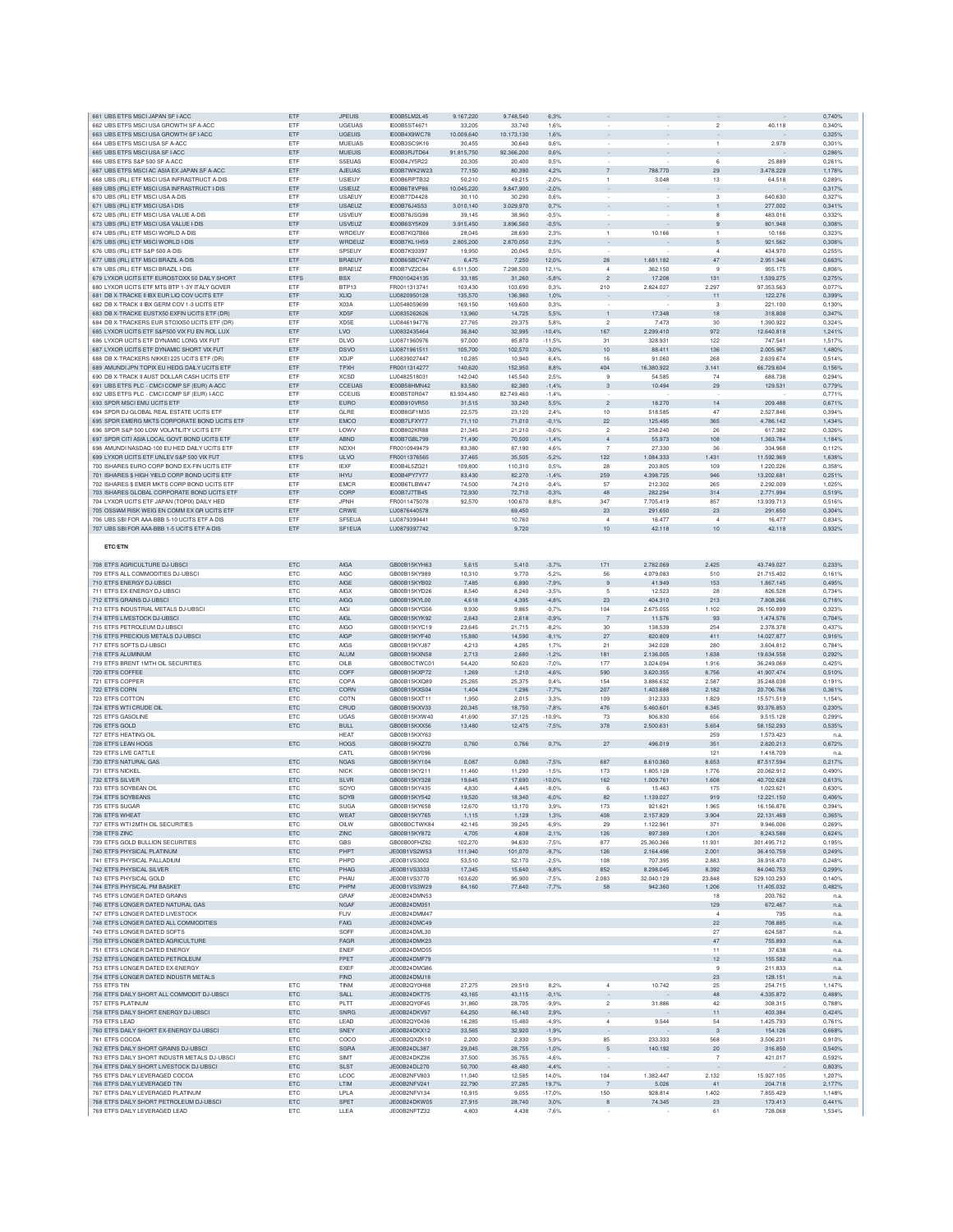| 770 ETFS DAILY LEVERAGED ZINC                                                      | ETC               | 17C                        | JE00B2NFTY25                 | 4.748              | 4.660              | $-1,8%$             | 38                               | 293,388                | 267            | 1.381.388                | 1.445%           |
|------------------------------------------------------------------------------------|-------------------|----------------------------|------------------------------|--------------------|--------------------|---------------------|----------------------------------|------------------------|----------------|--------------------------|------------------|
| 771 FTES DAILY SHORT PRECIOUS MET DJ-UBSCI                                         | ETC               | SPMT                       | JE00B24DKY29                 | 17,510             | 17,855             | 2.0%                |                                  |                        | 38             | 288.231                  | 0.980%           |
| 772 ETFS DAILY LEVERAGED WHEAT                                                     | <b>ETC</b>        | LWEA                       | JE00B2NETX18                 | 1.031              | 1.082              | 4.9%                | 1.654                            | 17,880,244             | 17.763         | 129.095.593              | 0.406%           |
| 773 ETFS DAILY SHORT SOFTS DJ-UBSCI                                                | ETC               | <b>SSFT</b>                | JE00B24DL163                 | 30.330             | 28.275             | $-6.8%$             |                                  |                        | 6              | 84.832                   | 1.031%           |
| 774 ETFS DAILY LEVERAGED SUGAF                                                     | ETC               | LSUG                       | JE00B2NFTW0                  | 14,380             | 15,930             | 10,8%               | 188                              | 997.904                | 3.026          | 28.248.775               | 1,214%           |
| 775 ETFS DAILY SHORT ALUMINIUM                                                     | ETC<br>ETC        | SALU<br>LSOB               | JE00B24DK42<br>JE00B2NFTV93  | 55,360             | 53,050<br>35,265   | $-4,2%$             | $\overline{c}$<br>38             | 5.725                  | 68<br>413      | 466.629                  | 0,546%<br>0,547% |
| 776 ETFS DAILY LEVERAGED SOYBEANS<br>777 ETFS DAILY LEVERAGED SOYBEAN OIL          | ETC               | LSYO                       | JE00B2NFTT71                 | 39,085<br>5.965    | 5.175              | $-9,8%$<br>$-13.2%$ | 14                               | 2.003.242<br>193,353   | 101            | 6.775.964<br>2.085.142   | 0.900%           |
| 778 ETFS DAILY SHORT COFFEE                                                        | ETC               | <b>SCFE</b>                | JE00B24DK538                 | 45.445             | 44.925             | $-1,1%$             | 26                               | 992.945                | 203            | 6,264,861                | 0.706%           |
| 779 ETFS DAILY LEVERAGED SILVER                                                    | ETC               | LSIL                       | JE00B2NFTS64                 | 15.910             | 13,005             | $-18.3%$            | 6.232                            | 37.556.731             | 39.484         | 298.839.971              | 0.666%           |
| 780 ETFS DAILY SHORT COPPEF                                                        | ETC               | SCOP                       | JE00B24DK645                 | 23,655             | 22,285             | $-5,8%$             | $20\,$                           | 349.234                | 620            | 9.604.456                | 0,329%           |
| 781 ETFS DAILY LEVERAGED NICKEL                                                    | ETC               | LNIK                       | JE00B2NFTR57                 | 1,878              | 1,852              | $-1,4%$             | 79                               | 377.552                | 707            | 3.255.127                | 1,0969           |
| 782 ETFS DAILY LEVERAGED NATURAL GAS                                               | ETC               | LNGA                       | JE00B2NFTQ41                 | 0.029              | 0,025              | $-13,1%$            | 5.756                            | 39.018.210             | 65.042         | 460.830.065              | 0,463%           |
| 783 ETFS DAILY SHORT CORN                                                          | ETC               | SCOR                       | JE00B24DK751                 | 22.245             | 22,810             | 2.5%                | 16                               | 271,554                | 455            | 3.814.482                | 0.466%           |
| 784 ETFS DAILY LEVERAGED LIVE CATTLE<br>785 ETFS DAILY SHORT COTTON                | <b>ETC</b><br>ETC | LLCT<br>SCTO               | JE00B2NFTP34<br>JE00B24DK868 | 16.280<br>17,675   | 16.035<br>16,220   | $-1.5%$<br>$-8,2%$  | -1<br>$\overline{4}$             | 100.845<br>100.273     | 32<br>144      | 1.338.385<br>1.200.637   | 0.857%<br>0.932% |
| 786 ETFS DAILY LEVERAGED LEAN HOGS                                                 | ETC               | LLHO                       | JE00B2NFTN10                 | 7,515              | 7,795              | 3,7%                | 18                               | 868.839                | 95             | 2.260.538                | 1,040%           |
| 787 ETFS DAILY LEVERAGED HEATING OIL                                               | ETC               | LHEO                       | JE00B2NFTM03                 | 10,285             | 8,745              | $-15,0%$            | 9                                | 310.704                | 30             | 1.124.140                | 0,713%           |
| 788 ETFS DAILY LEVERAGED GOLD                                                      | ETC               | LBUL                       | JE00B2NFTL95                 | 47,280             | 41,295             | $-12,7%$            | 1.306                            | 8.354.685              | 11.611         | 116,062,241              | 0.783%           |
| 789 ETFS DAILY SHORT WTI CRUDE OIL                                                 | ETC               | SOIL                       | JE00B24DK975                 | 33,370             | 34,250             | 2.6%                | 741                              | 6.636.052              | 6.394          | 65.771.141               | 0.232%           |
| 790 ETFS DAILY LEVERAGED GASOLINE                                                  | <b>ETC</b>        | LGAS                       | JE00B2NFTK88                 | 20.675             | 16,730             | $-19.1%$            | 15                               | 753,523                | 149            | 6.631.866                | 0.601%           |
| 791 ETFS DAILY LEVERAGED WTI CRUDE OIL                                             | ETC               | LOIL                       | JE00B2NFTJ73                 | 3.108              | 2,703              | $-13,0%$            | 1.183                            | 7.275.542              | 18.534         | 179 365 648              | 0.209%           |
| 792 ETFS DAILY SHORT GASOLINE                                                      | ETC               | SGAS                       | JE00B24DKB91                 | 14,860             | 15,765             | 6,1%                | $\overline{c}$                   | 14.531                 | 60             | 1.030.251                | 0,402%           |
| 793 ETFS DAILY LEVERAGED COTTON                                                    | ETC               | LCTO                       | JE00B2NFTH59                 | 15,050             | 16,420             | 9,1%                | 76                               | 1.047.979              | 857            | 11.058.387               | 0,908%           |
| 794 ETFS DAILY LEVERAGED CORN<br>795 ETFS DAILY SHORT GOLD                         | ETC<br>ETC        | LCOR<br>SBUL               | JE00B2NFTG43<br>JE00B24DKC09 | 9.325<br>18.925    | 8,115<br>19,285    | 13,0%               | 358<br>461                       | 2.086.585<br>4.798.303 | 1.708<br>3.777 | 11.500.334<br>77,009.537 | 0.695%<br>0.698% |
| 796 ETFS DAILY LEVERAGED COPPER                                                    | <b>ETC</b>        | LCOP                       | JE00B2NFTF36                 | 9.715              | 10.025             | 1,9%<br>3.2%        | 416                              | 2.337.130              | 5.225          | 37,220,509               | 0.516%           |
| 797 ETFS DAILY SHORT HEATING OIL                                                   | <b>ETC</b>        | SHEA                       | JE00B24DKD16                 | 24.925             | 25,880             | 3.8%                | $\mathfrak{D}$                   | 174,420                | 46             | 1,510,865                | 0.323%           |
| 798 ETFS DAILY LEVERAGED COFFEE                                                    | ETC               | LCFE                       | JE00B2NFTD12                 | 4,665              | 4,323              | $-7,3%$             | 1.315                            | 8.660.617              | 12.972         | 89.273.446               | 0,667%           |
| 799 ETFS DAILY LEVERAGED ALUMINIUM                                                 | ETC               | LALU                       | JE00B2NFTC05                 | 3,515              | 3,503              | $-0.4%$             | 198                              | 674.633                | 2.037          | 9.641.805                | 0,871%           |
| 800 ETFS DAILY SHORT LEAN HOGS                                                     | ETC               | <b>SLHO</b>                | JE00B24DKF30                 | 53,260             | 50,100             | $-5,9%$             | $\overline{7}$                   | 337.163                | 22             | 470.796                  | 0,830%           |
| 801 ETFS DAILY LEVERAGED SOFTS DJ-UBSCI                                            | <b>ETC</b>        | <b>ISET</b>                | JE00B2NFTB97                 | 15,560             | 16,420             | 5.5%                | $\overline{1}$                   | 1.292                  | 6              | 31.116                   | 1.965%           |
| 802 ETFS DAILY LEV PRECIOUS METALS DJ-UBSCI                                        | ETC               | LPMT                       | JE00B2NFV795                 | 40.300             | 34,615             | $-14,1%$            | 12                               | 44.307                 | 105            | 2.058.383                | 1,524%           |
| 803 FTES DAILY SHORT LIVE CATTLE                                                   | <b>ETC</b>        | <b>SLCT</b>                | JE00B24DKG47                 | 44.450             | 43,010             | $-3.2%$             | $\overline{1}$                   | 98.154                 | 24             | 884,753                  | 0.569%           |
| 804 ETFS DAILY LEVERAGED PETROLEUM DJ-UBSCI                                        | ETC               | LPET                       | JE00B2NFT971                 | 6,060              | 5,225              | 13,8%               | $\mathbf 6$                      | 18.210                 | 36             | 130.204                  | 0,758%           |
| 805 ETFS DAILY SHORT NATURAL GAS<br>806 ETFS DAILY LEVERAGED LIVESTOCK DJ-UBSCI    | ETC<br>ETC        | SNG/<br>LLST               | JE00B24DKH53<br>JE00B2NFT864 | 218,910<br>12,965  | 223,730<br>13,030  | 2,2%<br>0,5%        | 484<br>$\mathbf{1}$              | 4.433.050<br>1.288     | 10.277<br>12   | 113.310.022<br>33.735    | 0,341%<br>1,030% |
| 807 ETFS DAILY LEV INDUSTRIAL METAL DJ-UBSCI                                       | ETC               | LIME                       | JE00B2NFV688                 | 6,300              | 6,350              | 0,8%                | $\mathbf{B}$                     | 8.396                  | 66             | 322.272                  | 1,233%           |
| 808 ETFS DAILY LEVERAGED GRAINS DJ-UBSCI                                           | ETC               | LGRA                       | JF00B2NFT757                 | 11,275             | 10.540             | $-6.5%$             | $^{\rm 3}$                       | 75.661                 | 75             | 587,903                  | 0,871%           |
| 809 FTES DAILY LEVERAGED EX-ENERGY DJ-URSCL                                        | ETC               | LNEY                       | JE00B2NFT641                 | 18.020             | 17,265             | $-4.2%$             | $\overline{1}$                   | 17                     | $\overline{2}$ | 89.461                   | 1.010%           |
| 810 ETFS DAILY LEVERAGED ENERGY DJ-UBSCI                                           | ETC               | LNRG                       | JE00B2NFT534                 | 1,946              | 1,688              | $-13.3%$            |                                  |                        | 11             | 95.060                   | 0,649%           |
| 811 ETFS DAILY LEV ALL COMMODITIES DJ-UBSCI                                        | ETC               | LALL                       | JE00B2NFV571                 | 9,920              | 9,170              | $-7,6%$             | 18                               | 59.726                 | 140            | 841.659                  | 0,727%           |
| 812 ETFS DAILY LEV AGRICULTURE DJ-UBSCI                                            | ETC               | LAGR                       | JE00B2NFT427                 | 14,780             | 14,185             | $-4,0%$             | 21                               | 289.627                | 487            | 5.554.395                | 0.895%           |
| 813 ETFS DAILY SHORT NICKEL                                                        | ETC               | SNIK                       | JE00B24DKJ77                 | 29,815             | 28,640             | $-3,9%$             | $\overline{1}$                   | 847                    | 38             | 465.466                  | 1,058%           |
| 814 ETFS DAILY SHORT SILVER                                                        | ETC               | SSIL                       | JE00B24DKK82                 | 11,575             | 11,980             | 3,5%                | 444                              | 9.357.060              | 2.486          | 41.704.159               | 0,722%           |
| 815 ETFS DAILY SHORT SOYBEAN OIL                                                   | ETC               | SSYO<br>SSOB               | JE00B24DKL99<br>JE00B24DKP38 | 44.075             | 45,380<br>17,295   | 3.0%                | 6                                | 238,686<br>974.038     | -23            | 2.357.405                | 0.426%<br>0.539% |
| 816 ETFS DAILY SHORT SOYBEANS<br>817 ETFS DAILY SHORT SUGAR                        | ETC<br>ETC        | SSUG                       | JE00B24DKQ45                 | 17,185<br>17.795   | 16.195             | 0,6%<br>$-9.0%$     | 37<br>9                          | 34,999                 | 189<br>78      | 3.277.301<br>1.593.277   | 0.998%           |
| 818 ETFS DAILY SHORT WHEAT                                                         | ETC               | <b>SWEA</b>                | JE00B24DKR51                 | 55,530             | 51,920             | $-6,5%$             | 41                               | 905.320                | 1.227          | 11.956.550               | 0.489%           |
| 819 ETFS DAILY SHORT ZINC                                                          | ETC               | SZIC                       | JE00B24DKS68                 | 28.145             | 27,205             | $-3.3%$             | $\mathfrak{p}$                   | 225                    | 13             | 24.809                   | 0.951%           |
| 820 ETFS DAILY SHORT LEAD                                                          | ETC               | <b>SLEA</b>                | JE00B2NFT088                 | 21,895             | 21,815             | $-0.4%$             | $\mathbf{1}$                     | 219                    | 6              | 301.213                  | 1,160%           |
| 821 ETFS DAILY SHORT PLATINUM                                                      | ETC               | SPLA                       | JE00B2NFT195                 | 33.540             | 35.170             | 4.9%                | 21                               | 176,100                | 130            | 1.545.157                | 0.645%           |
| 822 ETFS DAILY SHORT TIN                                                           | <b>ETC</b>        | <b>STIM</b>                | JE00B2NFT203                 | 15.040             | 13.125             | $-12.7%$            |                                  |                        | 25             | 402.955                  | 0.878%           |
| 823 ETFS DAILY SHORT COCOA                                                         | ETC               | SCOC                       | JE00B2NFT310                 | 26,380             | 23,565             | $-10.7%$            | 18                               | 22.696                 | 111            | 1.914.917                | 1,195%           |
| 824 ETFS DAILY SHORT AGRICULTURE DJ-UBSCI                                          | ETC               | SAGR                       | JE00B24DL056                 | 31,350             | 30,690             | $-2,1%$             | $\overline{1}$                   | 3.102                  | 40             | 329.284                  | 0.529%           |
| 825 LYXOR ETN GOLD                                                                 | ETC               | <b>GOLD</b>                | XS0416722857                 | 102,520            | 95,100             | $-7,2%$             | 143                              | 865.754                | 1.725          | 27.488.235               | 0.328%           |
| 826 LYXOR ETN SHORT GOLD<br>827 LYXOR ETN OIL                                      | ETC<br>ETC        | GOLDS<br>OILL              | XS0416711736<br>XS0416703808 | 51,910<br>171,800  | 53,070<br>160,920  | 2,2%<br>$-6.3%$     | 27<br>26                         | 925.848<br>99.178      | 499<br>246     | 7.648.536<br>2.684.018   | 1,394%<br>0.268% |
| 828 LYXOR ETN SHORT OIL                                                            | ETC               | OILS                       | XS0416714599                 | 39,785             | 40,690             | 2.3%                | 8                                | 48,546                 | 107            | 974,630                  | 1.076%           |
| 829 DB BRENT CRUDE OIL EURO HEDGED ETC                                             | ETC               | <b>XETC</b>                | DE000A1AQGX1                 | 132,660            | 127,780            | $-3.7%$             | 11                               | 149.790                | 208            | 3.207.137                | 0,192%           |
| 830 DB MONTHLY SHT BRENT CRUDE OIL EUR HED                                         |                   | <b>XETA</b>                | DE000A1AQGW3                 |                    |                    |                     |                                  |                        | 64             | 684.762                  | n.a.             |
| 831 DB MONTHLY SHORT GOLD EUR HEDGED ETC                                           |                   | XETE                       | DE000A1AQGZ6                 |                    |                    |                     |                                  |                        | 97             | 1.760.068                | n.a              |
| 832 DB COMMODITY BOOSTER EURO HEDGED ETC                                           |                   | <b>XCTE</b>                | DE000A1ED2F0                 |                    |                    |                     |                                  |                        |                | 1.264                    | n.a              |
| 833 DB AGRICULTURE BOOSTER EURO HEDGED ETC                                         | ETC               | <b>XCTF</b>                | DE000A1ED2G8                 | 109,800            | 108,860            | $-0,9%$             | $\overline{7}$                   | 22.111                 | 118            | 1.978.118                | 0.731%           |
| 834 DB INDUSTRIAL METALS BOOSTER EURO HEDGED                                       | <b>ETC</b>        | <b>XCTG</b>                | DE000A1ED2H6                 | 69.180             | 70,240             | 1.5%                | 3                                | 14.299                 | 11             | 74,844                   | 0.723%           |
| 835 DB ENERGY BOOSTER EURO HEDGED ETC                                              | ETC               | <b>XCTH</b>                | DE000A1ED2J2                 | 98,930             | 95,310             | $-3,7%$             |                                  |                        | 8              | 211.856                  | 0,309%           |
| 836 DB NATURAL GAS BOOSTER EURO HEDGED ETC                                         | ETC               | <b>XCTK</b>                | DE000A1ED2K0                 | 36,100             | 34,770             | $-3,7%$             | 22                               | 127.448                | 116            | 746.550                  | 0,821%           |
| 837 ETFS 3X LONG CHF SHORT EUR<br>838 ETFS 3X LONG GBP SHORT EUR                   | ETN<br>ETN        | ECH <sub>3</sub><br>EGB3   | JE00B3XPTF07<br>JE00B3R2DZ58 | 50,290<br>46,875   | 50,910             | 1,2%<br>6,1%        | 5<br>36                          | 20.353<br>429.000      | 153<br>359     | 2.291.148<br>4.183.536   | 0.296%<br>0.322% |
| 839 FTES 3X LONG JPY SHORT FUR                                                     | ETN               | EJP3                       | JE00B3WDZY68                 | 26.485             | 49,715<br>24,480   | $-7,6%$             | 233                              | 2.356.943              | 2.909          | 34.456.120               | 0.310%           |
| 840 ETFS 3X LONG USD SHORT EUR                                                     | ETN               | EUS3                       | JE00B3QQ4551                 | 50.690             | 46,880             | $-7,5%$             | 1.989                            | 36, 134, 667           | 11.907         | 231.813.997              | 0.157%           |
| 841 ETFS 3X SHORT AUD LONG EUR                                                     | ETN               | AUE3                       | JE00B3RXT940                 | 38.945             | 35,930             | $-7,7%$             | 150                              | 5.083.874              | 972            | 20.759.444               | 0.332%           |
| 842 ETFS 3X SHORT CAD LONG EUR                                                     | ETN               | CAE3                       | JE00B44MN333                 | 42.380             | 42,135             | $-0.6%$             | $\overline{7}$                   | 501.934                | 65             | 3.065.369                | 0.388%           |
| 843 ETFS 3X SHORT CHF LONG EUR                                                     | ETN               | CHE3                       | JE00B3S71Q6                  | 36,290             | 35.715             | $-1,69$             | 50                               | 974.00                 | 997            | 29.379.494               | 0.269%           |
| 844 ETFS 3X SHORT GBP LONG EUR                                                     | ETN               | GBE3                       | JE00B3RQ6R05                 | 43.500             | 40.765             | $-6.3%$             | 38                               | 883,484                | 428            | 6.471.328                | 0.299%           |
| 845 ETFS 3X SHORT JPY LONG EUR                                                     | <b>FTN</b>        | JPF3                       | JE00B44CBN95                 | 57 110             | 61,080             | 7.0%                | 297                              | 3.408.465              | 562            | 98.927.773               | 0.292%           |
| 846 ETFS 3X SHORT USD LONG EUR                                                     | ETN               | USE3                       | JE00B3T3K772                 | 36.675             | 39,445             | 7.6%                | 412                              | 4.717.661              | 4.945          | 79 427 163               | 0,181%           |
| 847 FTES 3X LONG AUD SHORT FUR                                                     | <b>FTN</b>        | <b>FAU3</b>                | JE00B3OYZH88                 | 45 185             | 48 405             | 719                 | $7^{\circ}$                      | 312 277                | 584            | 3 035 098                | 0.4079           |
| 848 ETFS 3X LONG CAD SHORT EUR<br>849 DB PHYSICAL GOLD EURO HEDGED ETC             | ETN<br>ETC        | ECA3<br>XAD1               | JE00B3SDPZ16<br>DE000A1EK0G3 | 45,355<br>109,810  | 45,360<br>104,120  | 0.0%<br>$-5,2%$     | $_{33}$<br>533                   | 620.330<br>16.856.125  | 243<br>7.964   | 4.929.619<br>256.958.242 | 0,305%<br>0.294% |
| 850 DB PHYSICAL SILVER EURO HEDGED ETC                                             | ETC               | XAD <sub>2</sub>           | DE000A1EK0J7                 | 179,170            | 165,430            | $-7,7%$             | 109                              | 1.045.696              | 1.192          | 26.000.986               | 0,843%           |
| 851 DB PHYSICAL PLATINUM EURO HEDGED ETC                                           | <b>ETC</b>        | XAD3                       | DE000A1EK0H1                 | 114,510            | 105,880            | $-7,5%$             | 15                               | 721,589                | 272            | 5.239.758                | 0.919%           |
| 852 DB PHYSICAL PALLADIUM EURO HEDGED ETC                                          | ETC               | XAD4                       | DE000A1EK3B8                 | 53,660             | 53,640             | 0.0%                | 39                               | 147,204                | 569            | 5.654.500                | 1,183%           |
| 853 DB PHYSICAL GOLD FTC (FUR)                                                     | ETC               | XAD5                       | DE000A1E0HR8                 | 105,280            | 97,430             | $-7.5%$             | 330                              | 10.568.447             | 3.009          | 84.465.662               | 0.344%           |
| 854 DB PHYSICAL SILVER ETC (EUR)                                                   | ETC               | XAD6                       | DE000A1E0HS6                 | 176,550            | 159,170            | $-9,8%$             | 19                               | 159.330                | 210            | 3.589.540                | 0,862%           |
| 855 RBS PHYSICAL GOLD ETC                                                          |                   | <b>GOLDET</b>              | DE000A1ESY66                 |                    |                    |                     |                                  |                        | 463            | 19.730.586               | n.a              |
| 856 ETFS LONGER DATED WTI CRUDE OIL<br>857 FTES LONGER DATED HEATING OIL           | ETC               | FCRU                       | JE00B24DLX86<br>JF00B24DM021 | 60,410             | 57,010             | $-5.6%$             | $\mathbf{1}$                     | 1.132                  | 6              | 162.387                  | 0,786%           |
| 858 ETFS LONGER DATED LEAN HOGS                                                    | ETC               | <b>HEAF</b><br><b>HOGF</b> | JE00B24DM138                 | 45,505             | 41,770             | $-8,2%$             |                                  | 55                     |                |                          | 0,681%           |
| 859 ETFS PHYSICAL SWISS GOLD                                                       | ETC<br><b>ETC</b> | SGBS                       | JE00B588CD74                 | 11,065<br>104,700  | 11,110<br>96,870   | 0,4%<br>$-7.5%$     | $\mathbf{1}$<br>35               | 468,911                | $\,$ 6<br>527  | 114.002<br>12,717.070    | 1,284%<br>0.169% |
| 860 DB MEAN REVERSION EURO HEDGED ETC                                              |                   | <b>XEMR</b>                | DE000A1E6XY8                 |                    |                    |                     |                                  |                        | $^{\rm 3}$     | 5.262                    | n.a.             |
| 861 DB BRENT CRUDE OIL BOOSTER ETC (FUR)                                           | ETC               | <b>XCTL</b>                | DE000A1KYN55                 | 115,370            | 108,270            | $-6,2%$             | 11                               | 522.685                | 68             | 4.470.461                | 0,223%           |
| 862 DB MONTHLY LEVERAGED BRENT OIL ETC (EUR)                                       |                   | <b>XCTM</b>                | DE000A1L9YN4                 |                    |                    |                     |                                  |                        | 25             | 110.798                  | n.a              |
| 863 DB MONTHLY LEVERAGED WTI OIL ETC (EUR)                                         |                   | <b>XCTW</b>                | DE000A1L9YP9                 |                    |                    |                     |                                  |                        | 30             | 678.338                  | n.a              |
| 864 DB MONTHLY LEVERAG NATURAL GAS ETC (EUR)                                       |                   | <b>XCTN</b>                | DE000A1L9YQ7                 |                    |                    |                     |                                  |                        | 67             | 649.837                  | n.a              |
| 865 DB MONTHLY LEVERAGED GOLD ETC (EUR)                                            |                   | <b>XCTR</b>                | DE000A1L9YR5                 |                    |                    |                     |                                  |                        | 110            | 695.513                  | n.a              |
| 866 DB MONTHLY LEVERAGED SILVER ETC (EUR)                                          |                   | XCTY                       | DE000A1L9YS3                 |                    |                    |                     |                                  |                        | 39             | 115.696                  | n.a.             |
| 867 DB MONTHLY SHORT WTI CRUDE OIL ETC (EUR)                                       | ETC               | <b>XETW</b>                | DE000A1L9YU9                 | 86.540             | 88,720             | 2.5%                | 11                               | 63.794                 | 29             | 444.736                  | 0,460%           |
| 868 DB MONTHLY SHORT NATURAL GAS ETC (EUR)<br>869 DB MONTHLY SHORT SILVER ETC (EUR | ETC<br>ETC        | XETN<br><b>XETS</b>        | DE000A1L9YV7<br>DE000A1L9YX3 | 136,180<br>119,700 | 137,400<br>126,950 | 0.9%<br>6,1%        | 17                               | 118.116                | 19<br>77       | 59.111<br>869.003        | 0.596%<br>0,483% |
| 870 ETFS EUR DAILY HEDGED NATURAL GAS                                              |                   | <b>ENGS</b>                | JE00B6XF0923                 | 9,515              | 9,020              | $-5.2%$             | $\mathbf{1}$                     | 4.650                  | 52             | 343.928                  | 0.269%           |
| 871 ETFS EUR DAILY HEDGED WHEAT                                                    |                   |                            |                              | 8.720              | 9.050              | 3.8%                | -5                               | 111,966                | 9              | 138,736                  | 0.730%           |
|                                                                                    | ETC<br><b>ETC</b> | EWAT                       | JE00B78NNK09                 |                    |                    |                     |                                  |                        |                |                          |                  |
| 872 ETFS EUR DAILY HEDGED CORN                                                     | <b>ETC</b>        | ECRN                       | JE00B3ZQRP79                 | 8.180              | 7,730              | $-5.5%$             | $\overline{2}$                   | 5.919                  | 45             | 1.634.289                | 0.425%           |
| 873 ETFS EUR DAILY HEDGED COTTON                                                   | ETC               | ECTN                       | JE00B70DCH80                 | 10,835             | 11,470             | 5,9%                | $\overline{2}$                   | 283.582                | 36             | 1.863.565                | 0.357%           |
| 874 ETFS EUR DAILY HEDGED COFFEE                                                   | ETC               | ECOF                       | JE00B6TK3K31                 | 5,585              | 5,475              | $-2.0%$             | 18                               | 254.783                | 164            | 5.454.264                | 0.630%           |
| 875 ETFS EUR DAILY HEDGED SUGAR                                                    | ETC               | <b>ESUG</b>                | JE00B6X05031                 | 6,890              | 7,355              | 6,7%                | 23                               | 657.784                | 134            | 4.516.326                | 0.480%           |
| 876 ETFS EUR DAILY HEDGED SOYBEANS                                                 | ETC               | ESOY                       | JE00B6SLJ210                 | 10,755             | 10,370             | $-3,6%$             | $\mathbf 6$                      | 160.806                | 51             | 1.441.558                | 0,381%           |
| 877 ETFS EUR DAILY HEDGED GOLD                                                     | ETC               | EBUL                       | JE00B4RKQV36                 | 7.920              | 7.495              | $-5.4%$             | 13                               | 394,319                | 126            | 6.552.572                | 0.397%           |
| 878 ETFS EUR DAILY HEDGED SILVER                                                   | ETC               | <b>ESVR</b>                | JE00B5SV2703                 | 6.720              | 6.195              | $-7.8%$             | $\overline{9}$                   | 263,610                | 40             | 461.362                  | 0.465%           |
| 879 ETFS EUR DAILY HEDGED INDUSTRIAL METALS                                        | ETC               | EIMT                       | JE00B78NPW60                 | 8,460              | 8,610              | 1,8%                | $\mathbf{1}$                     | 212                    | 64             | 137.144                  | 0,322%           |
| 880 ETFS EUR DAILY HEDGED ALUMINIUM<br>881 ETFS EUR DAILY HEDGED COPPER            | ETC<br>ETC        | EALU<br>ECOP               | JE00B6VG2P72<br>JE00B4PDKD43 | 8,170<br>7,925     | 8,275<br>8,155     | 1,3%<br>2,9%        | $\overline{7}$<br>$\overline{4}$ | 87.496<br>33.109       | 13<br>39       | 210.617<br>414.315       | 0,340%<br>0,291% |